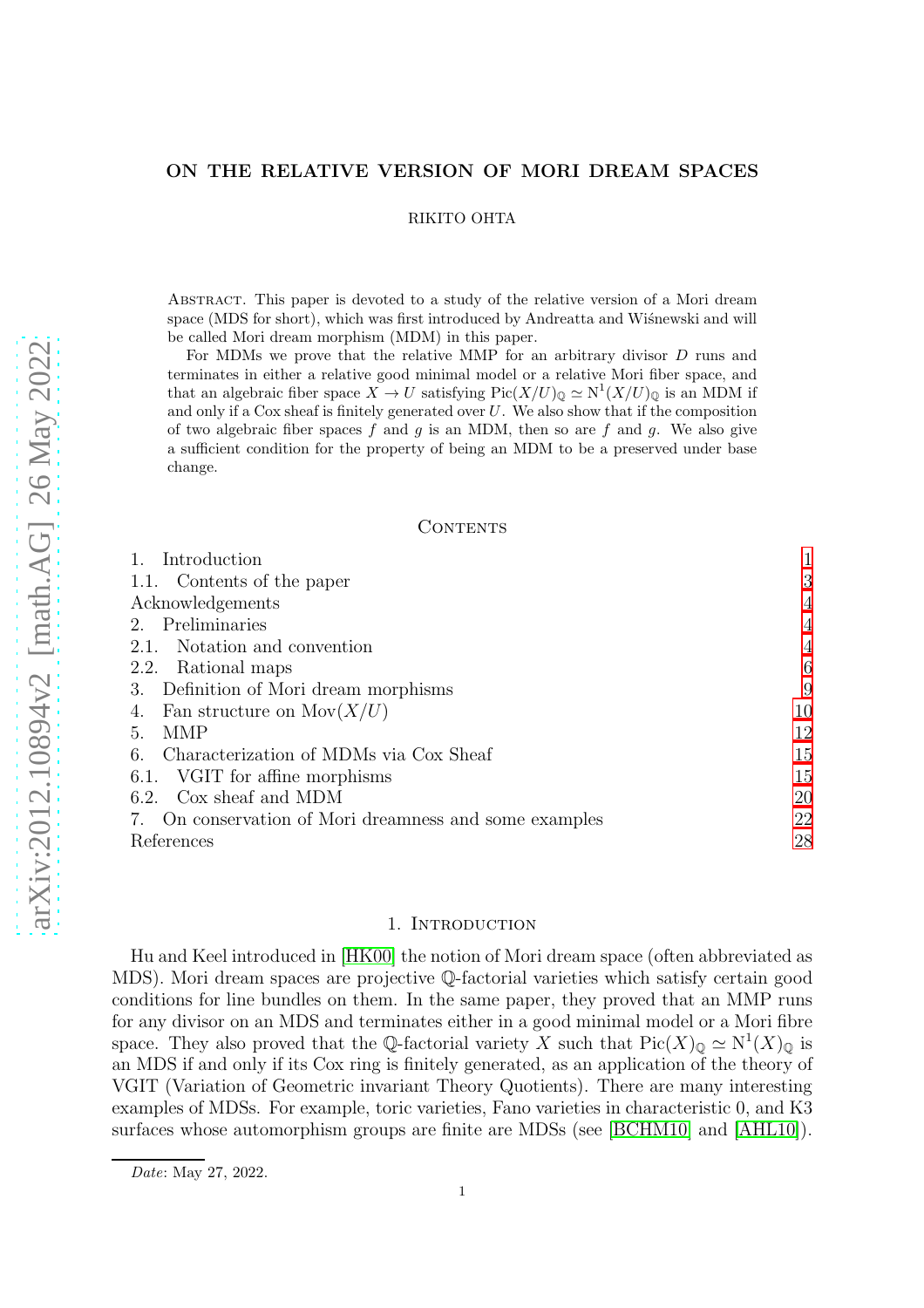On the other hand, the relative version of an MDS over a normal affine variety  $U$  is introduced in [\[AW14\]](#page-27-4) (it is called a relative MDS in [\[AW14\]](#page-27-4)). It is defined as an algebraic fibre space  $\pi: X \to U$  satisfying some conditions for line bundles on X relative to  $\pi$  (for details, see Definition [3.1\)](#page-8-1), and is nothing but an MDS if  $U$  is a point. We will call such a morphism a Mori dream morphism (MDM for short) in this paper. In [\[AW14\]](#page-27-4), they prove that a 4-dimensional local symplectic contraction is an MDM and study explicitly the structure of its relative movable cone for a concrete example. In this paper, we extend the definition of MDM to a slightly more general setting (which is given in Section 3) and study it systematically. First we show that the natural generalization of the results for MDSs in [\[HK00,](#page-27-1) 1.11.PROPOSITION] hold for MDMs. In particular, we prove the following theorem.

<span id="page-1-0"></span>**Theorem 1.1** (= Theorem [5.6\)](#page-13-0). Let  $\pi: X \to U$  be an MDM and D be a divisor on X. Then there exists an MMP for D over U and it terminates either in a Mori fibre space or a good minimal model (i.e., a model on which the strict transform of the divisor D is semiample over U).

Other statements of [\[HK00,](#page-27-1) 1.11.PROPOSITION] including the Mori chamber decomposition of the effective cone are also generalized in this paper (see Theorem [4.4,](#page-9-1) Corollary [5.7,](#page-14-2) and Corollary [5.8\)](#page-14-3).

We also prove the following characterization of MDM via Cox sheaf as in the case of MDS proved in [\[HK00,](#page-27-1) 2.9. PROPOSITION].

<span id="page-1-1"></span>**Theorem 1.2.** Let  $\pi: X \to U$  be an algebraic fibre space between normal quasi-projective varieties. Assume that X is  $\mathbb{Q}$ -factorial and  $Pic(X/U)_{\mathbb{Q}} \simeq N^1(X/U)_{\mathbb{Q}}$ . Then X is an MDM if and only if its Cox sheaf is a finitely generated  $\mathcal{O}_U$ -algebra.

As we generalized the notion of MDSs to a property of morphisms, it is natural to investigate its behavior under basic categorical operations. In general the composition of two MDMs is not necessary an MDM. A typical example is the blowing-up of  $\mathbb{P}^2$  in nine general points (see Example [7.2\)](#page-21-1). On the other hand we will show the following theorem, which says that if the composition of two algebraic fibre spaces is an MDM, then both of them are also MDMs.

<span id="page-1-2"></span>**Theorem 1.3.** Let  $f: X \rightarrow Y$  be an algebraic fibre space between normal Q-factorial quasi-projective varieties. Suppose that  $\pi_1: X \to U$  and  $\pi_2: Y \to U$  are algebraic fibre spaces to a quasi-projective normal variety U satisfying the following commutative diagram.



If  $\pi_1$  is an MDM, then both  $\pi_2$  and f are MDMs.

Finally we study the base changes of MDMs. In general a base change of an MDM is not necessarily an MDM. We demonstrate this by a one parameter family of K3 surfaces such that only the special fibre has infinitely many automorphisms (see Example [7.11\)](#page-26-0). However, under the strong conditions as in the Theorem [1.4,](#page-2-1) we can show that the base change of an MDM is also an MDM.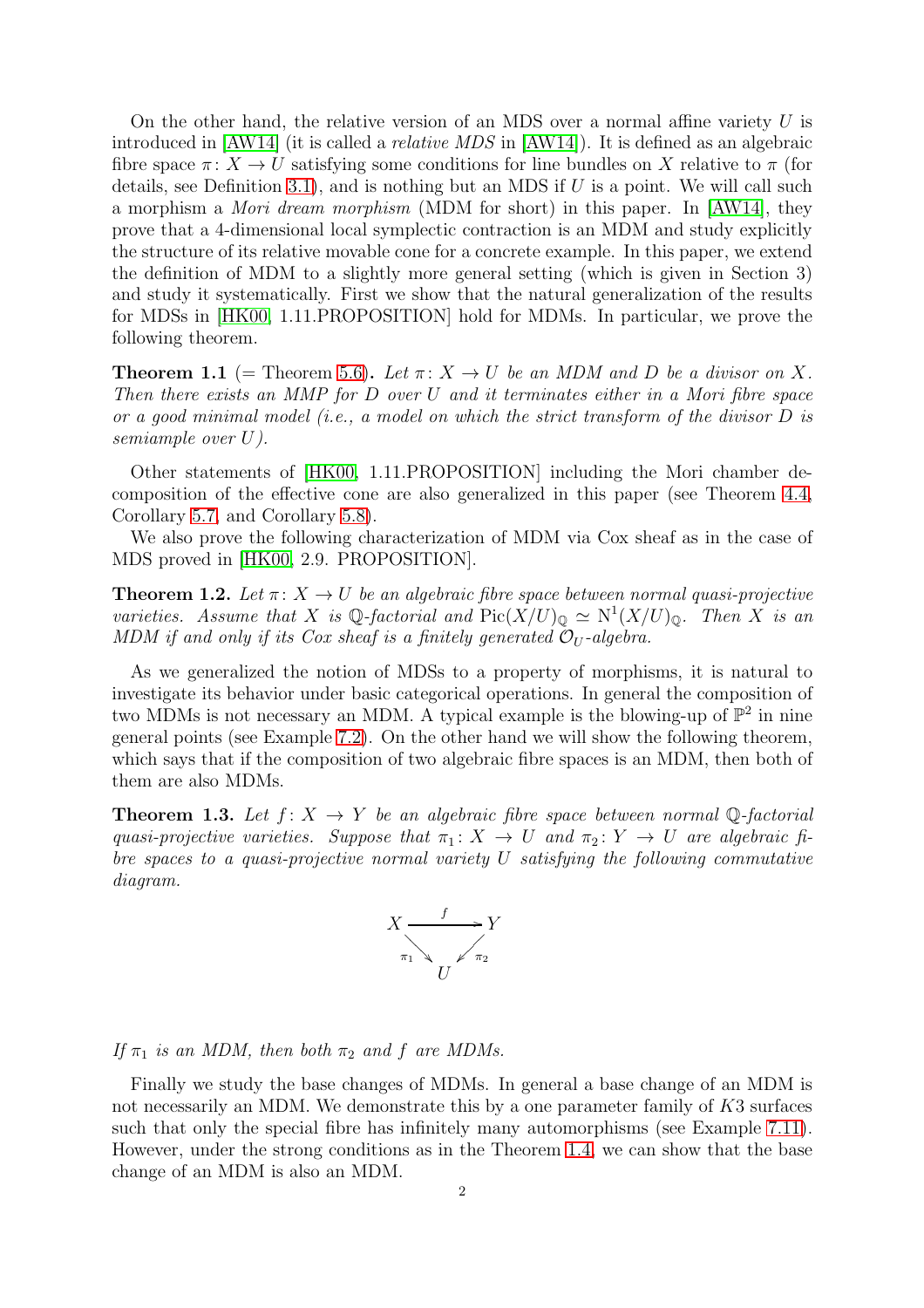Let  $f: X \to U$  be an MDM and  $g: T \to U$  be a morphism between quasi-projective varieties. Let  $W = X \times_U T$  be the fibre product as in the following diagram.

$$
W \xrightarrow{p} X
$$
  
\n
$$
q \downarrow f
$$
  
\n
$$
T \xrightarrow{g} U
$$
\n(1.1)

In the diagram,  $p$  and  $q$  denote the natural projections.

<span id="page-2-1"></span>Theorem 1.4. Assume the following three conditions:

- $(1)$  W is normal and Q-factorial.
- (2) The natural map  $p^*$ :  $Pic(X/U) \to Pic(W/T)$  is surjective.
- (3)  $N^1(W/T)_{\mathbb{Q}} \simeq \text{Pic}(W/T)_{\mathbb{Q}}$  and the natural map  $g^*f_*L \to q_*p^*L$  is surjective for any line bundle L on X.

Then q is an MDM.

Under the conditions (1) and (2) of Theorem [1.4,](#page-2-1) the condition (3) holds if q is a flat proper morphism. Hence we have the following corollary.

<span id="page-2-2"></span>Corollary 1.5. Assume the condition  $(1)$  and  $(2)$  in Theorem [1.4](#page-2-1) and the following  $(3')$ .

 $(3')$  g is flat and proper. Then q is an MDM.

<span id="page-2-0"></span>1.1. Contents of the paper. In Section 2, we prove some properties about divisors on algebraic varieties and about rational maps which we use in later parts of the paper.

We give two equivalent definitions of MDM in Section 3 (see Definition [3.1](#page-8-1) and Proposition [3.2\)](#page-8-2).

In Section 4, we investigate the relative movable cones of MDMs. For any MDM  $\pi: X \to U$ , we prove that there exists a fan  $\mathcal{M}_{X/U}$  in  $N^1(X/U)_{\mathbb{Q}}$  whose support is the relative movable cone of  $\pi$  such that the cones in  $\mathcal{M}_{X/U}$  are in one-to-one correspondence with rational contractions of X over  $U$  (see Theorem [4.4\)](#page-9-1). This is the natural generalization of [\[HK00,](#page-27-1) 1.11.PROPOSITION (3)].

We prove Theorem [1.1](#page-1-0) in Section 5. The idea of our proof is mostly the same as the proof of [\[HK00,](#page-27-1) 1.11.PROPOSITION (1)] for MDSs. However, we write down the detailed proof in the relative setting for the convenience of the reader. We also refer to [\[Cas12\]](#page-27-5) for the proof.

In Section 6, we prove Theorem [1.2.](#page-1-1) The only if part, which is proved in Proposition [6.10,](#page-19-1) is an easy consequence of the Mori chamber decomposition of the relative effective cone (see Corollary [5.8\)](#page-14-3) and the finite generation of the section algebras (see Corollary [5.7\)](#page-14-2). To prove the if part, we study a version of VGIT for affine morphisms. In Theorem [6.7](#page-16-0) we prove that some GIT quotients of affine morphisms are MDMs under some conditions. This is the generalization of [\[HK00,](#page-27-1) 2.3.THEOREM]. Moreover, we show in Proposition [6.12](#page-20-0) that  $\pi: X \to U$  is a GIT quotient of the relative spectrum of a Cox sheaf of X over U if the Cox sheaf is a finitely generated  $\mathcal{O}_U$ -algebra. Finally we obtain the if part of Theorem [1.2](#page-1-1) by combing Theorem [6.7](#page-16-0) and Corollary [6.14.](#page-21-2)

In section 7, we give various examples of MDMs and prove Theorem [1.3,](#page-1-2) Theorem [1.4,](#page-2-1) and Corollary [1.5.](#page-2-2) Theorem [1.3](#page-1-2) follows from Proposition [7.4](#page-22-0) and Proposition [7.7,](#page-23-0) which is the generalization of [\[Oka16,](#page-28-0) Theorem 1.1]. The proof of Theorem [1.4](#page-2-1) is given as an application of Theorem [1.2.](#page-1-1) We see that the finite generation of the Cox sheaf of f implies the same for q under the conditions (2) and (3). Corollary [1.5](#page-2-2) immediately follows from Theorem [1.4.](#page-2-1) We also give an alternative proof for this corollary where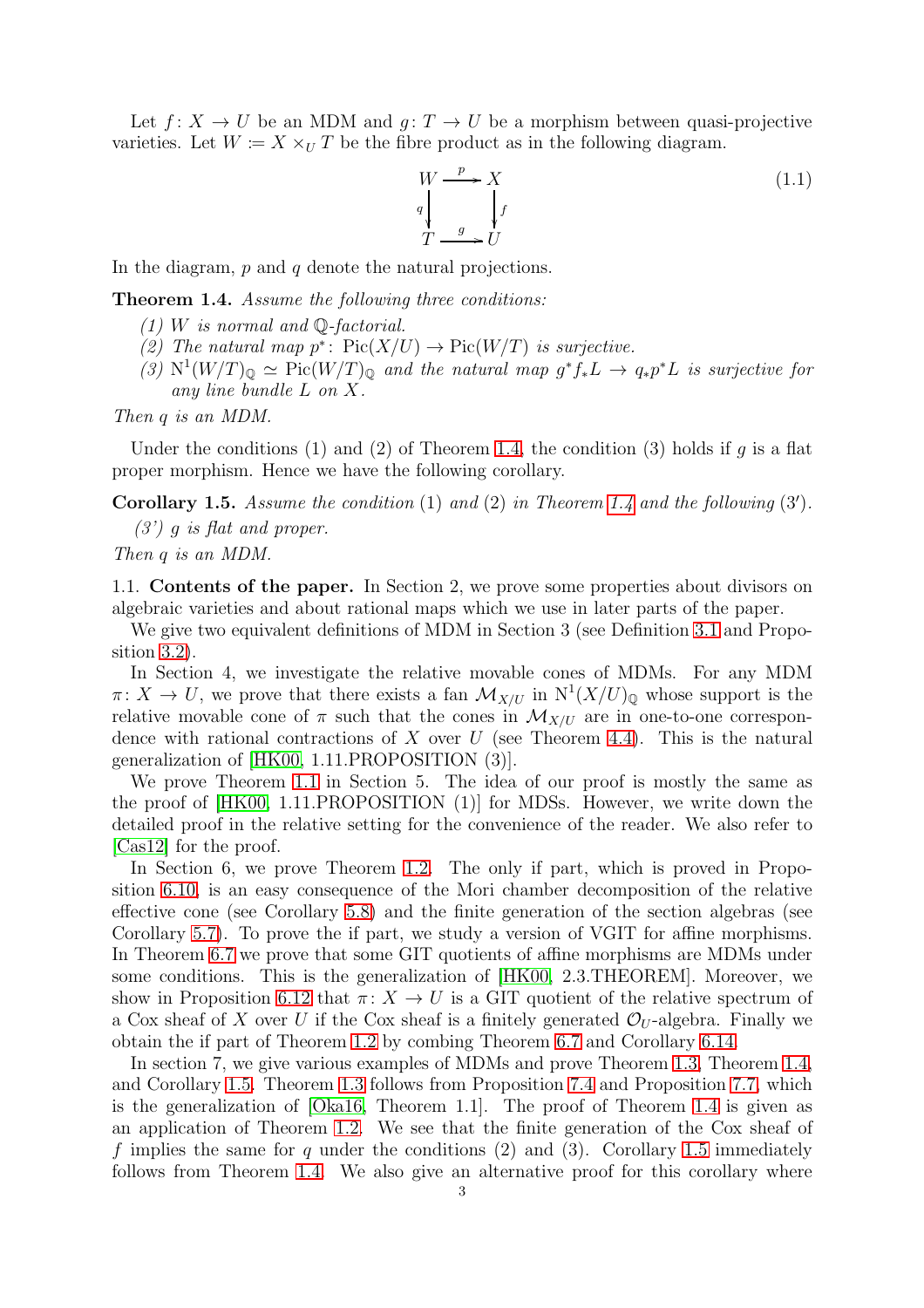we directly investigate the geometry of  $W$  and confirm that q satisfies the conditions of Definition [3.1.](#page-8-1) In the proof, the flatness of g is used to show that the small Q-factorial modifications of  $X$  can be lifted to those of  $W$ .

<span id="page-3-1"></span><span id="page-3-0"></span>Acknowledgements. The author would like to thank his advisor Shinnosuke Okawa for his guidance and many useful suggestions.

# 2. Preliminaries

<span id="page-3-2"></span>2.1. Notation and convention. Unless otherwise stated, in this paper we assume that varieties are normal, and  $\pi: X \to U$  is a projective morphism between quasi-projective varieties over the base field C.

<span id="page-3-3"></span>Definition 2.1. We use the following definitions and notation in this paper.

- (1) Pic(X/U) (respectively,  $Pic(X/U)_\mathbb{Q}$ ) denotes relative Picard group  $Pic(X)/\pi^*(Pic(U))$  $(\text{resp., Pic}(X/U) \otimes \mathbb{Q}).$
- (2)  $N^1(X/U)_{\mathbb{Q}}$  denotes  $Pic(X/U)_{\mathbb{Q}}/\equiv$ , where  $D \equiv D'$  if  $D.C = D'.C$  for any complete curve contracted by  $\pi$ .
- (3) For a Q-divisor D on X, we define the *stable base locus*  $\mathbf{B}(D/U)$  of D over U by

$$
\mathbf{B}(D/U) = \bigcap_{0 \leq D' \sim_{\pi,Q} D} \mathrm{Supp}(D'),
$$

where we write  $D' \sim_{\pi, \mathbb{Q}} D$  if divisors D and D' on X have the same class in  $Pic(X/U)_{\mathbb{Q}}$ .

(4) The *augmented base locus*  $\mathbf{B}_{+}(D/U)$  of D over U is defined by

$$
\mathbf{B}_{+}(D/U) = \mathbf{B}(D - \epsilon A/U),
$$

where A is an arbitrary  $\pi$ -ample divisor and  $\epsilon$  is a sufficiently small positive rational number.

(5) For a Cartier divisor D, the rational map associated to the following natural map

$$
\alpha_D \colon \pi^* \pi_* \mathcal{O}(D) \to \mathcal{O}(D)
$$

is denoted by  $\Phi_{D/U}$ :  $X \dashrightarrow \text{Proj}_U(\text{Sym}(\pi_* \mathcal{O}_X(D)))$ .

- (6) We say that a Q-divisor D is  $\pi$ -semiample (or semiample over U) if there exists a morphism  $X \to Y$  over U such that D is a pull-back of a Q-divisor on Y which is ample over U. This is equivalent to the condition that  $\alpha_{mD}$  is surjective for some positive integer m.
- (7) We say that a Q-divisor D is  $\pi$ -movable (or movable over U) if

$$
\mathrm{codim}(\mathrm{Supp}(\mathrm{coker}(\alpha_{mD}))) \ge 2
$$

holds for some positive integer  $m$ . Since  $X$  is assumed to be normal, this is equivalent to that there exists an open subset  $V \subset X$  such that  $\text{codim}(X\backslash V) \geq 2$ and  $D|_V$  is  $\pi|_V$ -semiample.

**Remark 2.2.** In [\[Kaw88,](#page-27-6) Section 2],  $\pi$ -movable refers to the condition codim(Supp(coker( $\alpha_D$ ))) > 2. Our definition is slightly different but more convenient for our purposes.

The following Proposition [2.3](#page-4-0) may be known to the experts. We could not find an appropriate reference, so we include it here.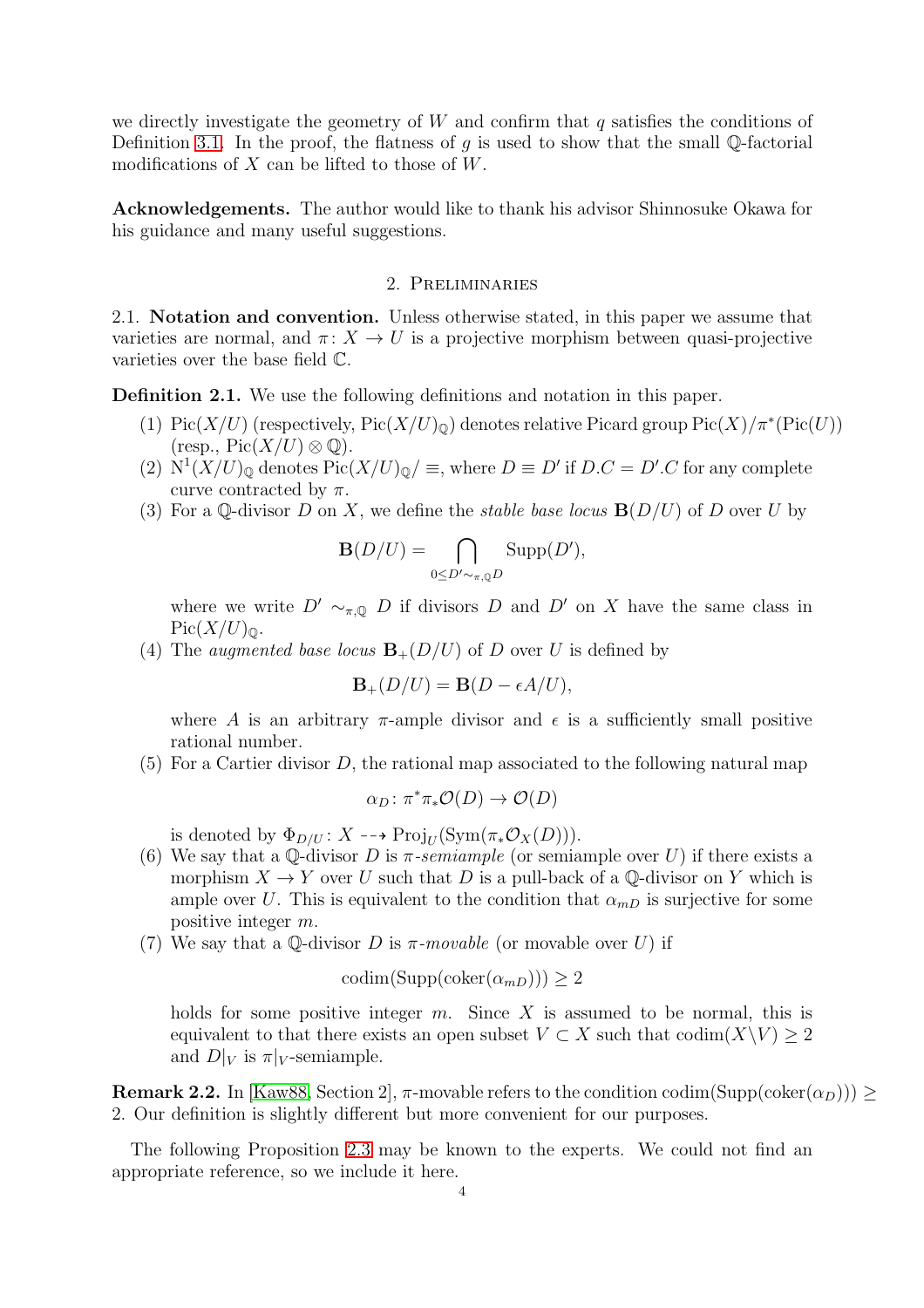<span id="page-4-0"></span>**Proposition 2.3.** Let  $\pi: X \to U$  be as in Definition [2.1.](#page-3-3) Then a divisor D on X is  $\pi$ -semiample if and only if there exists an ample divisor A on U and a positive integer m such that  $mD + \pi^*A$  is semiample over  $\mathbb C$ . Similarly, D is  $\pi$ -movable if and only if there exists an ample divisor A on U and a positive integer m such that  $mD + \pi^* A$  is movable over C.

Proof. We only show the semiample case since the movable case follows from it. If we assume that  $mD + \pi^*A$  is generated by global sections for some  $m > 0$ , it is obvious that D is  $\pi$ -semiample. Hence we prove the other implication. Consider the following commutative diagram



and a  $\pi'$ -ample divisor A on Y such that  $f^*(A) = D$ . Since U is quasi-projective, there exists an ample divisor H on U such that  $A + \pi'^* H$  is ample. Hence, for sufficiently large m, the divisor  $mA + m\pi'^*H$  is very ample and is in particular generated by global sections. Therefore

$$
mD + \pi^*(mH) = f^*(mA + m\pi'^*H)
$$

is also generated by global sections.  $\square$ 

<span id="page-4-2"></span>Corollary 2.4. Under the same assumptions as in Proposition [2.3,](#page-4-0) D is  $\pi$ -movable if and only if  $\text{codim}(\mathbf{B}(D/U)) \geq 2$ .

*Proof.* If D is  $\pi$ -movable, then it follows that  $\text{codim}(\mathbf{B}(D/U)) \geq 2$  by Proposition [2.3.](#page-4-0)

For the other implication, it is sufficient to show that  $\text{Supp}(\text{coker}(\alpha_{mD})) \subset \mathbf{B}(D/U)$ holds for a sufficiently large number m. Take a point p on X such that  $p \notin B(D/U)$ . Then there exists an effective divisor D' such that  $D' \sim_{U,Q} D$  and  $p \notin D'$ . By taking a positive integer m and multiplying  $D'$  appropriately, we may assume that  $D'$  is an integral divisor and satisfies  $\text{Supp}(\text{coker}(\alpha_{mD}))) = \text{Supp}(\text{coker}(\alpha_{D'})))$ . However,  $p \notin D'$ means that there exists a section  $s \in H^0(X, \mathcal{O}_X(D))$  which does not vanish at p. This implies  $p \notin \text{Supp}(\text{coker}(\alpha_{D'})))$ .

<span id="page-4-1"></span>**Lemma 2.5.** Let D be a  $\pi$ -effective divisor on X. Then we obtain an effective divisor F and a  $\pi$ -movable divisor M such that  $D = M + F$  and  $\pi_* \mathcal{O}_X(D) \simeq \pi_* \mathcal{O}_X(M)$ .

*Proof.* Let  $Z$  be a closed subscheme of  $X$  corresponding to the ideal defined by the image of the map  $\alpha'_D := \alpha_D \otimes \mathcal{O}_X(-D)$ . Then  $Z = \text{Supp}(\text{coker}(\alpha_D))$  holds as closed subsets of X. For any prime divisor  $F_i \subset Z$ , we denote  $k_i := \text{ord}_{F_i}(Z)$ . Let  $F := \sum_i k_i F_i$  and  $M \coloneqq D - F$ . We will check locally over U that M and F satisfy the desired condition. Consider an affine covering  $U = \bigcup_{j=1}^{r} U_j$  of U. We denote  $\pi^{-1}(U_j)$  by  $V_j$ . Let us consider the map

$$
\alpha'_D|_{V_j}: H^0(V_j, \mathcal{O}_{V_j}(D))\otimes \mathcal{O}_{V_j}(-D)\to \mathcal{O}_{V_j}.
$$

Then the closed subscheme defined by the image of  $\alpha'_D$  is  $Z \cap V_j$  and  $\text{ord}_{F_i \cap V_j}(Z \cap V_j) = k_i$ holds if  $F_i \cap V_j$  is not empty. This implies that any section in  $H^0(V_j, \mathcal{O}_{V_j}(D))$  vanishes along the subscheme  $\sum_{i=1}^{n_j} k_i (F_i \cap V_j)$ , where we denote all the components of F which have nonempty intersections with  $V_j$  by  $F_1, \ldots, F_{n_j}$ .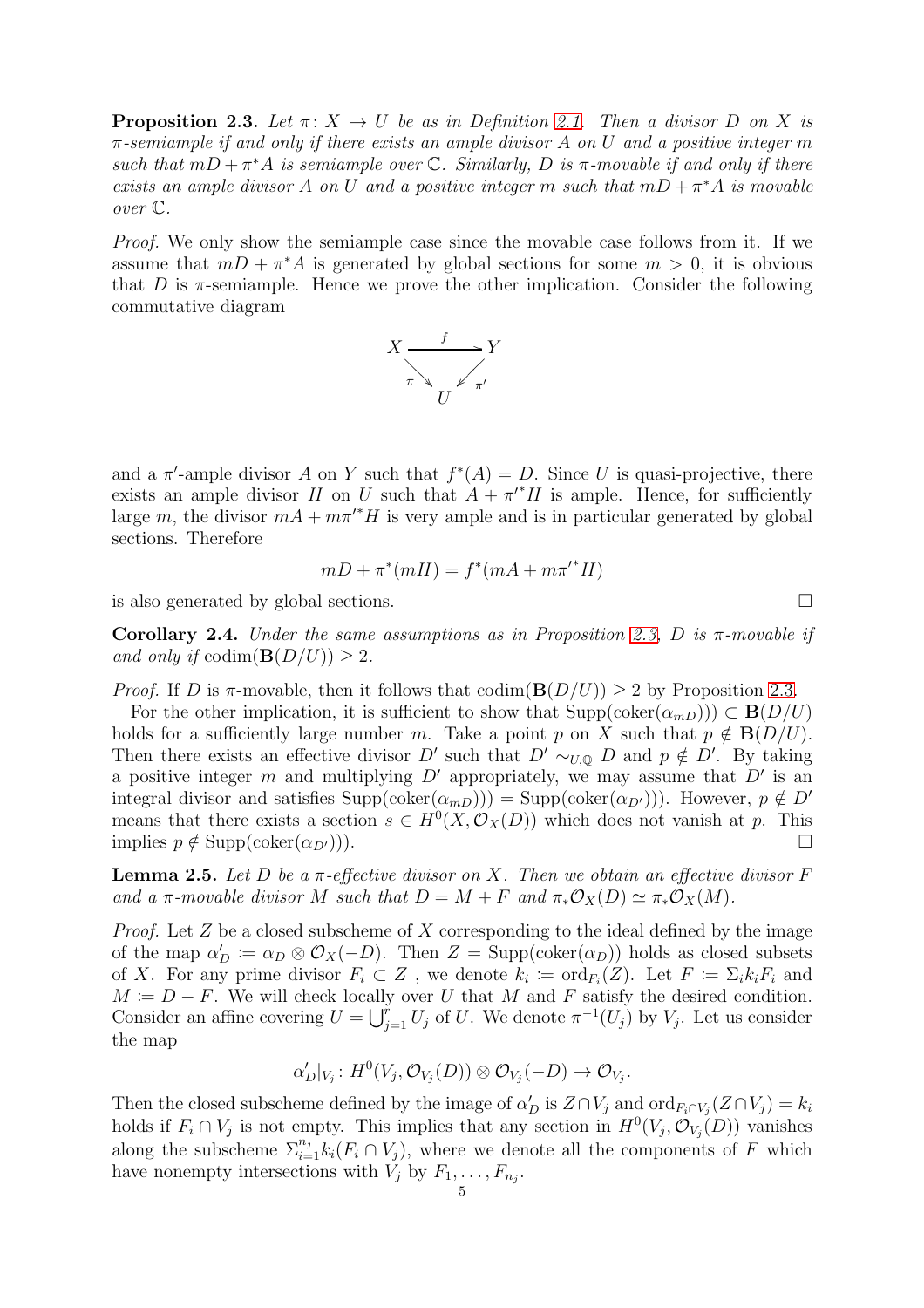Then there is a natural isomorphism

$$
H^{0}(V_{j}, \mathcal{O}_{V_{j}}(D - F)) = H^{0}(V_{j}, \mathcal{O}_{V_{j}}(D - \Sigma_{i=1}^{n_{j}} k_{i} F_{i})) \simeq H^{0}(V_{j}, \mathcal{O}(D)),
$$

where the last isomorphism follows from that the natural map

$$
H^0(V_j, \mathcal{O}_{V_j}(D)) \to H^0(\bigcup_{i=1}^{n_j} k_i F_i, \mathcal{O}_{\bigcup_{i=1}^{n_j} k_i F_i}, (D))
$$

is the zero map. Hence we obtain  $\pi_* \mathcal{O}_X(D) \simeq \pi_* \mathcal{O}_X(M)$ . Moreover, for each  $i = 1, \ldots n_j$ we obtain a section

$$
s_i \in H^0(V_j, \mathcal{O}_{V_j}(D - F))
$$

which does not vanish along  $F_i$ . This implies that closed subscheme defined by the image of  $\alpha'_{(D-F)}|_{V_j}$  has codimension at least two since it does not contain any  $F_i$  by the above argument. Hence  $M$  is  $\pi$ -movable.

From now on we assume that  $\pi$  is an algebraic fibre space (i.e., projective morphism over U satisfying  $\mathcal{O}_U = f_* \mathcal{O}_X$  and X is Q-factorial. Let us consider an algebraic fibre space  $f: X \to Y$  over U. The following Lemma [2.6](#page-5-1) is well-known to the experts. We could not find an appropriate reference, so we include it here.

<span id="page-5-1"></span>Lemma 2.6. The morphism f induces a natural injection

$$
f^* \colon \operatorname{Pic}(Y/U) \hookrightarrow \operatorname{Pic}(X/U).
$$

*Proof.* Let L be a line bundle on Y. Note that  $f_*(f^*L) \simeq L$  since f is an algebraic fibre space. This implies if  $[f^*L] = 0$  in Pic $(X/U)$ , then L comes from a line bundle on U.  $\Box$ 

<span id="page-5-0"></span>2.2. Rational maps. Let  $\pi: X \to U$  be as in Definition [2.1.](#page-3-3) Assume that X is  $\mathbb{Q}$ factorial. Let us consider a dominant rational map  $f: X \dashrightarrow Y$  over U.

<span id="page-5-2"></span>**Lemma 2.7.** The morphism f induces a natural map  $f^*$ :  $Pic(Y/U) \rightarrow Pic(X/U)$ . Moreover, if a divisor D on X satisfies  $D \equiv_U 0$ , then  $f^*D \equiv_U 0$ . The induced map  $f^*: \ N^1(Y/U)_{\mathbb{Q}} \to \N^1(X/U)_{\mathbb{Q}}$  is injective if f is birational.

Proof. Consider the following diagram.



In the diagram,  $\mu$  is a resolution of f and  $\tilde{X}$  is nonsingular. We can easily check that the morphism

$$
f^* \colon Pic(Y/U) \to Pic(X/U); [D] \mapsto [\mu_*(f'^*(D))]
$$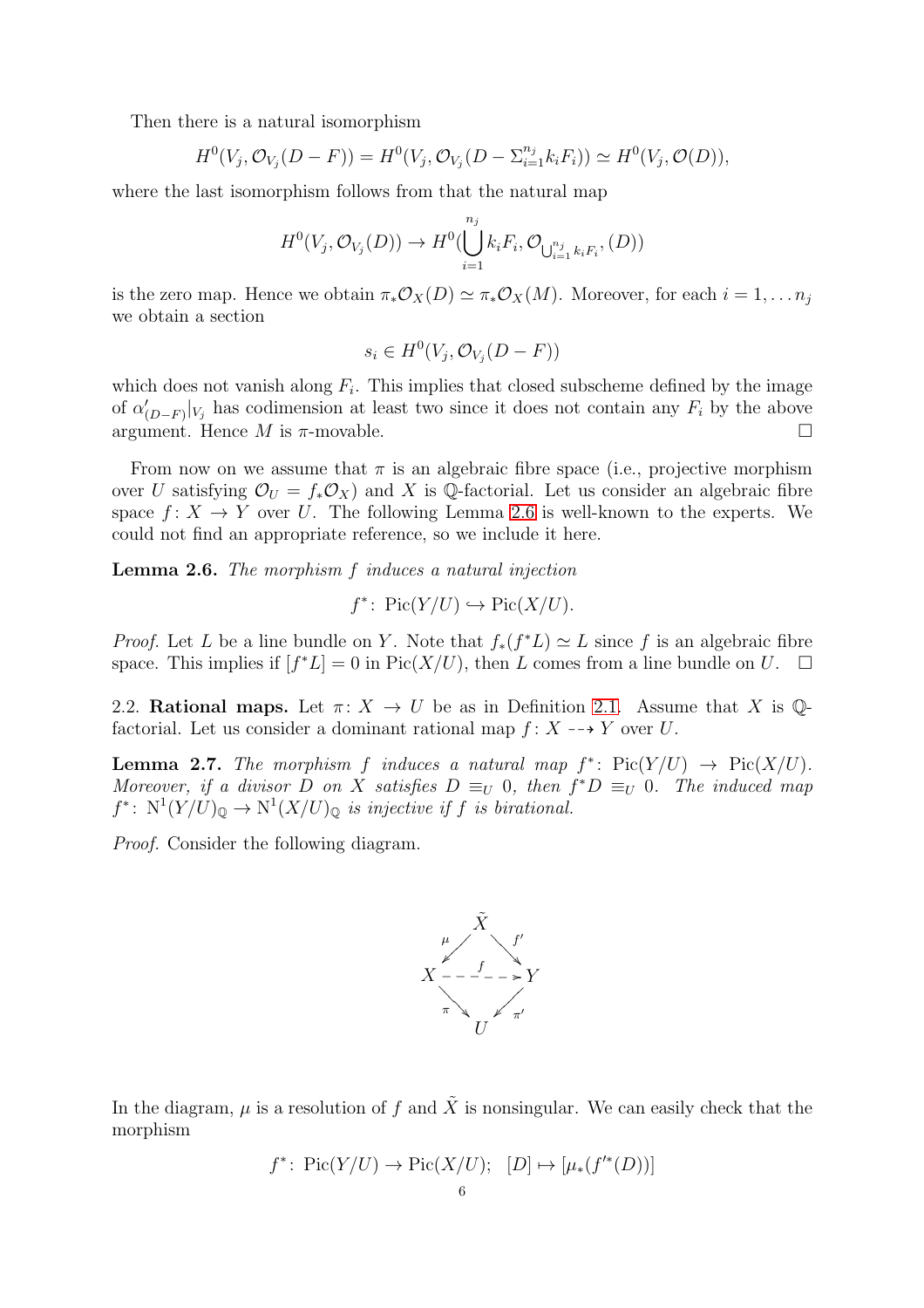does not depend on the choice of resolutions. Let us assume  $D \equiv_U 0$ . We denote the divisor  $\mu^*(f^*(D)) - f'^*(D)$  by E. Then E is  $\mu$ -exceptional, and  $E \equiv_U \mu^*(f^*(D))$  since  $f^{'}(D) \equiv_U 0$ . Take any curve C on  $\tilde{X}$  such that  $\mu(C) = \{pt\}$ . We have

$$
C.E = C.\mu^*(f^*(D)) - C.f'^*(D) = \mu_*(C).f^*(D) = 0.
$$

Then, by applying the negativity lemma (see, for example, [\[KM98,](#page-27-7) Lemma 3.39]) to  $\mu$ , we obtain  $E = 0$ . Hence  $\mu^*(f^*(D)) \equiv_U 0$ , and the projection formula implies  $f^*(D) \equiv_U 0$ .

Let us prove the second assertion. Assume that f is birational and  $f^*(D) \equiv_U 0$ . Take a curve C on  $\tilde{X}$  such that  $f'(C) = \{pt\}$ . Then we have

$$
C.E = C.\mu^*(f^*(D)) - C.f'^*(D) = \mu_*(C).f^*(D) = 0,
$$

where the last equality follows from that  $f^*(D) \equiv_U 0$  and that  $\mu(C)$  is contracted by  $\pi$ . By applying the negativity lemma to  $f'$ , we obtain that  $E = 0$ . Then for any curve C on Y such that  $\pi'(C) = \{pt\}$ , we obtain

$$
dD.C = f'^{*}(D).\tilde{C} = \mu^{*}(f^{*}(D)).\tilde{C} = 0,
$$

where  $\tilde{C}$  is an irreducible curve on  $\tilde{X}$  such that  $f'(\tilde{C}) = C$  and d is the degree of  $\tilde{C}$  over  $C.$ 

We recall the definition of rational contractions (see also [\[HK00\]](#page-27-1)).

<span id="page-6-0"></span>**Definition 2.8.** A rational map  $f: X \rightarrow Y$  over U is a rational contraction if for some resolution (equivalently, for any resolution)  $(p, q): W \to X \times Y$  of f such that W is nonsingular, it holds that every *p*-exceptional effective divisor  $E$  on  $W$  satisfies

$$
q_*({\cal O}_W(E))={\cal O}_Y.
$$

An effective divisor F on X is  $f$ -fixed if any effective divisor D on W whose support is contained in the union of  $p$ -exceptional divisors and the strict transform of  $F$  satisfies

$$
q_*({\cal O}_W(D))={\cal O}_Y.
$$

Remark 2.9. Consider the following diagram.

$$
X - \frac{f}{\pi_1} \longrightarrow Y
$$
  

$$
\pi_1 \longrightarrow U \qquad \pi_2
$$

If f is a dominant rational map and  $\pi_1$  is an algebraic fibre space, we can check that  $\pi_2$ is also an algebraic fibre space. This follows from [\[Laz04,](#page-28-1) Example 2.1.12], which asserts that a projective surjective morphism  $g: W \to Z$  is an algebraic fibre space if and only if the function field  $\mathbb{C}(Z)$  is algebraically closed in  $\mathbb{C}(W)$ .

<span id="page-6-1"></span>**Lemma 2.10.** Let  $\pi_i: X_i \to U$   $(i = 1, 2)$  be algebraic fibre spaces and  $f: X_1 \dashrightarrow X_2$  be a rational contraction over U. Then, for a Cartier divisor  $A$  on  $X_2$  and an f-fixed divisor F on  $X_1$ , we obtain

$$
\pi_{1*}(f^*(A) + F) \simeq \pi_{2*}(A).
$$

*Proof.* Consider the resolution  $(p, q): W \to X_1 \times X_2$  of f as in the Definition [2.8.](#page-6-0) Then  $p^*(f^*(A)) - q^*A$  is p-exceptional. Hence there exist effective p-exceptional divisors  $E_1$ and  $E_2$  such that

$$
p^*(f^*(A)) + E_1 = q^*A + E_2.
$$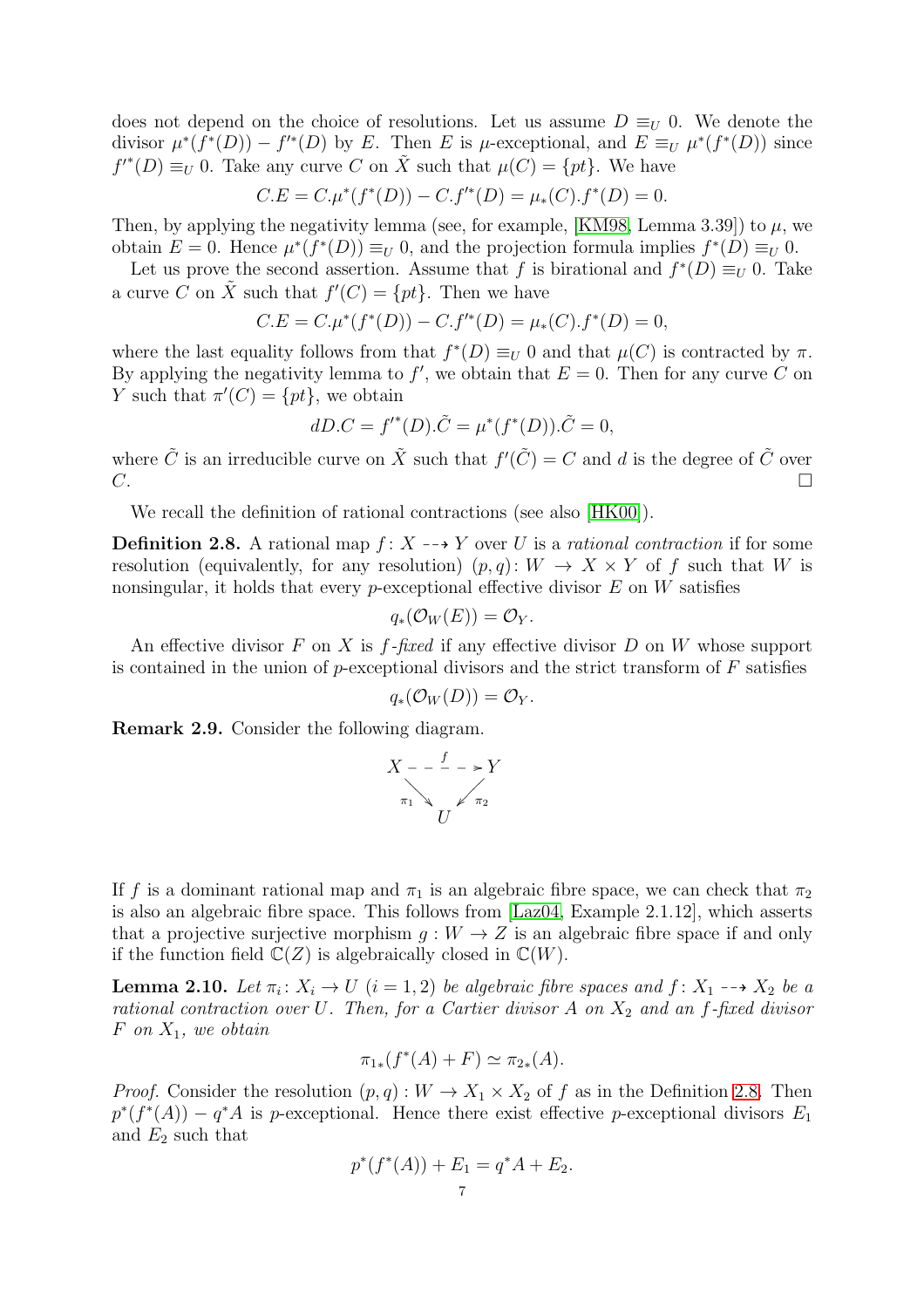Then we obtain

$$
\pi_{1*}(f^*(A) + F)
$$
  
\n
$$
\simeq \pi_{1*}p_*(p^*(f^*(A)) + p^*(F) + E_1)
$$
  
\n
$$
= \pi_{2*}q_*(q^*A + E_2 + p^*(F))
$$
  
\n
$$
\simeq \pi_{2*}(A),
$$

where the final equality follows from the projection formula and the assumption that  $F$ is  $f$ -fixed.  $\Box$ 

**Definition 2.11.** For a line bundle  $L$  on  $X$ , we define the section algebra over  $U$  by

$$
\mathrm{R}_{\pi}(X,L)=\bigoplus_{m\in\mathbb{Z}_{\geq 0}}\pi_*(L^m).
$$

If  $R_{\pi}(X, L)$  is a finitely generated  $\mathcal{O}_U$ -algebra, we obtain the rational map to the projective variety over U

$$
\varphi_L \colon X \dashrightarrow \mathrm{Proj}_U(\mathrm{R}_{\pi}(X,L)).
$$

Note that  $\text{Proj}_U(\text{R}_{\pi}(X,L))$  is determined by the class of L in  $\text{Pic}(X/U)$  up to isomorphisms over  $U$  (see [\[Har77,](#page-27-8) Chapter 2, lemma 7.9]]).

**Remark 2.12.** The rational map  $\varphi_L$  has the following properties.

(1) For any  $m > 0$  there exists a natural isomorphism

$$
\mathrm{Proj}_U(\mathrm{R}_{\pi}(X,L)) \simeq \mathrm{Proj}_U(\mathrm{R}_{\pi}(X,L^m)),
$$

which commutes with the rational maps  $\varphi_L$  and  $\varphi_{L^m}$ .

(2) For a sufficiently divisible  $m > 0$ , there exists the natural closed immersion

$$
\mathrm{Proj}_U(\mathrm{R}_{\pi}(X, L^m)) \hookrightarrow \mathrm{Proj}_U(\mathrm{Sym}(\pi_*(L^m))),
$$

which commutes with  $\varphi_{L^m}$  and  $\Phi_{L^m/U}$ . This follows from [\[HK00,](#page-27-1) 1.5. LEMMA], which asserts that if  $A = \bigoplus_{l \in \mathbb{N}} A_l$  is a N-graded module which is a finitely generated algebra over  $A_0$ , then for a sufficiently divisible  $l > 0$  the natural map  $\text{Sym}_k(A_l) \to A_{lk}$  is surjective for any  $k > 0$ .

The following proposition is the relative version of [\[HK00,](#page-27-1) 1.6. LEMMA].

<span id="page-7-0"></span>**Proposition 2.13.** If  $R_\pi(X, L)$  is finitely generated, then  $\varphi_L \colon X \dashrightarrow \text{Proj}_U (R_\pi(X, L))$ is a rational contraction and  $L \sim_{\mathbb{Q}, U} \varphi_L^*(A) + E$  holds for some relatively ample  $\mathbb{Q}$ -divisor A on  $\operatorname{Proj}_U(\mathrm{R}_\pi(X,L))$  over  $U$  and a  $\varphi_L\text{-fixed divisor }E.$  Conversely, consider a rational contraction  $f: X \dashrightarrow Y$  over U and a Cartier divisor A on Y which is relatively ample over U. Then

- (1) for any f-fixed divisor F, the map f is equal to  $\varphi_{f^*(A)+F}$  up to isomorphisms over U, and
- (2) f is regular if and only if  $f^*(A)$  is  $\pi$ -semiample.

*Proof.* For the first part, by replacing L with a multiple, we may assume that the natural map  $\text{Sym}(\pi_*(L^m)) \to \text{R}_{\pi}(X, L^m)$  is surjective and that  $L = \mathcal{O}_X(D)$  for an effective divisor D on X by [\[HK00,](#page-27-1) 1.5. LEMMA]. We can write  $D = M + F$  for a  $\pi$ -movable divisor M and an effective divisor F which satisfy  $\pi_* \mathcal{O}_X(D) \simeq \pi_* \mathcal{O}_X(M)$  by Lemma [2.5.](#page-4-1) Then the arguments in the proof of [\[HK00,](#page-27-1) 1.6.LEMMA], which is written for the case  $U = \text{Spec}(\mathbb{C}),$ implies that  $M = \varphi_L^* A$  holds for some  $\pi$ -ample divisor A on  $\text{Proj}_U(R_\pi(X, L))$  and that F is  $\varphi_L$ -fixed without essential changes.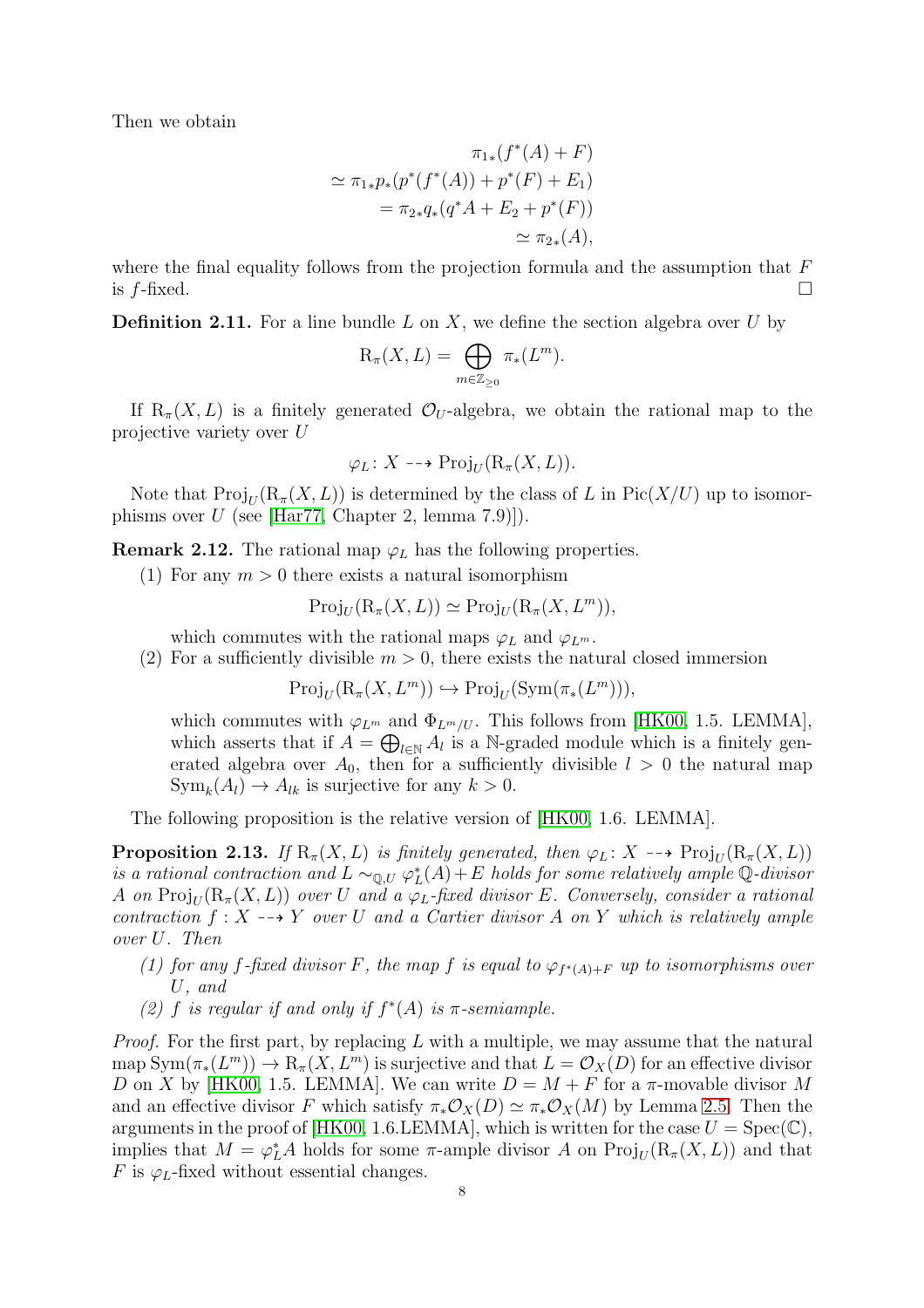For the second part, it is obvious that  $\varphi_{f^*(A)}$  coincides f. However, it also follows that  $\varphi_{f^*(A)} = \varphi_{f^*(A)+F}$  by Lemma [2.10.](#page-6-1) This shows (1). (2) follows from the construction of  $\varphi_{f^*(A)}$ .

**Definition 2.14.** Take  $D_1, D_2 \in Pic(X/U)_{\mathbb{Q}}$  whose section algebras are finitely generated over U. Then  $D_1$  and  $D_2$  are said to be *Mori equivalent* if  $\varphi_{D_1}$  coincides with  $\varphi_{D_2}$  up to isomorphism.

Assume  $Pic(X/U)_{\mathbb{Q}} \simeq N^1(X/U)_{\mathbb{Q}}$ . A *Mori chamber* is the closure of a Mori equivalent class with non-empty interior in  $Pic(X/U)_{\mathbb{Q}}$ .

We can easily show the following properties of SQMs over U.

<span id="page-8-3"></span>**Remark 2.15.** Let  $q: X \dashrightarrow Y$  be an SQM over U. Then

- (1) g induces an isomorphism  $g^*: N^1(Y/U)_{\mathbb{Q}} \to N^1(X/U)_{\mathbb{Q}}$ .
- (2)  $g^*(NE^1(Y/U)) = NE^1(X/U).$
- (3)  $g^*(\text{Mov}(Y/U)) = \text{Mov}(X/U).$
- (4) Let  $f: Y \dashrightarrow Z$  be a rational contraction. For any Cartier divisor D on Z such that  $f^*D$  is Cartier, we have  $(f \circ g)^*(D) = g^*(f^*(D)).$

## 3. Definition of Mori dream morphisms

<span id="page-8-0"></span>Let  $\pi: X \to U$  be as in Definition [2.1.](#page-3-3)

<span id="page-8-1"></span>**Definition 3.1.** The morphism  $\pi$  is said to be a *Mori dream morphism* if it satisfies the following conditions.

- $(1)$  X is Q-factorial.
- (2)  $Pic(X/U)_{\mathbb{Q}} \simeq N^1(X/U)_{\mathbb{Q}}.$
- (3) Nef(X/U) is a rational polyhedral cone generated by finitely many  $\pi$ -semiample divisors.
- (4) There exists a finite collection of SQMs  $g_i: X \dashrightarrow X_i$   $(i = 1...r)$  over U such that every  $X_i$  satisfies  $(1), (2), (3)$  and

$$
Mov(X/U)=\bigcup_{i=1}^r g_i^*(\text{Nef}(X_i/U)).
$$

We can replace some of the conditions in the definition of MDM as follows.

<span id="page-8-2"></span>**Proposition 3.2.** In Definition [3.1,](#page-8-1) we can replace  $(2)$  and  $(3)$  with the following  $(2')$ and (3′ ).

- (2<sup>'</sup>) Every  $π$ -nef divisor is  $π$ -semiample.
- (3') Nef $(X/U)$  is a rational polyhedral cone.

*Proof.* It is obvious that  $(2)$  and  $(3)$  imply  $(2')$  and  $(3')$ . Moreover, if  $(2')$  and  $(3')$  hold, so does (3). Hence it is sufficient to show that (2′ ) implies (2). We prove that the natural surjection  $Pic(X/U)_{\mathbb{Q}} \to N^1(X/U)_{\mathbb{Q}}$  is injective. Take  $[D] \in Pic(X/U)_{\mathbb{Q}}$  such that  $D \equiv_U 0$ . Since D is  $\pi$ -semiample, we obtain a morphism  $\Phi: X \to Y$  over U such that  $D = \Phi^*(A)$  for some ample Q-divisor A on Y over U. By the numerical property of D, any curve contracted by  $\pi$  is also contracted by  $\Phi$ . Hence, by the normality of U,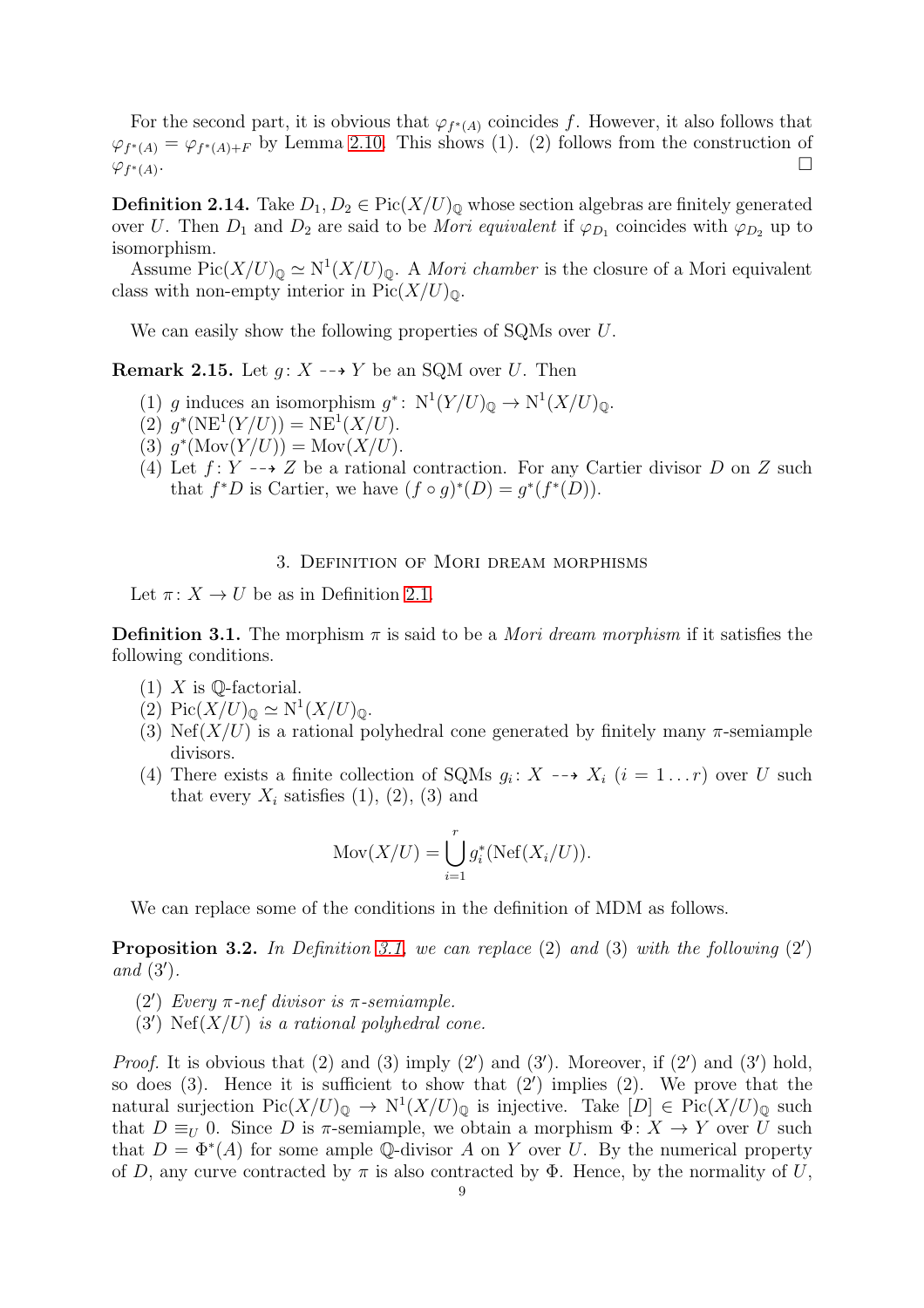there exists a morphism  $q: U \to Y$  which satisfies the following diagram.



Hence we obtain that  $D = \Phi^*(A) = \pi^*(g^*(A))$  holds, so that  $[D] = 0 \in Pic(X/U)$ .  $\Box$ 

<span id="page-9-3"></span>**Remark 3.3.** Let  $\pi: X \to U$  be an MDM. For an algebraic fibre space  $f: X \to Y$  over U, the cone  $f^* \text{Nef}(Y/U)$  is a face of  $\text{Nef}(X/U)$ . Indeed, we can check  $f^* \text{Nef}(Y/U) =$  $Nef(X/U) \cap NE(f)^{\perp}$  as in the proof of Proposition [3.2,](#page-8-2) where  $NE(f) \subset N_1(X/U)$  is the cone generated by the curves that are contracted by  $f$ .

4. FAN STRUCTURE ON  $Mov(X/U)$ 

<span id="page-9-0"></span>Throughout this section we let  $\pi: X \to U$  be an MDM and Y be a normal quasiprojective variety which is projective over U.

<span id="page-9-2"></span>**Proposition 4.1.** Let  $f: X \dashrightarrow Y$  be a rational contraction over U. Then there exists an  $\tilde{SQM}$   $g_i: X \dashrightarrow X_i$  as in Definition [3.1](#page-8-1) such that  $h \coloneqq f \circ g_i^{-1}$  $i^{-1}$  is a morphism.

$$
X - \xrightarrow{g_i} X_i
$$
\n
$$
f \searrow \sqrt{\frac{h}{Y}}
$$

*Proof.* Take an SQM  $g_i$  such that the pull-back of an ample divisor on Y over U by f is contained in  $g_i^*(\text{Nef}(X_i/U))$ . Then Proposition [2.13](#page-7-0) implies that  $f \circ g_i^{-1}$  $i^{-1}$  is a regular map. For details see the last paragraph of the proof of [\[HK00,](#page-27-1) 1.11 PROPOSITION], where Proposition [4.1](#page-9-2) is proved for the case  $U = \text{Spec } \mathbb{C}$ . It applies to the situation of Proposition [4.1](#page-9-2) without essential changes.

<span id="page-9-4"></span>Corollary 4.2. Under the assumptions in Proposition [4.1,](#page-9-2) the map

$$
f^* \colon N^1(Y/U)_{\mathbb{Q}} \to N^1(X/U)_{\mathbb{Q}}
$$

is injective.

*Proof.* By Proposition [4.1](#page-9-2) and Remark [2.15,](#page-8-3) we may assume that f is a morphism over U. Then  $f^*(D) \equiv_U 0$  implies  $f^*(D) \sim_{\mathbb{Q}, U} 0$ , and hence  $D \sim_{\mathbb{Q}, U} 0$  holds by Lemma [2.6.](#page-5-1)  $\Box$ 

The following corollary also follows from Proposition [4.1.](#page-9-2)

**Corollary 4.3.** There is no SQM of X over U other than  $q_1, \ldots, q_r$  which appear in Definition [3.1.](#page-8-1)

Let  $\mathcal{M}_{X/U}$  be the set of all faces of the cones  $g_i^*(\text{Nef}(X_i/U))$   $(i = 1...r)$ . The following theorem gives the generalization of [\[HK00,](#page-27-1) 1.11 PROPOSITION (3)].

<span id="page-9-1"></span>**Theorem 4.4.** The set  $\mathcal{M}_{X/U}$  is a fan whose support is  $\text{Mov}(X/U)$ . Moreover, there is a natural bijection  $\alpha$  between the set  $\mathcal{M}_{X/U}$  and the set of all rational contractions  $f: X \dashrightarrow Y$  with Y projective over U, given by

<span id="page-9-5"></span>
$$
\alpha: f \mapsto f^*(\text{Nef}(Y/U)).\tag{4.1}
$$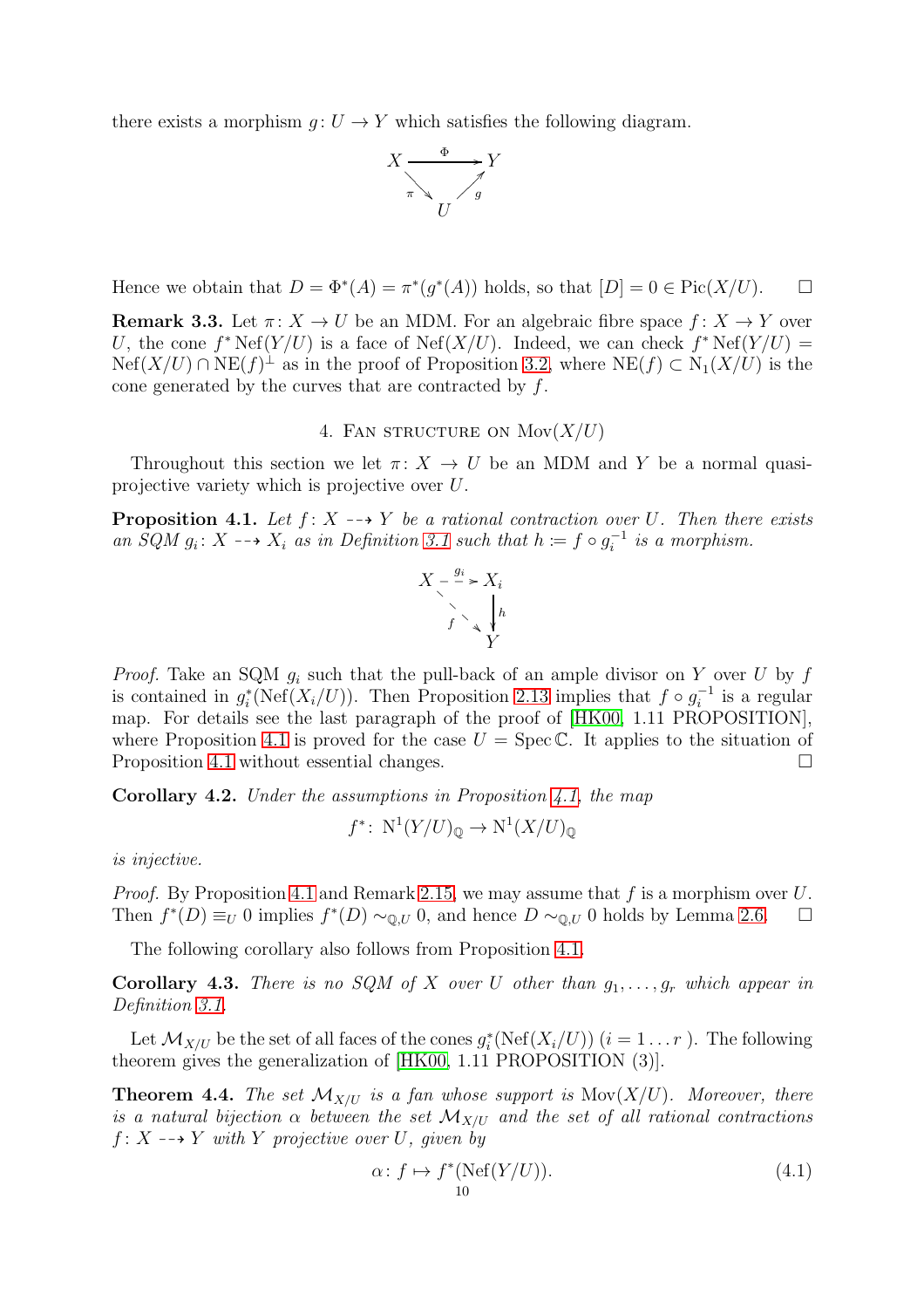*Proof.* We first prove that  $\mathcal{M}_X$  is a fan. For this it is sufficient to show that  $g_i^*(\text{Nef}(X_i/U)) \cap$  $g_j^*(\text{Nef}(X_j/U))$  is a common face for any  $i, j = 1, \ldots r$  since this implies that  $\sigma \cap \tau$  is a common face of  $\sigma$  and  $\tau$  for any  $\sigma, \tau \in \mathcal{M}_X$  by elementary arguments of convex geometry. We may assume that  $X_i = X$  and  $g_i = id_X$  without loss of generality.

Take any  $[D] \in \text{Nef}(X/U) \cap g_j^*(\text{Nef}(X_j/U)).$  By replacing with a multiple, we may assume that D is an integral Cartier divisor and there exists a Cartier divisor  $D_j$  in  $Nef(X_j/U)$  such that  $[D] = g_j^*[D_j]$ . Then we obtain the commutative diagram



such that  $[D]$  and  $[g_j^*(D_j)]$  are the pullbacks of some  $\pi$ -ample divisor on  $Y_D$ . This implies that  $\varphi_D^*(\text{Nef}(Y_D/U))$  is a common face of  $\text{Nef}(X/U)$  and  $g_j^*(\text{Nef}(X_j/U))$  containing D in its relative interior by Remark [3.3.](#page-9-3)

Let  $D_1, D_2 \in \text{Nef}(X/U)$  be Q-divisors such that  $D_1 + D_2 \in \text{Nef}(X/U) \cap g_j^*(\text{Nef}(X_j/U)).$ Applying the above argument to  $D := D_1 + D_2$ , we obtain  $D_i \in \text{Nef}(X/U)$   $(i = 1, 2)$ , to conclude that  $Nef(X/U) \cap g_j^*(Nef(X_j/U))$  is a face of  $Nef(X/U)$ . Indeed,  $D \in$  $\varphi_D^*(\mathrm{Nef}(Y_D/U))$  implies that

$$
D_1, D_2 \in \varphi_D^*(\text{Nef}(Y_D/U)) \subset \text{Nef}(X/U) \cap g_j^*(\text{Nef}(X_j/U)),
$$

since  $\varphi_D^*(\text{Nef}(Y_D/U))$  is a face of  $\text{Nef}(X/U)$ . The same argument implies that  $\text{Nef}(X/U) \cap$  $g_j^*(\text{Nef}(X_j/U))$  is also a face of  $\text{Nef}(X_j/U)$ .

For the second part, we define the inverse map  $\beta$  of  $\alpha$  as follows. For any cone  $\sigma \in$  $\mathcal{M}_{X/U}$ , take a line bundle L whose class is contained in the relative interior of  $\sigma$ . Then we set  $\beta(\sigma) := \varphi_L$ . It follows that  $\beta$  is well-defined, and it is the inverse map of  $\alpha$  by Proposition [2.13](#page-7-0) and by the fact that the relative interiors of two different faces of a convex cone do not intersect each other.

<span id="page-10-0"></span>**Proposition 4.5.** Let  $f: X \dashrightarrow Y$  be a rational contraction with Y projective over U (as in the following diagram) and  $\sigma := f^*(\text{Nef}(Y/U)).$ 

$$
X - \frac{f}{\pi_1} \longrightarrow Y
$$
  

$$
\pi_1 \longrightarrow U
$$

Then

\n- (1) 
$$
\dim \sigma = \rho(Y/U)
$$
.
\n- (2)  $f \circ (g_i)^{-1}$  is regular if and only if  $\sigma \subset g_i^* \text{Nef}(X_i/U)$ .
\n- (3)  $f$  is birational if and only if  $\sigma \nsubseteq \partial(\text{Eff}(X/U))$ .
\n

*Proof.* (1) and (2) follow from Corollary [4.2](#page-9-4) and the proof of Proposition [4.1.](#page-9-2) For (3), note that f is birational if and only if the relative interior of  $f^*(\sigma)$  is contained in the big cone of X over  $U$ .

To prove Proposition [4.7](#page-11-1) below, we need the following lemma.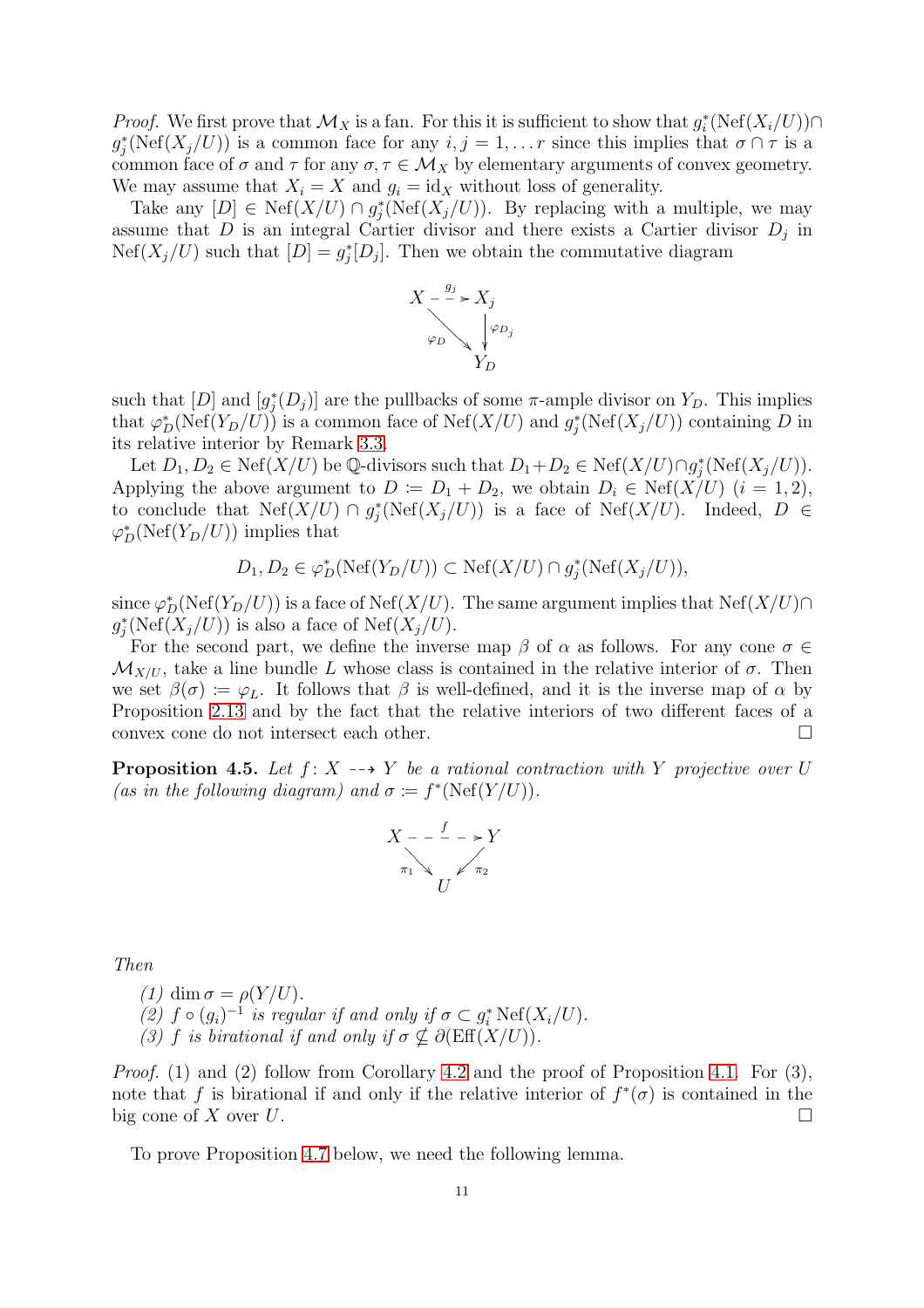<span id="page-11-2"></span>**Lemma 4.6.** Let  $f: X \rightarrow Y$  be a birational morphism between projective varieties over U. For any  $\pi_2$ -ample Q-divisor D on Y, we obtain

$$
\mathbf{B}_+(f^*(D)/U) \subset \operatorname{Exc}(f)
$$

Proof. We mimic the argument in the proof of [\[BBP13,](#page-27-9) Proposition 2.3].

Take  $x \notin \text{Exc}(f)$  and a  $\pi_1$ -ample divisor H on X such that  $x \notin H$  (we can take such H because X is quasi-projective). Since  $f$  is an isomorphism around  $x$ , we obtain  $f(x) \nsubseteq \mathbf{Z}(\mathcal{I})$ , where we set  $\mathcal{I} = f_*(\mathcal{O}_X(-H)) \subset \mathcal{O}_Y$ . Take an ample divisor A on U such that  $D' \coloneqq D + \pi_2^* A$  is ample on Y. Then for  $k \gg 0$ ,  $\mathcal{O}_Y(kD') \otimes \mathcal{I}$  is generated by global sections. Hence there exists

$$
\tilde{s} \in H^0(Y, \mathcal{O}(kD') \otimes \mathcal{I})
$$

such that  $\tilde{s}(f(x)) \neq 0$ . Let  $s \in H^0(X, k(f^*D + \pi_1^*A) - H)$  be the section corresponding to  $\tilde{s}$  under the isomorphism

$$
H^{0}(X, k(f^*D + \pi_1^*A) - H) \simeq H^{0}(Y, \mathcal{O}(kD') \otimes \mathcal{I}),
$$

which is induced by the projection formula.

Then  $s(x) \neq 0$  holds for  $k \gg 0$ , so that we obtain  $x \notin \mathbf{B}_+(f^*D/U)$ .

<span id="page-11-1"></span>Proposition 4.7. Under the same assumptions as in Proposition [4.5,](#page-10-0) if f is birational and codim  $\text{Exc}(f) \geq 2$ , then  $\sigma \notin \partial(\text{Mov}(X/U))$ .

*Proof.* After replacing X with an SQM  $X_i$ , we may assume that f is a birational morphism. Take any  $[L] \in$  relint  $\sigma$ . Then  $L = f^*(D)$  holds for some  $\pi_2$ -ample Q-divisor D on Y. For a  $\pi_1$ -ample divisor H and sufficiently small  $\varepsilon \in \mathbb{Q}_{>0}$ , we obtain

$$
\mathbf{B}(L - \varepsilon H / U) \subset \text{Exc}(f)
$$

by Lemma [4.6.](#page-11-2) Then by the assumption and Corollary [2.4,](#page-4-2) we have  $[L-\varepsilon H] \in \text{Mov}(X/U)$ . This implies that [L] is contained in the interior of Mov( $X/U$ ), since  $[L] = [L - \varepsilon H] + [\varepsilon H]$ and [H] is contained in the interior of  $\text{Mov}(X/U)$ .

# 5. MMP

<span id="page-11-0"></span>In this section, let  $\pi_1 : X \to U$  be a Mori dream morphism unless otherwise stated.

**Definition 5.1.** Let  $f: X \to Y$  be an algebraic fibre space over U.

- (1) f is an elementary contraction if  $\rho(X/U) \rho(Y/U) = 1$ .
- (2)  $f$  is a *divisorial contraction* if it is a birational morphism which contracts divisors.
- (3) f is of fibre type if  $\dim(X) > \dim(Y)$ .
- (4) Assume that f is small and D is a divisor on X such that  $-D$  is f-ample. Then an SQM  $\varphi: X \dashrightarrow X'$  is a D-flip of f if  $f' := f \circ \varphi^{-1}$  is a morphism and  $\varphi_*(D)$ on  $X'$  is  $f'$ -ample. If f is elementary, we simply call it the flip of f.

Remark 5.2. It is well-known that any elementary contraction is either divisorial, fibre type, or small (for example, see [\[KM98,](#page-27-7) Proposition 2.5]). Moreover, we remark the following facts.

- (1) For an elementary divisorial contraction f, the exceptional locus  $\text{Exc}(f)$  is a prime divisor (for details, see [\[KM98,](#page-27-7) Proposition 2.5]).
- (2) Assume that there exists a D-flip of f. Then  $R_f(X, D)$  is finitely generated and the D-flip X' is isomorphic to  $\text{Proj}_Y(R_f(X, D))$ . Furthermore, if f is elementary, the flip of f does not depend on the choice of the divisor  $D$  (for details, see [\[KM98,](#page-27-7) Corollary 6.4]).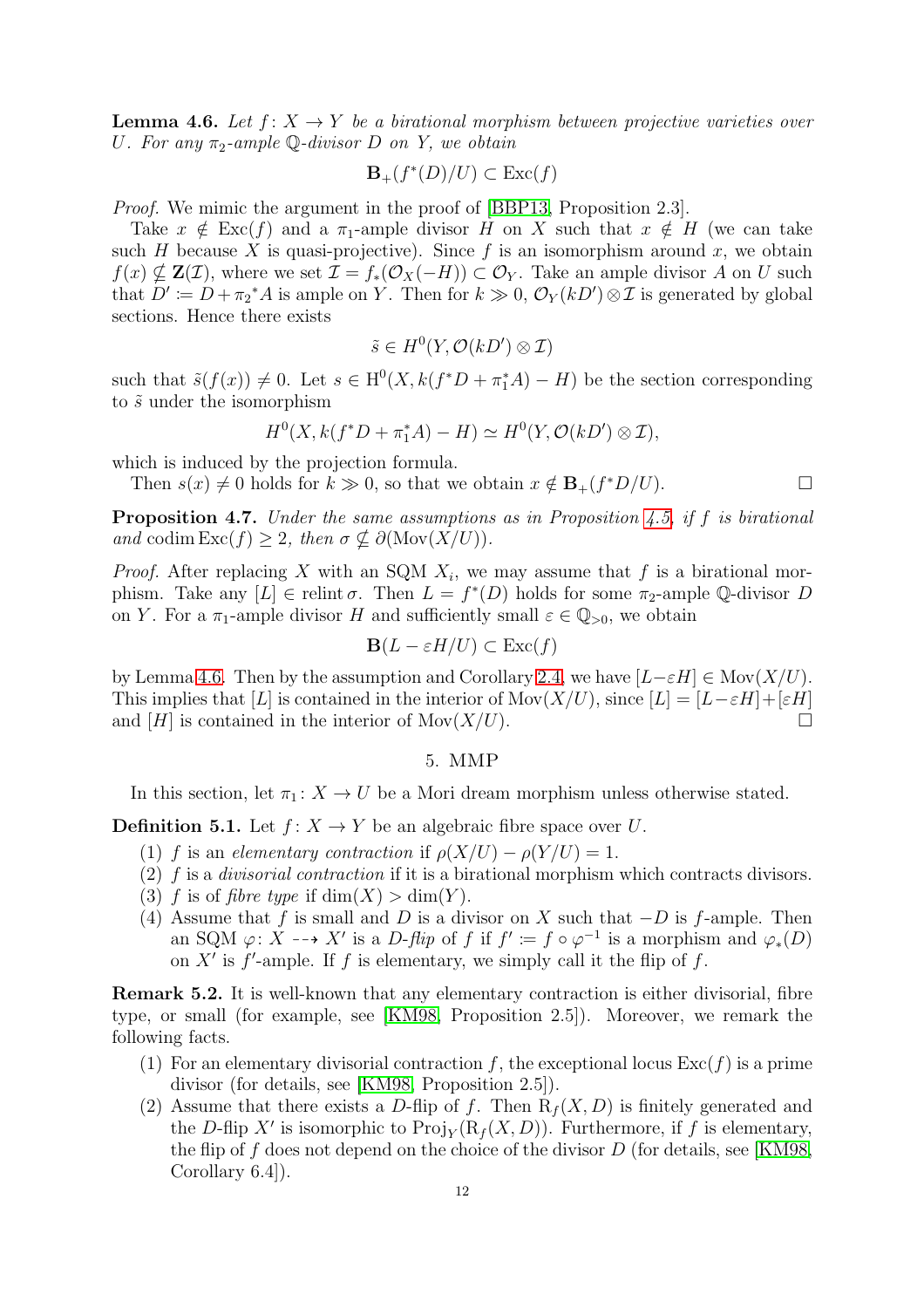<span id="page-12-0"></span>**Proposition 5.3.** Let  $f: X \to Y$  be a small elementary contraction over U. Then there exists an SQM  $g_i: X \dashrightarrow X_i$  as in Definition [3.1](#page-8-1) (4) which is a flip of f.

*Proof.* Consider the cone  $\sigma := f^*(\text{Nef}(Y/U))$ , which is a facet of  $\text{Nef}(X/U)$  not contained in  $\partial(\text{Mov}(X/U))$  by Proposition [4.5](#page-10-0) and Proposition [4.7.](#page-11-1) Hence, by the fan struc-ture in Theorem [4.4,](#page-9-1) there exists i such that  $\sigma$  is the common facet of Nef(X/U) and  $g_i^*(\text{Nef}(X_i/U))$ . For this i, the SQM  $g_i$  is the flip of f. To see this, let  $f' : X_i \dashrightarrow Y$ be the rational contraction associated to  $g_i^{-1}$  $i^{-1}(f^*(\text{Nef}(Y/U))) \subset \text{Nef}(X_i/U)$ . It is small and commutes with f via  $g_i$ . Since  $\sigma$  is defined by the hyperplane  $NE(f)^{\perp} = NE(f')^{\perp} =$  $f^*(N^1(Y/U)_\mathbb{R})$  in  $Mov(X/U)$  (=  $Mov(X_i/U)$ ), if D is a f-ample divisor on X, then the inverse image of  $g_{i*}(D)$  in  $X_i$  is  $f'$ -ample.

<span id="page-12-1"></span>**Proposition 5.4.** Let  $\pi_1: X \to U$  be an MDM. Consider an elementary divisorial contraction f over U.



Then  $\pi_2$  is also an MDM.

*Proof.* Let E be the exceptional divisor of f. First we prove that Y is Q-factorial. Assume that B is a prime Weil divisor on Y. Since we obtain  $f^*(N^1(Y/U)_{\mathbb{Q}}) = N E(f)^{\perp}$ by Remark [3.3,](#page-9-3) there exists some  $q \in \mathbb{Q}$  such that  $f_*^{-1}(B) + qE$  is contained in  $NE(f)^{\perp} =$  $f^*(N^1(Y/U)_{\mathbb{Q}})$ . Hence there exists a  $\mathbb{Q}$ -Cartier divisor D on Y such that  $m(f_*^{-1}(B) + qE)$ is the pull back of D by f for some integer  $m > 0$  since we assume that  $\pi_1$  is an MDM (in particular,  $Pic(X/U)_{\mathbb{Q}} \simeq N^1(X/U)_{\mathbb{Q}})$ . By comparing the support of D and the support of  $B$ , we obtain that  $B$  is  $\mathbb{Q}$ -Cartier.

If  $L \in \text{Nef}(Y/U)$ , the pull back  $f^*L$  is also nef over U and this is  $\pi_1$ -semiample. This implies that L is  $\pi_2$ -semiample. Since  $f^*(\text{Nef}(Y/U))$  is a face of  $\text{Nef}(X/U)$ , it follows that  $Nef(Y/U)$  is a polyhedral cone.

We will show that Y satisfies the condition (4) in Definition [3.1.](#page-8-1) Let  $g_i: X \dashrightarrow X_i$ (for  $i = 1, \ldots, r$ ) be the SQMs of X over U. Consider all the elementary divisorial contractions of  $X_i$  over U (for  $i = 1, \ldots, r$ ) such that each exceptional divisor is the strict transform of E. We denote them as

$$
f_j \colon X_{i_j} \to Y_j
$$

for  $j = 1, \ldots, m$ . Note that each  $Y_j$  satisfies the conditions  $(0), (1), (2), and (3)$  in Defini-tion [3.1.](#page-8-1) Let  $\varphi_j := f_j \circ g_{i_j} \circ f^{-1}$  be the composite of the birational maps. Then we obtain the following diagram.

$$
X \xrightarrow{g_{i_j}} X_{i_j}
$$
  

$$
f \downarrow \qquad f_j
$$
  

$$
Y \xrightarrow{\varphi_j} Y_j
$$

Since  $\varphi_j$  is an SQM of Y, it is sufficient to show that

$$
Mov(Y/U) = \bigcup_{j=1}^{m} (\varphi_j^*(Nef(Y_j/U))).
$$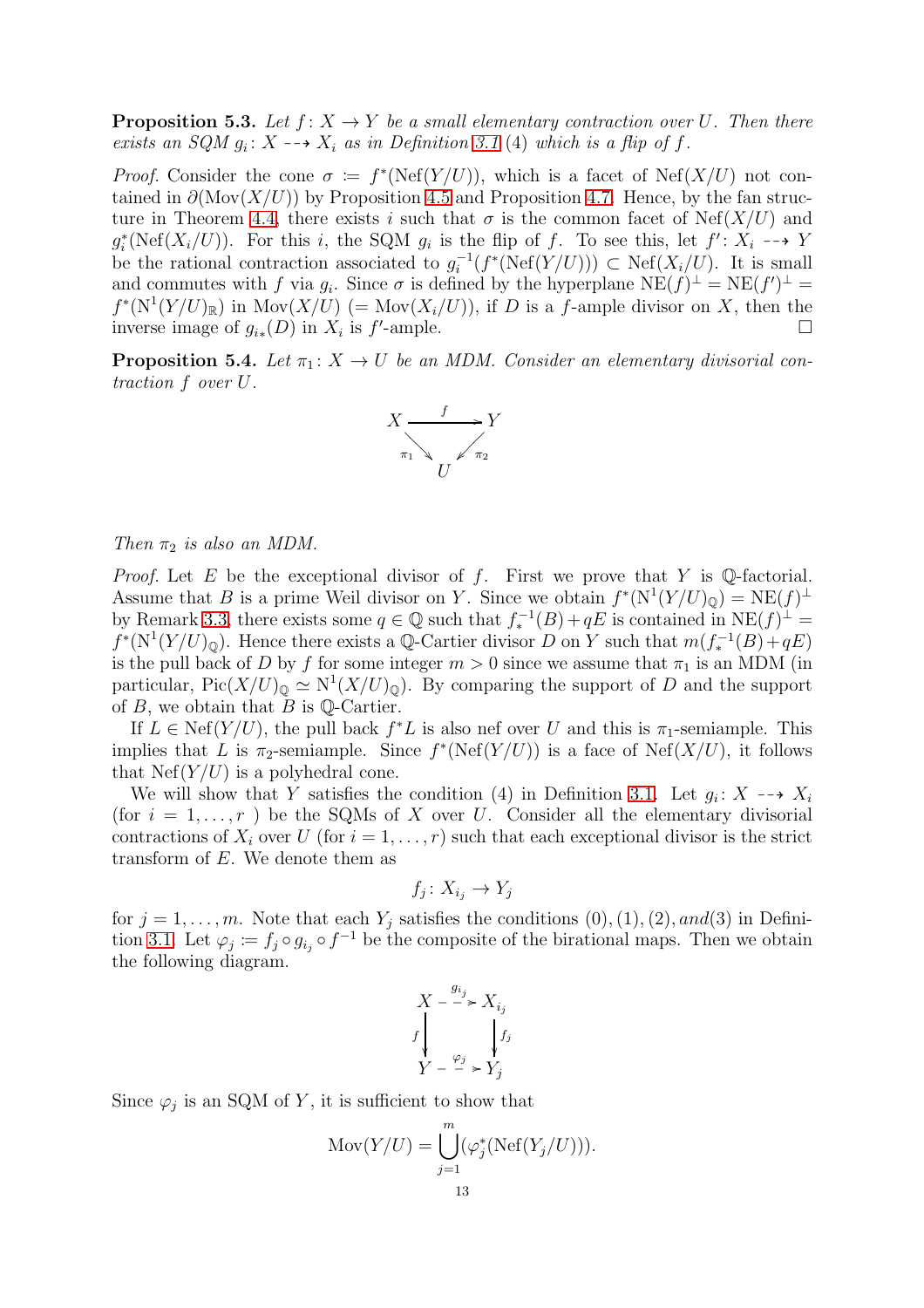Take  $D \in \text{Mov}(Y/U)$ . Then we can find  $m \in \mathbb{Q}_{\geq 0}$  such that

$$
M \coloneqq f^*D - mE \in \partial \operatorname{Mov}(X/U).
$$

Indeed, if  $f^*(D) \in \text{Mov}(X/U)$ , we can see that  $f^*(D) + \varepsilon E \notin \text{Mov}(X/U)$  holds for any positive number  $\varepsilon$ , so that  $f^*(D) \in \partial \text{Mov}(X/U)$ . Then assume that  $f^*(D) \notin \text{Mov}(X/U)$ . Since D is  $\pi$ -movable, there exists a positive integer n such that codim(Supp(coker( $\alpha_{nD}$ )))  $\geq$ 2. Since  $\alpha_{f^*(n)}$  coincides with  $f^*\alpha_{n}$  and the equation

$$
Supp(\mathrm{coker}(f^*(\alpha_{nD/U}))) = f^{-1}(\mathrm{Supp}(\mathrm{coker}(\alpha_{nD/U})))
$$

holds, we obtain that  $\text{Supp}(\text{coker}(\alpha_{f^*(nD)})) = E$  holds in codimension one. As in the proof of Lemma [2.5,](#page-4-1) there exists  $a_0 > 0$  such that  $f^*(nD) - a_0E$  is  $\pi$ -movable, so that we can take  $a > 0$  such that  $f^*D - aE \in \partial \text{Mov}(X/U)$ .

Take  $\tau \in \mathcal{M}_{X/U}$  such that  $[M] \in \tau$ , dim  $\tau = \rho(X/U) - 1$  and the hyperplane  $H_{\tau}$ containing  $\tau$  separates Mov( $X/U$ ) and [E]. Let  $\varphi_{\tau} : X \dashrightarrow Z$  be a rational contraction corresponding to  $\tau$  via Theorem [4.4.](#page-9-1) Then there exists a contracting morphism  $h: X_k \to$ Z which commutes with  $\varphi_{\tau}$  via the SQM. Let  $E_k$  be the strict transform of E on  $X_k$ . By the choice of  $\tau$ , it follows that  $E_k$ . NE(h) < 0. Hence h is birational and Exc(h)  $\subset E_k$ . Since  $\tau \subset \partial(\text{Mov}(X/U))$ , the morphism h is divisorial by Proposition [4.7.](#page-11-1) Therefore there exists some  $j \in \{1, \ldots, m\}$  such that h coincide with  $f_j: X_{i_j} \to Y_j$ , where  $i_j = k$ . Moreover, there exists nef Q-divisor  $M_j$  on  $Y_j$  over U such that  $M \equiv_U g_{i_j}^*(h^*M_j) =$  $g_{i_j}^*(f_j^*(M_j))$ . This implies  $D \equiv_U \varphi_j^*(M_j)$ , so that we obtain  $[D] \in \varphi_j^*(\text{Nef}(Y_j/\mathcal{U}))$ .

**Lemma 5.5.** Let  $\pi_1: X \to U$  be an MDM and D be a divisor on X which is not  $\pi_1$ -nef. Then there exists a D-negative elementary contraction  $f: X \to Y$  over U.

*Proof.* Take a facet  $\sigma \prec \text{Nef}(X/U) \subset \text{N}^1(X/U)_{\mathbb{Q}}$  such that [D] lies in the other side of Nef(X/U) with respect to the hyperplane  $H_{\sigma}$  containing  $\sigma$ . Let  $f: X \to Y$  be the morphism corresponding to  $\sigma$ . Then f is elementary over U and  $(D. NE(f)) < 0$  since  $H_{\sigma} = \text{NE}(f)^{\perp}.$ <sup>⊥</sup>.

<span id="page-13-0"></span>**Theorem 5.6.** Let  $\pi: X \to U$  be an MDM and D be a divisor on X. Then there exists an MMP for D over U and it terminates either in a Mori fibre space or a good minimal model (i.e., a model on which the strict transform of the divisor  $D$  is semiample over  $U$ ).

*Proof.* We use an induction on  $\rho(X/U)$ . If  $\rho(X/U) = 1$ , then either D is  $\pi$ -nef or  $-D$ is  $\pi$ -ample. When D is  $\pi$ -nef, it is  $\pi$ -semiample by the definition of MDM. If  $-D$  is π-ample, then D-negative contraction f contracts all the curves that contracts by  $π_1$ . This implies that f coincides  $\pi_1$ . Hence the divisor  $[f_*(D)] \equiv_{U,Q} 0$  is nef and semiample over U if  $\pi$  is a divisorial contraction. If  $\pi$  is a small contraction, we have a flip such that the strict transform of  $D$  is nef over  $U$  by Proposition [5.3.](#page-12-0) Finally, it is a fibre type contraction if dim  $X > \dim U$ .

Now assume that  $\rho(X/U) \geq 2$  holds and that D is not nef over U. Let  $f: X \to Y$  be a D-negative contraction. If f is a fibre type, it is done. If f is a divisorial contraction, the assumption of the induction and Proposition [5.4](#page-12-1) implies that MMP runs. Assume that f is small. Then, by Proposition [5.3,](#page-12-0) we only have to show that there does not exists an infinite sequence of  $D$ -negative flips. Consider a sequence of  $D$ -negative flips;

$$
X = X_0 \xrightarrow{\psi_0} X_1 \xrightarrow{\psi_1} \cdots \xrightarrow{\psi_{s-2}} X_{s-1} \xrightarrow{\psi_{s-1}} X_s.
$$

Since we know that there exist finitely many SQMs of  $X$  over  $U$ , it is sufficient to show that  $\psi_0 \circ \cdots \circ \psi_{s-1}$  are not isomorphisms. We denote the strict transform of D in  $X_i$ by  $D_i$ . If we take a divisor E over X such that f is not isomorphic above the generic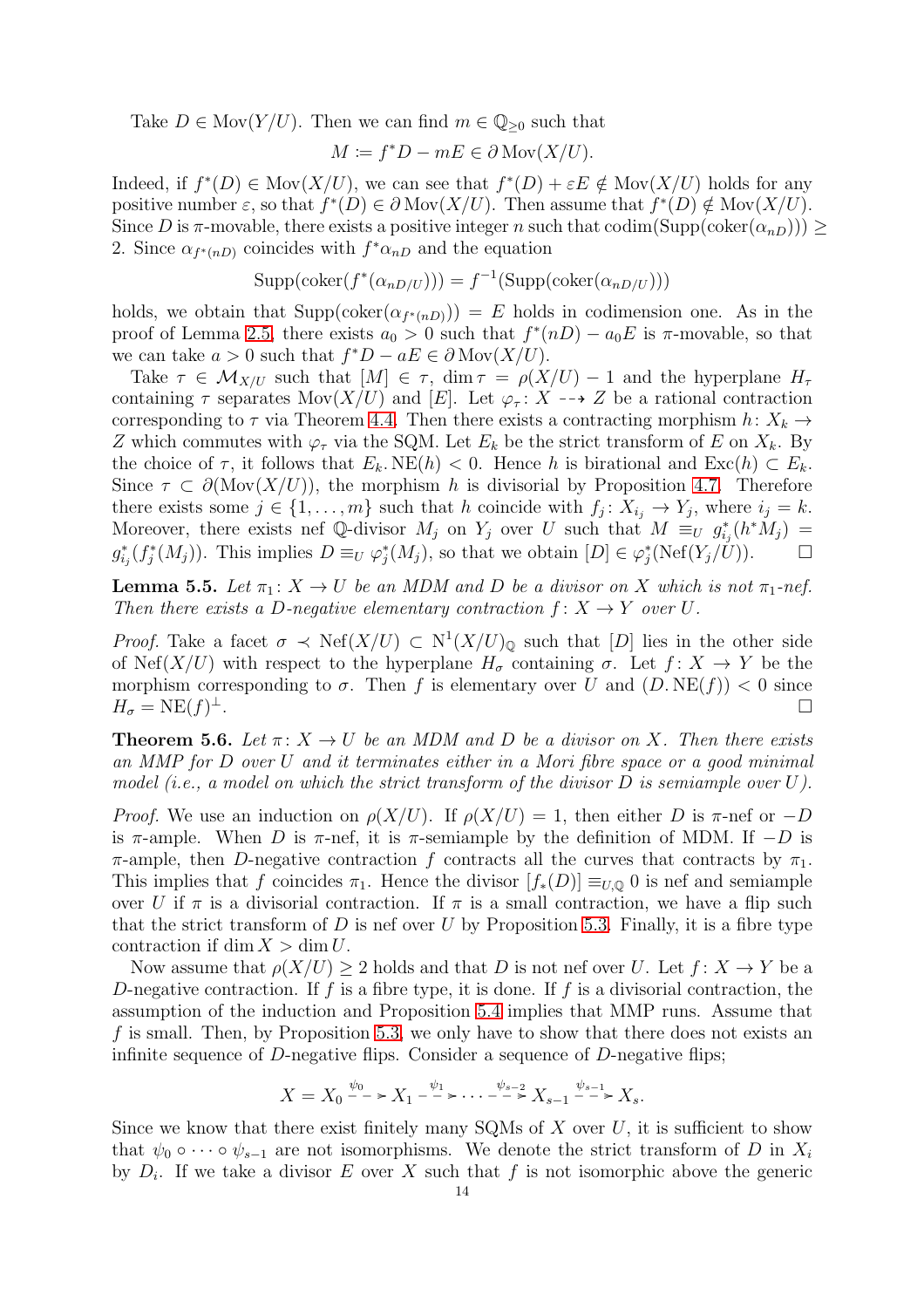point of center<sub>Y</sub>(E), it follows that  $\text{ord}_E(D_i) \leq \text{ord}_E(D_{i+1})$  and  $\text{ord}_E(D) < \text{ord}_E(D_1)$  as in the proof of [\[KM98,](#page-27-7) Lemma 3.38], where  $\text{ord}_E(D_i)$  denotes the coefficient of E in the divisor  $\mu^*(D_i)$  for a resolution  $\mu: \tilde{X}_i \to X_i$  such that E is a divisor on  $\tilde{X}_i$ . This shows that  $\text{ord}_E(D) < \text{ord}_E(D')$ , and hence  $\psi_0 \circ \cdots \circ \psi_{s-1}$  is not an isomorphism.

<span id="page-14-2"></span>**Corollary 5.7.** For any divisor D on X, the  $\mathcal{O}_U$ -algebra  $R_\pi(X, D)$  is finitely generated.

*Proof.* We may assume that  $[D] \in \text{Eff}(X/U)$ . Since  $[D] \in \text{Eff}(X/U)$ , Theorem [5](#page-13-0).6 implies that there exists a birational contraction  $f: X \dashrightarrow Y$  over U and semiample divisor  $D_Y := f_*(D)$  on Y. Then, by Lemma [2.10,](#page-6-1) we obtain  $R(X/U, D) \simeq R(Y/U, D_Y)$ since  $D \simeq f^*(D_Y) + E$ , where E is an f-fixed divisor.

<span id="page-14-3"></span>Corollary 5.8. Let  $\pi: X \to U$  be an MDM. Then there are finitely many birational contractions  $g_i: X \dashrightarrow Y_i$  over U such that each  $\pi_i: Y_i \to U$   $(i = 1, ..., k)$  is also an MDM over U, and there is a chamber decomposition of  $NE<sup>1</sup>(X/U)$ :

<span id="page-14-4"></span>
$$
NE1(X/U) = \bigcup_{i=1}^{r} (g_i^*(\text{Nef}(Y_i/U)) \times \text{Exc}(g_i))
$$
\n(5.1)

such that the interiors of the chambers do not intersect each other. Moreover, the cones  $g_i^*(\text{Nef}(Y_i/U)) \times \text{Exc}(g_i)$  in  $\text{NE}^1(X/U)$  are precisely Mori chambers.

*Proof.* For a divisor  $D \in NE^1(X/U)$ , we obtain a birational contraction  $g: X \dashrightarrow X'$  over U and a divisor  $D'$  on  $X'$  that is nef over U by running D-MMP. Note that  $X'$  is also an MDM by Proposition [5.4](#page-12-1) and Proposition [5.3.](#page-12-0) By Theorem [4.4,](#page-9-1) there exists finitely many rational contraction over U. Hence we obtain the finite collection  ${g_i}$  of birational contractions of  $X$  satisfying  $(5.1)$ .

The disjointness and the second assertion follow from Proposition [2.13](#page-7-0) (1).  $\Box$ 

<span id="page-14-0"></span>**Corollary 5.9.**  $NE<sup>1</sup>(X/U)$  is a rational polyhedral cone.

### 6. Characterization of MDMs via Cox Sheaf

<span id="page-14-1"></span>6.1. VGIT for affine morphisms. In this subsection we introduce the relative version of VGIT techniques and prove that certain relative GIT quotient of an affine morphism is an MDM. First, we review VGIT for affine varieties. We refer to [\[MFK94\]](#page-28-2) and Section 3 of [\[AH09\]](#page-27-10) for details.

Let G be a connected reductive group over C. Let  $\chi(G)_{\mathbb{Q}} := \chi(G) \otimes \mathbb{Q}$  be the space of rational characters. Note that it is a finite dimensional vector space. Assume that G acts on a normal affine variety V. Let  $\mathcal{O}_w$  be the trivial line bundle of V twisted by the character  $w \in \chi(G)$ . The weight cone of V will be denoted by

$$
\Omega_G(V) \coloneqq \text{cone}\{w \in \chi(G) \mid H^0(V, \mathcal{O}_w)^G \neq 0\} \subset \chi(G)_{\mathbb{Q}}.\tag{6.1}
$$

For each  $w \in \chi(G)$ , it follows that the semi-stable locus  $V_w^{ss}$  with respect to the linearization  $\mathcal{O}_w$  is non-empty if and only if  $w \in \Omega$ <sub>G</sub> $(V)$  holds.

We summarize the results of [\[AH09,](#page-27-10) Theorem 3.2] to prove Corollary [6.6](#page-16-1) below.

<span id="page-14-5"></span>**Proposition 6.1** (= [\[AH09,](#page-27-10) Theorem3.2]). There is a chamber decomposition

$$
\Omega_G(V) = \bigcup_{j=1}^r \sigma_j
$$

satisfying the following properties.

(1) Each  $\sigma_j$  is a full dimensional rational polyhedral cone in  $\chi(G)_{\mathbb{Q}}$ .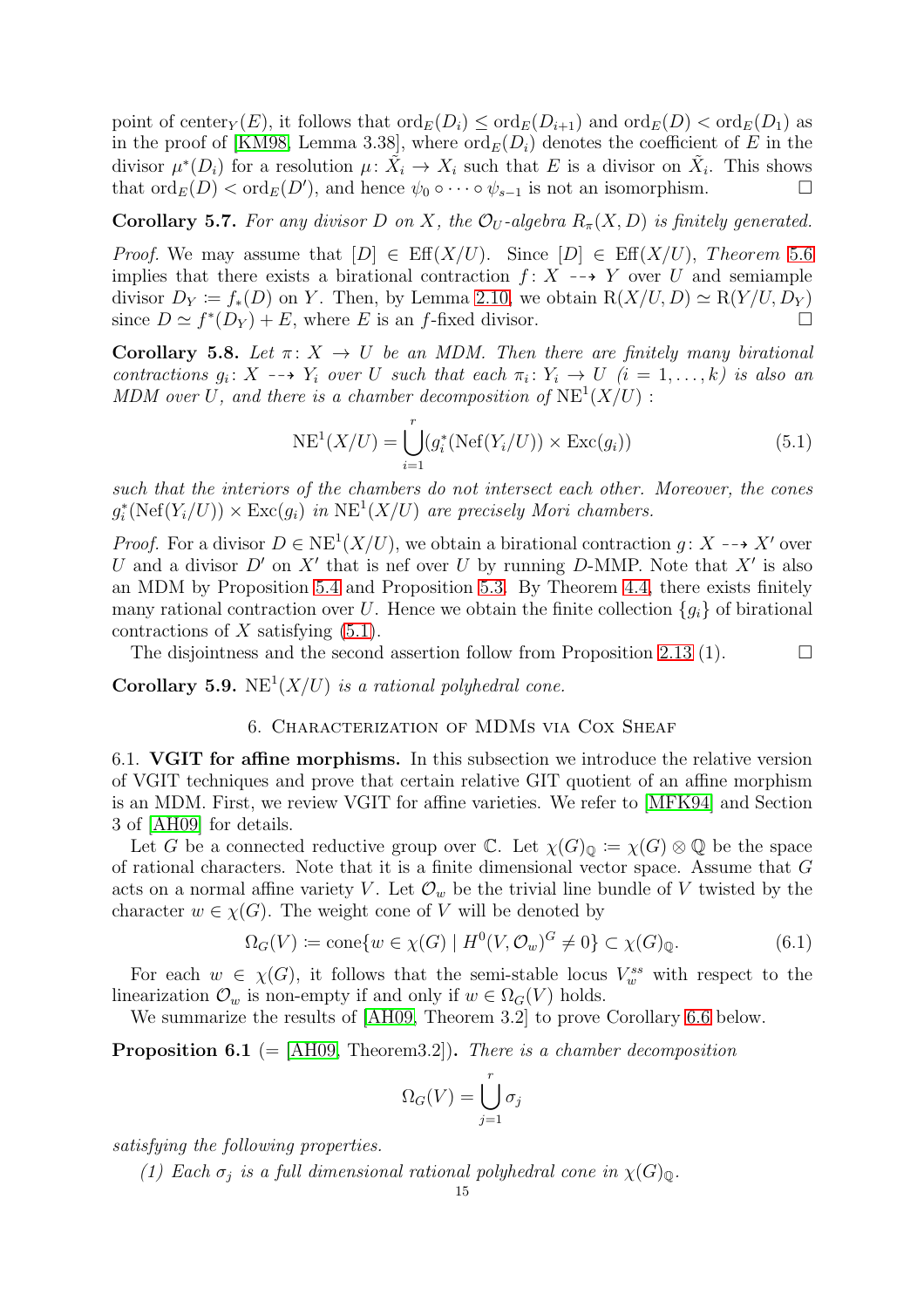(2)  $w, w' \in \text{int}(\sigma_j) \cap \chi(G)$  holds for some j if and only if  $w, w' \in \bigcup_{k=1}^r \text{int}(\sigma_k)$  and  $V_{w}^{ss} = V_{w'}^{ss}$ , where  $\text{int}(\sigma)$  denotes the interior of a cone  $\sigma$ . (3) If  $w \in \sigma_j$ , then  $V^{ss}_{w'} \subset V^{ss}_{w}$  for any  $w' \in \text{int}(\sigma_j)$ .

We use the following lemma in the proof of Theorem [6.7](#page-16-0) below.

<span id="page-15-0"></span>Lemma 6.2. The restriction map

$$
H^0(V, \mathcal{O}_w)^G \to H^0(V_w^{ss}, \mathcal{O}_w)^G
$$
\n
$$
(6.2)
$$

is an isomorphism.

*Proof.* Let  $D_1 \ldots, D_r$  be the codimension one irreducible components of  $V \setminus V_w^{ss}$  and  $V_k \coloneqq$  $V \setminus (\bigcup_{i=1}^k D_i)$  be the open subsets of V for  $k = 1, \ldots r$ . To prove Lemma [6.2,](#page-15-0) we may assume that  $V \setminus V_w^{ss} = \bigcup_{i=1}^r D_i$  since V is normal. Then it is sufficient to show that

<span id="page-15-1"></span>
$$
H^{0}(V_{k-1}, \mathcal{O}_{w})^{G} = H^{0}(V_{k}, \mathcal{O}_{w})^{G}
$$
\n(6.3)

for all  $k = 0, \ldots, r$ , where we assume that  $V_0 = V$ . Note that the restriction map

$$
H^0(V_{k-1}, \mathcal{O}_w)^G \hookrightarrow H^0(V_k, \mathcal{O}_w)^G
$$

is injective for any k. We define the integer  $m_k$  by

$$
m_k = \min\{\text{ord}_{D_k}(s) \mid s \in H^0(V_{k-1}, \mathcal{O}_w^{\otimes n})^G \text{ for some } n \in \mathbb{Z}_{>0}\}.
$$

It follows that  $m_k > 0$  since  $s(D_k) = 0$  for any  $s \in H^0(V, \mathcal{O}_w^{\otimes n})^G$ . Fix  $s \in H^0(V_{k-1}, \mathcal{O}_w)^G$ such that  $\text{ord}_{D_k}(s) = m_k$ . Assume that [\(6.3\)](#page-15-1) does not hold. Let us take any  $t \in$  $H^0(V_k, \mathcal{O}_w)^G \backslash H^0(V_{k-1}, \mathcal{O}_w)^G$ . Then there exists  $n > 0$  such that  $t \cdot s^n \in H^0(V_k, \mathcal{O}_w^{\otimes n+1})^G$ . Let  $n_0$  be the minimal positive number satisfying this condition. By the choice of  $m_k$ , we obtain  $\mathrm{ord}(t \cdot s^n) \geq m_k$ . This implies that  $\mathrm{ord}_{D_i}(t \cdot s^{n-1}) \geq 0$ , and hence  $t \cdot s^{n-1} \in$  $H^0(V_{k-1}, \mathcal{O}_w^{\otimes n_0})^G$  since V is normal. This contradicts the choice of  $n_0$ , so that we obtain the desired equation [\(6.3\)](#page-15-1).

Now let us consider the relative case. Let  $\pi: V \to U$  be a G-invariant affine morphism of finite type, where we assume that  $U$  is a quasi-projective normal variety and  $V$  is also normal. For  $\chi \in \chi(G)$ , we define the semi-stable (respectively, stable) locus of V with respect to  $\mathcal{O}_\chi$  over U as follows.

<span id="page-15-2"></span>**Definition 6.3.** Let  $U = \bigcup_i U_i$  be an affine covering of U. For a character  $\chi$ , we define the *semi-stable locus*  $V^{ss}_{\chi/U}$  of  $\mathcal{O}_{\chi}$  over U by

$$
V_{\chi/U}^{ss} = \bigcup_i (V_i)^{ss}_{\chi},
$$

where we set  $V_i \coloneqq \pi^{-1}(U_i)$ .

Similarly, we define the *sable locus*  $V^s_{\chi/U}$  of  $\mathcal{O}_{\chi}$  over U by

$$
V_{\chi/U}^s = \bigcup_i (V_i)^s_{\chi}.
$$

This definition does not depend on the choice of the affine covering of U by the lemma below. We say  $\chi_1, \chi_2 \in M$  are GIT equivalent if they have the same semi-stable locus.

<span id="page-15-3"></span>**Lemma 6.4.** Suppose that U is an affine variety and  $\chi \in \chi(G)$ . For any affine open subset  $U' \subset U$ , we set  $V' \coloneqq \pi^{-1}(U')$ . Then we obtain  $V_{\chi}^{ss} = V_{\chi}^{ss} \cap V'$ .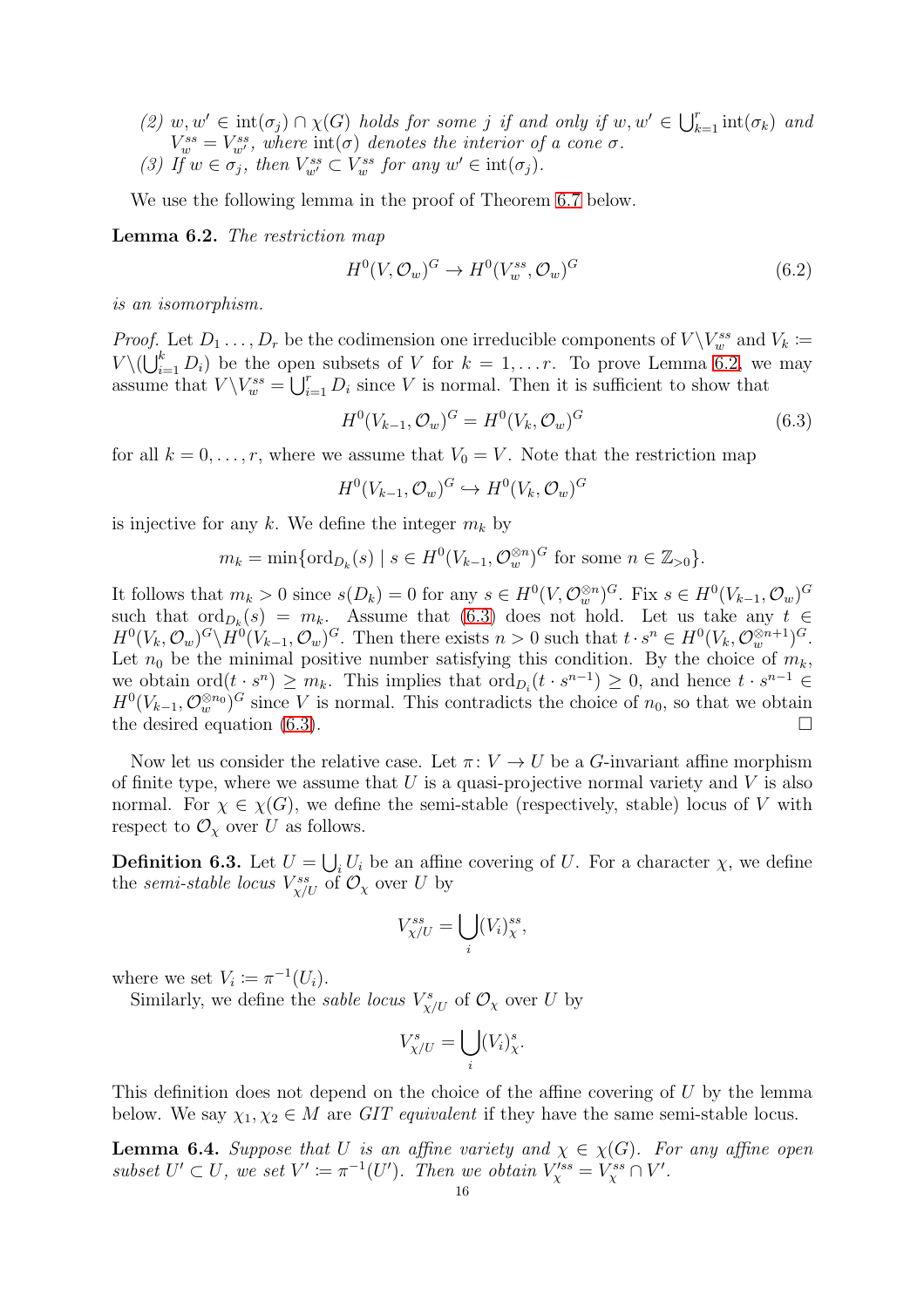*Proof.* It is obvious that  $V_{\chi}^{\prime ss} \supset V_{\chi}^s \cap V'$  by the definition of semi-stable locus of affine varieties. To prove the other inclusion, take  $f \in H^0(U, \mathcal{O}_U)$  such that  $D(f) \subset U'$  holds. Let  $s \in \Gamma(V', \mathcal{O}_{\chi}^{\otimes m})^G$  be a section and  $p \in V_{\chi}^{\prime ss}$  be a point such that  $s(p) \neq 0$ . Since  $\Gamma(V',\mathcal{O}_{\chi}^{\otimes m}) = \Gamma(U',\pi_*\mathcal{O}_{\chi}^{\otimes m})$  and the pull back of f is a G-invariant function on V, there is some positive number  $N > 0$  such that  $f^N s$  extends to a section  $\tilde{s} \in \Gamma(V', \mathcal{O}_{\chi}^{\otimes m})^G$  by [\[Har77,](#page-27-8) Chapter 2, Lemma 5.3]. It follows that  $\tilde{s}(p) \neq 0$  by the construction, so that  $p \in V_{\chi}^{ss} \cap V'$ .

For each  $i$  in Definition [6.3,](#page-15-2) it is known that there exists the good quotient

$$
q_{i\chi} \colon (V_i)^{ss}_{\chi} \to Q_{i\chi} \coloneqq (V_i)^{ss}_{\chi}//G,
$$

which admits natural morphism to  $U_i \subset U$ . The universality of categorical quotients and Lemma [6.4](#page-15-3) imply that they can be glued, and we obtain the good quotient

$$
q_{\chi} \colon V_{\chi/U}^{ss} \to Q_{\chi} \coloneqq V_{\chi/U}^{ss}//G.
$$

Similarly we obtain the geometric quotient

<span id="page-16-3"></span>
$$
q_{\chi} \colon V^s_{\chi/U} \to V^s_{\chi/U}/G.
$$

Note that these are morphisms over  $U$ . Moreover we obtain the isomorphism

$$
Q_{\chi} \simeq \text{Proj}_{U} \left( \bigoplus_{n \in \mathbb{Z}_{\geq 0}} (\pi_{*} \mathcal{O}_{\chi}^{\otimes n}) \right)^{G}, \tag{6.4}
$$

which can also be checked locally over U. Let  $\pi_{\chi}: Q_{\chi} \to U$  denote the canonical morphism induced by the universality of the quotient.

<span id="page-16-2"></span>**Remark 6.5.** Note that  $\bigoplus_{n\geq 0} (\pi_* \mathcal{O}_{\chi}^{\otimes n})$  is finitely generated over U, and hence finitely generated over  $\mathbb C$  since U is of finite type over  $\mathbb C$ . Therefore we obtain that  $\bigoplus_{n\geq 0} (\pi_* \mathcal O_{\chi}^{\otimes n})^G$ is finitely generated over  $U$  by applying the Nagata theorem which asserts that an invariant ring of a geometrically reductive group on an affine variety is finitely generated (see, for example, [\[Dol03,](#page-27-11) Theorem 3.3]).

Let  $\Omega_G(V/U)$  be the convex cone in  $\chi(G)_{\mathbb{Q}}$  generated by  $w \in \chi(G)$  such that  $V^{ss}_{w/U} \neq \emptyset$ . Then we can easily generalize Proposition [6.1](#page-14-5) to the relative case.

<span id="page-16-1"></span>Corollary 6.6. There is a chamber decomposition

$$
\Omega_G(V/U) = \bigcup_{j=1}^r \sigma_j
$$

satisfying the following properties.

- (1) Each  $\sigma_j$  is a full dimensional rational polyhedral cone in  $\chi(G)_{\mathbb{Q}}$ .
- (2)  $w, w' \in \text{int}(\sigma_j) \cap \chi(G)$  holds for some j if and only if  $w, w' \in \bigcup_{k=1}^r \text{int}(\sigma_k)$  and  $V^{ss}_{w/U} = V^{ss}_{w'/U}.$
- (3) If  $w \in \sigma_j$ , then  $V^{ss}_{w'/U} \subset V^{ss}_{w/U}$  holds for any  $w' \in \text{int}(\sigma_j)$ .

*Proof.* Let  $U = \bigcup_i U_i$  be a finite affine covering. Note that  $\Omega_G(V/U) = \Omega_G(V_i)$  for any i by Lemma [6.4.](#page-15-3) Then we obtain the proposition by taking intersections of the chambers appeared in Proposition [6.1](#page-14-5) for all i whose interiors are non-empty.  $\Box$ 

We call each  $\sigma_i$  a GIT chamber of V over U.

<span id="page-16-0"></span>**Theorem 6.7.** Take a character  $\chi \in \chi(G)$  such that  $Q_\chi$  is normal and an algebraic fibre space over U such that  $Pic(Q_{\chi}/U)_{\mathbb{Q}} \simeq N^1(Q_{\chi}/U)_{\mathbb{Q}}$ . Assume the following properties.

(1)  $V^{ss}_{\chi/U} = V^s_{\chi/U}$ , and  $\text{codim}_V(V \backslash V^{ss}_{\chi/U}) \geq 2$ .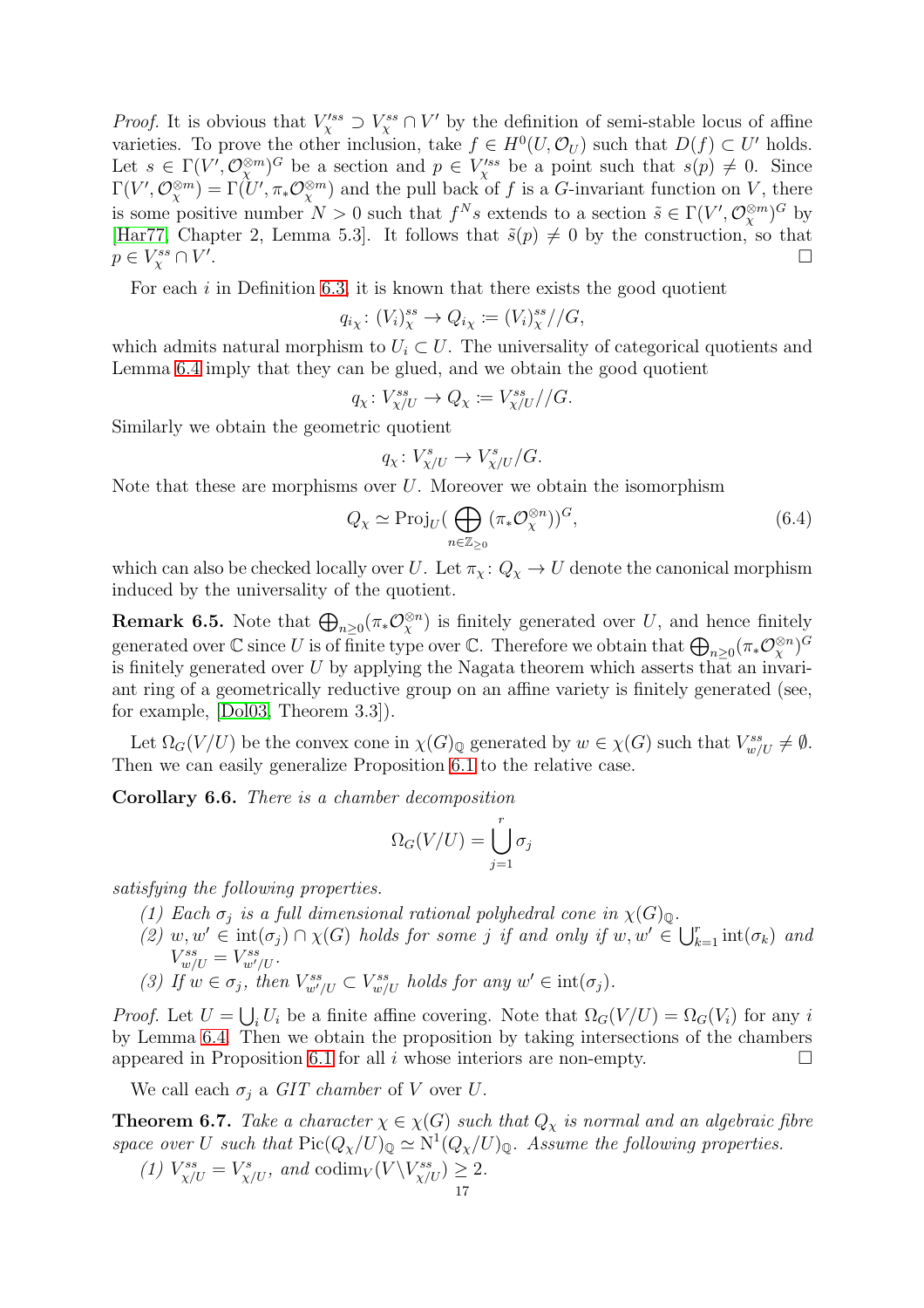(2)  $Q_\chi$  is Q-factorial.

(3) Both of the following maps  $\alpha$  and  $q^*_{\chi}$  are isomorphisms.

$$
\chi(G)_{\mathbb{Q}} \xrightarrow[\alpha]{\sim} (\text{Pic}(V)^G/\text{Pic}(U))_{\mathbb{Q}} \stackrel{(1)}{\simeq} (\text{Pic}(V_{\chi/U}^{ss})^G/\text{Pic}(U))_{\mathbb{Q}} \xleftarrow[\text{G}(\text{C}_{\chi}/U)_{\mathbb{Q}},\tag{6.5}
$$

where we define  $\alpha(\chi) \coloneqq [\mathcal{O}_{\chi}] \in \text{Pic}(V)^G / \text{Pic}(U)$ .

Then  $\pi_{\chi}: Q_{\chi} \to U$  is an MDM.

**Remark 6.8.** Under the assumptions of Theorem [6.7,](#page-16-0) we can check that for any  $y \in \chi(G)$ there exists  $L \in Pic(Q_{\chi})$  such that  $q_{\chi}^* L \sim_{\mathbb{Q}} \mathcal{O}_y$  holds. We write it as  $L_y$ . In the following proof we let  $V_j^{ss}$  denote  $V_{y/U}^{ss}$  for simplicity.

*Proof of Theorem [6.7.](#page-16-0)* Let  $y \in \chi(G)$  be a character. Then for any sufficiently divisible  $n > 0$  we obtain the canonical identification

<span id="page-17-0"></span>
$$
\pi_*(\mathcal{O}_y^{\otimes n})^G = \pi_*(\mathcal{O}_y^{\otimes n}|_{V^{ss}_\chi})^G = \pi_{y_*}(L_y^n),
$$
\n(6.6)

where the first equality follows from the assumption  $\text{codim}(V \setminus V^{ss}_{\chi}) \geq 2$  and the second equality follows from the descent. This implies that the isomorphism induced by [\(6.5\)](#page-17-0)

<span id="page-17-1"></span>
$$
\psi \colon \chi(G)_{\mathbb{Q}} \to \mathrm{Pic}(Q_{\chi}/U)_{\mathbb{Q}}
$$

identifies  $\Omega(V/U)$  with  $NE^{1}(Q_{\chi}/U)_{\mathbb{Q}}$ .

As in Remark [6.5,](#page-16-2) the  $\mathcal{O}_U$ -algebra  $\bigoplus_{n\geq 0} (\pi_* \mathcal{O}_{\chi}^{\otimes n})^G$  is finitely generated. Then for any  $y \in \chi(G)$  we obtain that  $\mathrm{R}_{\pi_\chi}(Q_\chi, L_y)$  is finitely generated by [\(6.6\)](#page-17-1). Let  $f_y: Q_\chi \dashrightarrow Q_y$  be the canonical rational map between the quotients. Then we can check that  $f_y$  coincides with  $\varphi_{L_y}$  by [\(6.6\)](#page-17-1). Moreover, by Proposition [2.13,](#page-7-0) there is a  $\pi_y$ -ample divisor  $A_y$  and a  $f_y$ -fixed divisor  $E_y$  such that

<span id="page-17-2"></span>
$$
L_y \sim_{\mathbb{Q}} f_y^*(A_y) + E_y. \tag{6.7}
$$

We compare the GIT chamber decomposition of  $\Omega(V/U)$  and the Mori chamber decomposition of  $NE^{1}(Q_{\chi}/U)_{\mathbb{Q}}$  via  $\psi$ . Note that if two characters y and y' are GIT equivalent, the line bundles  $L_y$  and  $L_{y'}$  are Mori equivalent. This implies that GIT chamber decomposition is finer than Mori chamber decomposition. Hence there are only finitely many Mori chambers, and each of them is a rational polyhedral cone by Corollary [6.6.](#page-16-1)

Let us show that the Mori chambers coincide with the GIT chambers. Take  $y, z \in \chi(G)$ such that  $L_y$  and  $L_z$  are in the interior of the same Mori chamber. Note that  $f_z = f_y$ is a birational contraction since they are in the interior of  $NE^{1}(Q_{\chi}/U)$ . Considering the decomposition [\(6.7\)](#page-17-2),  $E_y$  and  $E_z$  have the same support, which are the full divisorial exceptional locus of  $f_y$ . Moreover, the number of the components of  $E_y$  is  $\rho(Q_x/U)$  –  $\rho(Q_y/U)$ . This follows from Lemma [2.7,](#page-5-2) Proposition [2.13,](#page-7-0) and the assumption that z and y are general. Note that there is an equality

$$
Pic(Q_{\chi}/U)_{\mathbb{Q}} = f_{y}^{*}(N^{1}(Q_{y}/U)) \times \langle \text{exceptional divisors} \rangle_{\mathbb{Q}},
$$

which follows from the coincidence of the dimensions of both sides. Let  $D$  be a prime divisor on  $Q_y$  and  $\bar{D} \subset Q_\chi$  be its strict transform. We can write  $\bar{D}$  as  $\bar{D} = f^*A + \bar{E} + \bar{n}^*_{\chi}B$ , where  $A \in Pic(Q_y)$ ,  $B \in Pic(U)$ , and  $f_{y*}E = 0$ . Hence we have  $Supp(D) = Supp(A +$  $(\pi_y^*B)$ , so that the Weil divisor D is linearly equivalent to the Cartier divisor  $A + \pi_y^*B$  after multiplying both divisors by a positive integer. Therefore  $D$  is  $\mathbb Q$ -Cartier. This implies that  $Q_y$  is Q-factorial.

Let us prove  $V_j^{ss} = V_z^{ss}$ . For this it is sufficient to show that  $V_z^{ss} \subset V_y^{ss}$ . Furthermore, we may assume that U is an affine variety since the problem is local over U. Let  $p_z \in V_z^{ss}$ be a point. Note that there exists a very ample divisor  $A'_y$  on  $Q_z = Q_y$  such that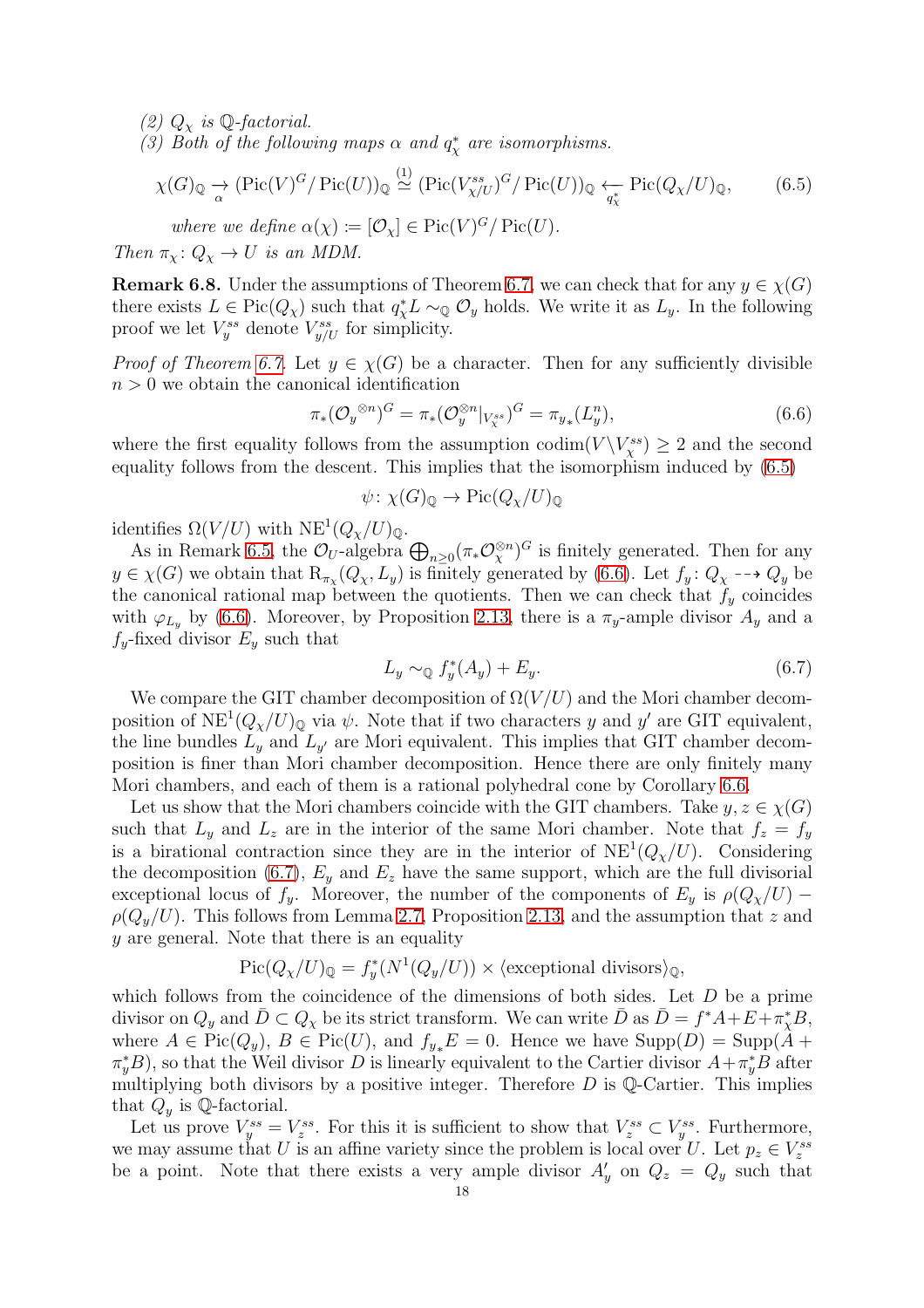$\mathcal{O}_y^{\otimes n}|_{V_y^{ss}} = q_y^* A_y'$  by the GIT construction (this follows from [\(6.4\)](#page-16-3) or [\[MFK94,](#page-28-2) Theorem 1.10]). There exists  $\sigma' \in H^0(Q_y, A'_y)$  such that  $\sigma'(q_z(p_z)) \neq 0$ , and we obtain  $\sigma \in$  $H^0(V, \mathcal{O}_y^{\otimes n})^G$  satisfying  $\sigma|_{V_y^{ss}} = q_y^*(\sigma')$  by Lemma [6.2.](#page-15-0) We claim that

<span id="page-18-0"></span>
$$
\mathcal{O}_y^n|_{V_z^{ss}} = q_z^* A_y' \quad \text{and} \quad \sigma|_{V_z^{ss}} = q_z^* \sigma'. \tag{6.8}
$$

To see this, consider the decomposition [\(6.7\)](#page-17-2). We may assume that  $A<sub>y</sub>$  is base point free over  $U$  by multiplying it by some positive integer. Then we obtain the following sequence of isomorphisms

$$
H^0(Q_y, A_y) \simeq H^0(Q_\chi, f_y^* A_y) \xrightarrow[+E_y]{} H^0(Q_\chi, f_y^* A_y + E_y)
$$
  
=  $H^0(Q_\chi, L_y) \xrightarrow[\sigma_X^*]{} H^0(V_X^{ss}, \mathcal{O}_y^{\otimes n})^G = H^0(V, \mathcal{O}_y^{\otimes n})^G,$ 

where the first isomorphism follows from Lemma [2.10.](#page-6-1) Since  $A_y$  is base point free, this implies that  $V^{ss}_{\chi}(V^{ss}_{\chi} \cap V^{ss}_{y}) = q_{\chi}^{-1}(\text{Supp}(E_y))$  up to codimension one. Similarly we can check that  $V^{ss}_{\chi}(V^{ss}_{\chi} \cap V^{ss}_{z}) = q_{\chi}^{-1}(\text{Supp}(E_z))$ . However, since  $\text{Supp}(E_z) = \text{Supp}(E_y)$  and codim $(V\backslash V_x^{ss})\geq 2$  hold, we obtain that  $V_z^{ss}=V_y^{ss}$  up to codimension one. This implies that [\(6.8\)](#page-18-0) holds by considering the restriction to  $V_z^{ss} \cap V_y^{ss}$ . By (6.8), it follows that  $p_z \in V_y^{ss}$  since  $\sigma(p_z) \neq 0$ .

Now we know that Mori chambers and GIT chambers coincide and each chamber is of the form  $f_z^*(\text{Ample}(Q_z/U)) \times \text{excep}(f_z)$  such that  $f_z$  is birational and  $Q_z$  is Q-factorial. In particular,  $\text{Mov}(Q_{\chi}/U)$  is the union of the chambers such that  $f_z$  is small. To conclude the proof, it is sufficient to show that  $Nef(Q_z/U)$  is generated by  $\pi_z$ -semiample divisors. Note that there exists the canonical identification  $NE^{1}(Q_{z}/U) = NE^{1}(Q_{\chi}/U)$  since  $f_{z}$  is small. Let  $C_z$  be a Mori chamber containing z. Then it follows that  $C_z = f_z^*$  Nef $(Q_z/U)$ . The same argument of the proof of [\(6.8\)](#page-18-0) implies that  $V_{\chi}^{ss} = V_z^{ss}$  up to codimension one, and hence we obtain

$$
(\pi_* \mathcal{O}_y|_{U_\chi})^G = (\pi_* \mathcal{O}_y)^G = (\pi_* \mathcal{O}_y|_{U_z})^G.
$$

Take any  $y \in \partial C_z$ . We prove that  $L_y \in Pic(Q_z)$  is  $\pi_z$ -semiample. We can check this locally over U, and hence we assume that U is affine. Take any  $p \in Q_z$ . It is sufficient to show that there exists some  $s \in H^0(Q_z, L_y^{\otimes n})$  such that  $s(P) \neq 0$ . To see this, take  $p' \in V_z^{ss}$  such that  $q_z(p') = p$ . Note that  $p' \in V_z^{ss} \subset V_y^{ss}$  by Corollary [6.6](#page-16-1) since  $y \in \partial C_z$ . Then there exists  $s' \in H^0(V, \mathcal{O}_{y}^{\otimes n})^G$  such that  $s'(p') \neq 0$  by the definition of the semistable locus. Note that we have the following diagram:

$$
\begin{aligned} &H^0(V,\mathcal{O}_y^{\otimes n})^G\\ &\Bigg\vert^{\wr}\;\\ &H^0(V_z^{ss},\mathcal{O}_y^{\otimes n})^G\stackrel{\sim}{\longrightarrow}H^0(V_\chi^{ss},\mathcal{O}_y^{\otimes n})^G\\ &\left.\begin{array}{c}q_z^*\\\ H^0(Q_z,L_y^{\otimes n})\stackrel{\sim}{\longrightarrow}H^0(Q_\chi,L_y^{\otimes n}),\end{array}\right.\\ \end{aligned}
$$

where the horizontal isomorphisms follow from that  $V_{\chi}^{ss} = V_z^{ss}$  and  $Q_y = Q_{\chi}$  up to codimension one.

By the commutativity of the diagram,  $q_z^*$  is an also isomorphism, and hence there exists  $s \in H^0(Q_z, L_y^{\otimes n})$  such that

$$
s(p) = q_z^* s(p') = s'(p') \neq 0.
$$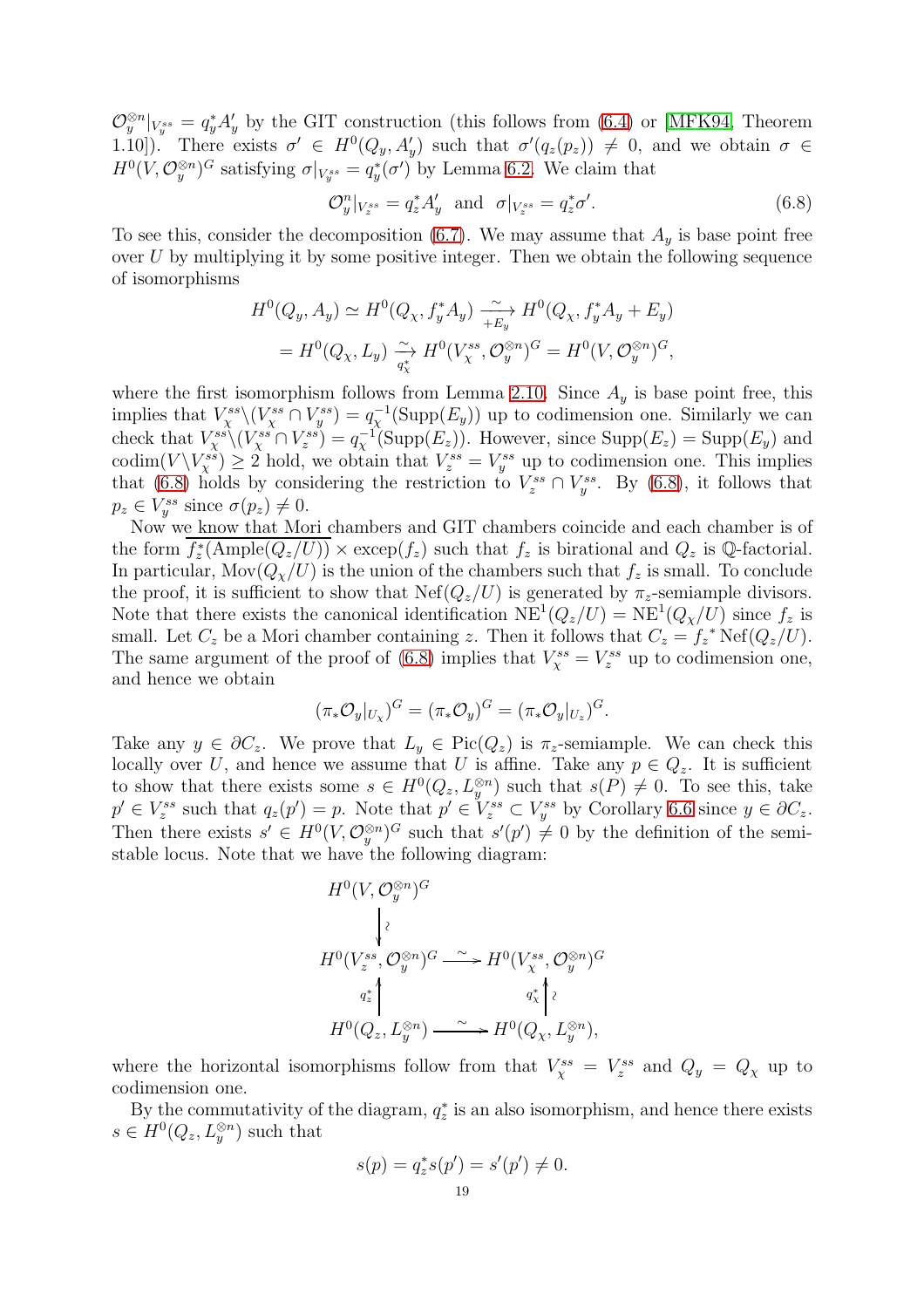<span id="page-19-0"></span>6.2. Cox sheaf and MDM. Let  $\pi_X : X \to U$  be a projective algebraic fibre space such that X is Q-factorial and  $Pic(X/U)_{\mathbb{Q}} \simeq N^1(X/U)_{\mathbb{Q}}$ . For a collection of line bundles  $\mathcal{L} \coloneqq (L_1, \ldots, L_r)$  on X, we define the  $\mathcal{O}_U$  algebra  $R(X/U, \mathcal{L})$  by

$$
R(X/U,\mathcal{L})=\bigoplus_{m\in\mathbb{Z}^r}\pi_{X*}(\mathcal{L}^m),
$$

where  $\mathcal{L}^m$  denotes  $\bigotimes_{i=1}^r L_i^{m_i}$  for  $m = (m_1, \ldots, m_r) \in \mathbb{Z}^r$ . Similarly, we define  $R(X/U, \mathcal{L})_+$ by

$$
R(X/U,\mathcal{L})_{+} = \bigoplus_{m \in (\mathbb{Z}_{\geq 0})^r} \pi_{X*}(\mathcal{L}^m).
$$

We call  $R(X/U, \mathcal{L})$  a Cox sheaf of  $X/U$  if  $([L_1] \ldots, [L_r])$  is a basis of  $Pic(X/U)_{\mathbb{Q}}$ . Note that the finite generation as an  $\mathcal{O}_U$ -algebra of a Cox sheaf does not depend on the choice of L. We often take L such that  $([L_1] \ldots, [L_r])$  is a basis of  $Pic(X/U)_{free}$ .

**Proposition 6.9.** The scheme  $\text{Spec}_{U} R(X/U, \mathcal{L})$  is normal.

*Proof.* Without loss generality, we may assume that U is an affine variety  $Spec(A)$ , and hence it is sufficient to show that the A-algebra  $R := \bigoplus_{m \in \mathbb{Z}^r} H^0(X, \mathcal{L}^m)$  is normal. Consider the  $\mathcal{O}_X$ -algebra  $\mathcal{R} := \bigoplus_{m \in \mathbb{Z}^r} \mathcal{L}^m$  and the corresponding affine morphism  $\varphi \colon P :=$  $Spec_X(\mathcal{R}) \to X$ . Then we obtain the natural identification

$$
R = H^{0}(X, \mathcal{R}) = H^{0}(P, \mathcal{O}_{P}).
$$

Take an open local trivialization  $W \subset X$  of  $L_1, \ldots, L_r$ . Then it follow that  $\varphi^{-1}(W) \simeq$  $W \times (\mathbb{C}^*)^r$ . Since W and  $(\mathbb{C}^*)^r$  are normal,  $\varphi^{-1}(W)$  is also normal, and hence P is. In particular, for each affine open subset  $V \subset P$ , we obtain that  $\Gamma(V, \mathcal{O}_P)$  is normal. This implies that  $H^0(P, \mathcal{O}_P)$  is also normal.

<span id="page-19-1"></span>**Proposition 6.10.** If  $\pi_X$  is an MDM, a Cox sheaf  $R(X/U, \mathcal{L})$  is finitely generated over  $\mathcal{O}_U$  .

*Proof.* Let  $\{C_i\}$  be the set of all Mori chambers. By Corollary [5.8,](#page-14-3) it follows that  $R(X/U, \mathcal{L}) = \bigcup_{i=1}^{N} R_{C_i}$ , where we define the subring  $R_{C_i}$  of  $R(X/U, \mathcal{L})$  by

$$
R_{C_i} = \bigoplus_{\mathcal{L}^m \in C_i} \pi_{X*}(\mathcal{L}^m).
$$

It is sufficient to show that each  $R_{C_i}$  is finitely generated. We will prove it for  $i = 1$  with out loss of generality. Take line bundles  $J_1, \ldots, J_d$  such that their classes in Pic $(X/U)$ generate the cone  $C_1$ . We set  $\mathcal{J} := (J_1, \ldots, J_d)$ . If  $R_+(X/U, \mathcal{J})$  is finitely generated, then  $R_{C_1}$  is finitely generated. Hence it is sufficient to show that  $R_+(X/U, \mathcal{J})$  is finitely generated. By Corollary [5.8,](#page-14-3) we obtain  $J_j = g_1^* A_j + E_j$ , where  $A_j$  is a  $\pi_X$ -ample divisor on  $Y_1$  and  $E_j$  is effective and  $g_1$ -fixed. We denotes the collection  $(A_1, \ldots, A_d)$  by A. Then  $R_{+}(X/U, \mathcal{J})$  is finitely generated if and only if  $R_{+}(X/U, \mathcal{A})$  is by Lemma [2.10.](#page-6-1) However,  $R_+(X/U, \mathcal{A})$  is finitely generated by the following Lemma [6.11](#page-19-2)

<span id="page-19-2"></span>**Lemma 6.11** (the relative version of Zariski lemma). Let  $\pi: X \to U$  be an algebraic fibre space. Suppose that  $A := (A_1, \ldots, A_n)$  is a collection of  $\pi$ -semiample divisor on X. Then  $R(X/U, \mathcal{A})_+$  is finitely generated over  $\mathcal{O}_U$ .

*Proof.* The proof of [\[HK00,](#page-27-1) 2.8. LEMMA], which is written for the case  $U = \text{Spec } \mathbb{C}$ , applies to the situation of Lemma [6.11](#page-19-2) without essential change.  $\Box$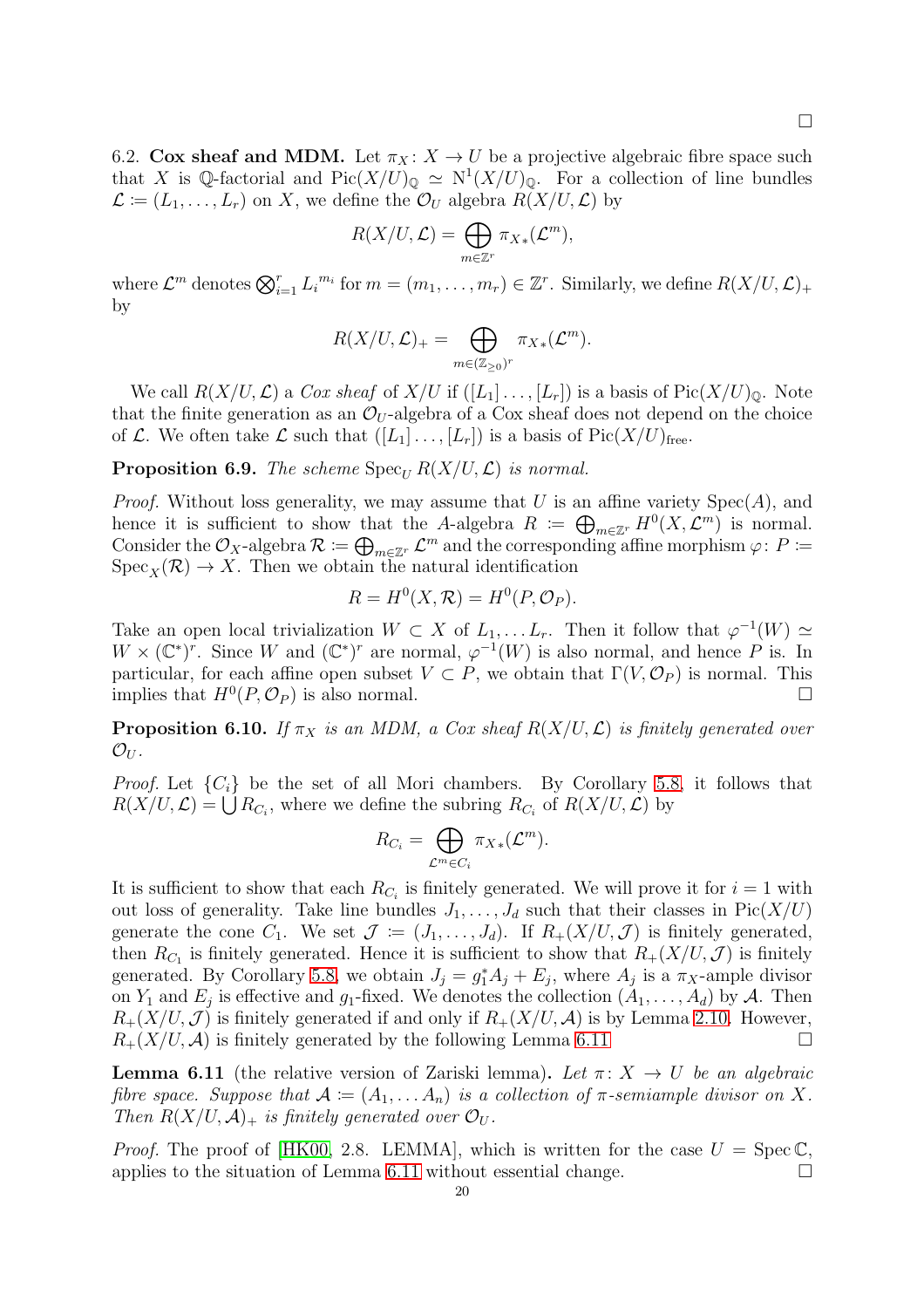In the rest of this section, as an application of Theorem [6.7,](#page-16-0) we prove that the finite generation of a Cox sheaf implies that  $\pi$  is an MDM. Consider the algebraic torus  $T =$  $Hom(Pic(X/U)<sub>free</sub>, \mathbb{C}^*)$  of dimension r. Then it follows that

<span id="page-20-1"></span>
$$
\chi(T)_{\mathbb{Q}} \simeq \text{Pic}(X/U)_{\mathbb{Q}} \simeq \bigoplus \mathbb{Q}L_i,\tag{6.9}
$$

where the first isomorphism follows from the natural identification  $\chi(T) \simeq Pic(X/U)_{\text{free}}$ . We denote the line bundle on X corresponding to a character  $y \in \chi(T)$  via the above isomorphism by  $L_{(y)}$ .

We set  $V := \text{Spec}_{U}(R(X/U, \mathcal{L}))$  and let  $\pi: V \to U$  be the natural morphism. We have the action of T on V which corresponds to the grading of  $R(X/U, \mathcal{L})$  by  $\mathbb{Z}^r$  as follows.

$$
T \times \pi_{X*}(L_{(y)}) \to \pi_{X*}(L_{(y)}) \colon (t,s) \mapsto y(t)s
$$

Note that  $\pi$  is G-invariant with respect to this action.

<span id="page-20-0"></span>**Proposition 6.12.** Assume that  $V$  is of finite type over  $U$ . If we take a character  $\chi \in \chi(T)$  which corresponds to a  $\pi$ -ample line bundle, then  $V^{ss}_{\chi/U} = V^{s}_{\chi/U}$ , the quotient  $Q_{\chi}$ is isomorphic to X, and  $\text{codim}_V(V \backslash V^{ss}_{\chi/U}) \geq 2$ .

*Proof.* Note that  $(\mathcal{O}_{V/U,\chi})^T = \pi_{X*}(L_{(y)})$  holds for any character  $y \in \chi(T)$  by definition. Then, by [\(6.4\)](#page-16-3) and Remark [6.5,](#page-16-2) we obtain that  $R_{\pi_X}(X, L_{(y)})$  is finitely generated over  $\mathcal{O}_U$  and

$$
Q_y = \text{Proj}_U(\mathrm{R}_{\pi_X}(X, L_{(y)})).
$$

In particular, if we take  $\chi \in \chi(T)$  corresponding to a  $\pi$ -ample divisor  $L_{(\chi)}$ , it follows that  $Q_x = X$ .

Let  $\chi_1, \chi_2 \in \chi(T)$  be any two characters corresponding to  $\pi_X$ -ample line bundles. We prove  $V_{\chi_1/U}^{ss} = V_{\chi_2/U}^{ss}$ . If we take sufficiently large number  $N > 0$ , then  $A \coloneqq NL_{(\chi_1)} - L_{(\chi_2)}$ is  $\pi_X$ -ample. By the relative version of [\[Laz04,](#page-28-1) Example 1.2.22], the natural map

$$
\pi_{X*}(nA) \otimes \pi_{X*}(nL_{(x)}) \to \pi_{X*}(nNL_{(x)})
$$

is surjective for any sufficiently large integer  $n > 0$ . This implies

$$
V_{\chi_1/U}^{ss} = V_{\chi_2/U}^{ss} \cap V_{\chi_A}^{ss},
$$

where  $\chi_A$  is the character corresponding to A. In particular, we obtain  $V^{ss}_{\chi_1/U} \subset V^{ss}_{\chi_2/U}$ and the other inclusion follows by the same argument. We denote the semi-stable locus for a character corresponding to a  $\pi_X$ -ample divisor by W.

For  $h \in V$ , let  $T_h \subset T$  be the isotropy group of h. We can easily check that if  $t \in T_h$ , then  $y(t) = 1$  hols for any  $y \in \chi(V)$  such that there exists an affine open subset  $U' \subset U$  containing  $\pi(h)$  and  $s \in \Gamma(\pi_X^{-1}(U'), L_{(y)}) = \Gamma(U', \pi_* \mathcal{O}_y)^T$  satisfying  $s(h) \neq 0$ . Take characters  $\chi_1, \ldots, \chi_r \in \chi(T)$  which generate  $\chi(T)$  as a group, and assume that each  $\chi_i$  corresponds to a  $\pi_X$ -ample divisor  $L_{\chi_i}$ . There exists a number  $N_i > 0$  such that  $\chi_i(t^{N_i}) = \chi_i^{N_i}(t) = 1$  when  $t \in T_h$  for some  $h \in V^{ss}_{\chi_i/U}$  by the above argument and the definition of the semi-stable locus. Since  $\{\chi_i\}_i$  generate  $\chi(T)$ , we obtain that  $y(g^N) = y^N(g) = 1$  for any  $y \in \chi(T)$  by taking  $N := \prod_{i=1}^r N_i$ . This implies that the isotropy group of any  $h \in W$  is finite.

To prove W is the stable locus of  $\chi \in \chi(T)$ , it is sufficient to show that the orbit of each  $h \in W$  is closed. However, this follows from the fact that the isotropy group of any  $h' \in W$  is finite since if there exists a point  $p \in \overline{O(h)}\backslash O(h)$ , we obtain dim  $G_p > 0$ , where  $O(h)$  denotes the orbit of h.

Finally we show that  $\text{codim}(V \backslash W) \geq 2$ . Since the problem is local over U, we may assume that U is affine. Let L be a  $\pi_X$ -ample divisor on X. Take  $\sigma, \tau \in H^0(X, L) =$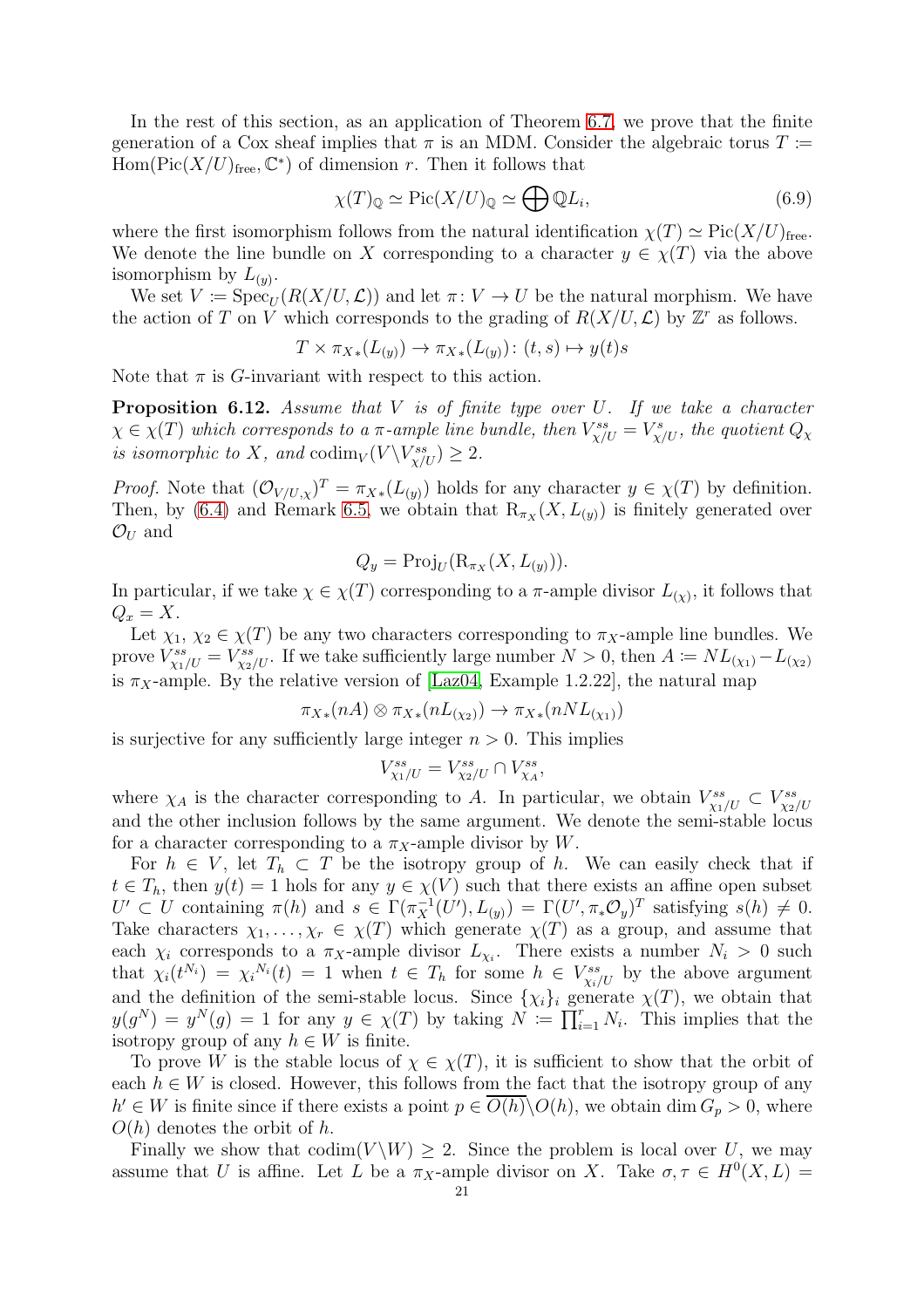$H^0(V, \mathcal{O}_{\chi_L})^T$  such that the zero divisors on X have no common components, where we denote the character corresponding to L via [\(6.9\)](#page-20-1) by  $\chi_L$ . Let  $I \subset H^0(V, \mathcal{O}_V)$  be the ideal corresponding to the closed subset  $V \backslash W$  with reduced structure. By the definition of the semi-stable locus, we obtain  $\sigma, \tau \in I$ . This shows that  $(\sigma, \tau) \subset R(X/U, \mathcal{L})$  is a regular sequence by [\[HK00,](#page-27-1) LEMMA 2.7], which states that if  $\sigma, \tau \in H^0(X, L)$  are sections of a nontorsion line bundle whose zero divisors have no common component, then  $(\sigma, \tau) \subset R(X/U, \mathcal{L})$  is a regular sequence. Hence we obtain codim<sub>V</sub>  $(V \backslash W) \geq 2$ .

<span id="page-21-3"></span>Remark 6.13. In the proof of the proposition above, we proved that the isotropy group  $T_h$  has order N for any  $h \in V^s_{\chi/U}$ .

 $\Box$ 

<span id="page-21-2"></span>Corollary 6.14. Under the same assumptions as in Proposition [6.12,](#page-20-0)  $\pi: V \to U$  satisfies the conditions (1),(2),(3) in Theorem [6.7.](#page-16-0) Hence  $\pi_X : X \to U$  is an MDM.

Proof. The condition (1) and (2) follow from Proposition [6.12.](#page-20-0) Let us check (3). Note that there exists the natural isomorphism  $Pic(V^s_{\chi/U})^T_{\mathbb{Q}} \xleftarrow{^\sim}_{q^*_{\chi}} Pic(X)_{\mathbb{Q}}$  by the Kempf descent

Lemma [\[DN89,](#page-27-12) Theorem 2.3], Remark [6.13,](#page-21-3) and Proposition [6.12.](#page-20-0) Since  $q_\chi$  is a morphism over U and codim $(V\backslash V^s_{\chi/U}) \geq 2$ , this induces the isomorphism  $q^*_{\chi}$  in [\(6.5\)](#page-17-0). Moreover,  $\alpha$ is obviously injective and  $\dim_{\mathbb{Q}} \chi(T)_{\mathbb{Q}} = \dim_{\mathbb{Q}} (\text{Pic}(X/U)_{\mathbb{Q}})$  by the construction. Hence  $\alpha$  is also an isomorphism.

#### 7. On conservation of Mori dreamness and some examples

<span id="page-21-0"></span>In this section we give various examples of MDMs and study the categorical properties of MDMs, in particular those concerning compositions and base changes.

<span id="page-21-4"></span>Example 7.1. Let  $\pi: X \to U$  be a projective morphism of normal quasi-projective varieties. Suppose that X is Q-factorial and  $K_X + \Delta$  is Kawamata log terminal for a Q-divisor  $\Delta$  on X. If  $-(K_X + \Delta)$  is ample over U, then  $\pi$  is an MDM. In fact, Birkar, Cascini, Hacon, and Mckernan proved under these assumptions the finite generation of Cox sheaves (see [\[BCHM10,](#page-27-2) Corollary 1.1.9] and also [\[BCHM10,](#page-27-2) Corollary 1.3.2]). The isomorphism  $N^1(X/U)_{\mathbb{Q}} \simeq Pic(X/U)_{\mathbb{Q}}$  follows from the assumption and the base point free theorem applied to  $\pi$ . Hence the morphism  $\pi$  is an MDM in the sense of this paper by Theorem [1.2.](#page-1-1)

Below is an example of a pair of morphisms which are MDMs but their composition is not. Recall that an MDM over a point is nothing but a MDS.

<span id="page-21-1"></span>**Example 7.2.** Let U be a smooth variety and  $\pi: X \to U$  be a blow-up at a point  $u \in U$ . We can see that  $Pic(X/U) = \mathbb{Q}[E] \simeq N^1(X/U)$  and  $Nef(X/U) = \text{Mov}(X/U) = \mathbb{Q}_{\leq 0}[E],$ where E is the exceptional divisor. This implies that  $\pi$  is an MDM (we can also deduce this from [7.1\)](#page-21-4). On the other hand, it is known that the blow-up of  $\mathbb{P}^2$  in very general nine points is not a Mori dream space, although the blow-up in eight points is always an MDS.

**Example 7.3.** For any Q-factorial variety X and vector bundle F on X, we can check that the projective bundle  $\pi: \mathbb{P}_X(F) \to X$  is an MDM. However, [\[GHPS12,](#page-27-13) Theorem 1.1] implies that there exist a smooth toric variety  $X$  and a vector bundle  $F$  on  $X$  such that  $\mathbb{P}_X(F)$  is not an MDS.

On the other hand, Proposition [7.4](#page-22-0) and Proposition [7.7](#page-23-0) below imply that if the composition of two algebraic fibre spaces is an MDM, both of them are also MDMs.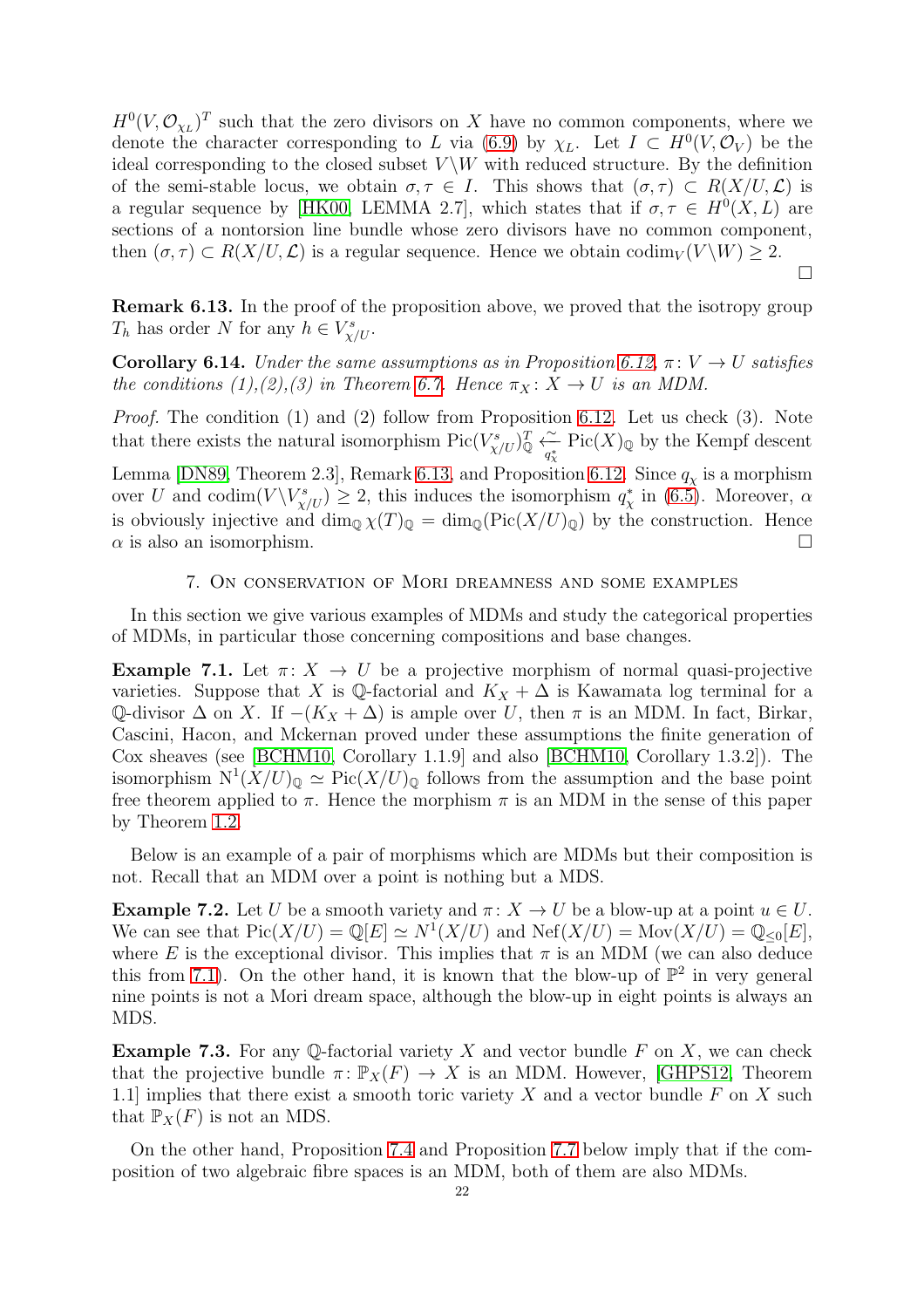<span id="page-22-0"></span>**Proposition 7.4.** Let X be an MDM over U and  $f: X \rightarrow Y$  be an algebraic fibre space over U as in the following commutative diagram.



### Then f is an MDM.

*Proof.* Let  $D \in Pic(X)$  be an f-nef divisor on X. Take a  $\pi_2$ -ample divisor A on Y. For sufficiently large  $m \gg 0$ , the divisor  $D + mf^*A$  is  $\pi_1$ -nef since  $NE_1(X/U)$  is a finitely generated cone and the generators of  $NE<sub>1</sub>(X/U)$  have non-negative intersection numbers with  $D + mf^*A$ . Hence  $D + mf^*A$  is  $\pi_1$ -semiample, in particular it is f-semiample by Proposition [2.3.](#page-4-0) Note that the above argument also implies that any f-nef class in  $N^1(X/Y)_{\mathbb{Q}}$  comes from nef class in  $N^1(X/U)_{\mathbb{Q}}$ , so that  $N\text{ef}(X/Y)$  is a polyhedral cone since Nef( $X/U$ ) is. These arguments show that f satisfies the conditions (2') and (3') in Proposition [3.2.](#page-8-2)

We prove that f satisfies the condition (4) in Definition [3.1.](#page-8-1) Let  $\sigma := f^*(\text{Nef}(Y/U))$ be the cone corresponding to the map f and  $\{g_i\}_{i=1}^{r'}$  be the subset of the all SQMs of X such that  $\sigma$  is a face of each  $g_i^*(\text{Nef}(X_i/U))$ . For each  $i = 1, ..., r'$ , let  $f_i$  be the morphism corresponding to  $\sigma \prec \text{Nef}(X_i/U)$ . There exists the following commutative diagram over U.



It is sufficient to prove

$$
Mov(X/Y)=\bigcup_{i=1}^{r'}g_i^*(\text{Nef}(X_i/Y)).
$$

For this, it is sufficient to show that the natural map

<span id="page-22-2"></span>
$$
\bigcup_{i=1}^{r'} (\text{Nef}(X_i/U)) \to \text{Mov}(X/Y) \tag{7.1}
$$

is surjective since we know that  $Nef(X_i/U) \to Nef(X_i/Y)$  is surjective. Take any  $[D] \in$ Mov $(X/Y)$ . By applying Proposition [2.3,](#page-4-0) we may assume that  $D \in \text{Mov}(X/U)$ . Take a  $\pi_2$ -ample divisor A on Y. It follows that  $f^*(A) \in \text{relint}(\sigma)$ . We set  $R := \mathbb{Q}_{\geq 0} f^*(A) \subset$ Mov $(X/U)$ . Then we can take a cone V in Mov $(X)$  which is open in Mov $(X)$ , contains R, and satisfies

<span id="page-22-1"></span>
$$
V \subset \bigcup_{i=1}^{r'} g_i^*(\text{Nef}(X_i/U))
$$
\n(7.2)

since each Nef $(X_i/U)$  is full dimensional and  $\{\text{Nef}(X_i/U)\}_{i=1}^{r'}$  is the set of all the full dimensional cones in  $\mathcal{M}_X$  containing  $\sigma$ . On the other hand, if we take sufficiently large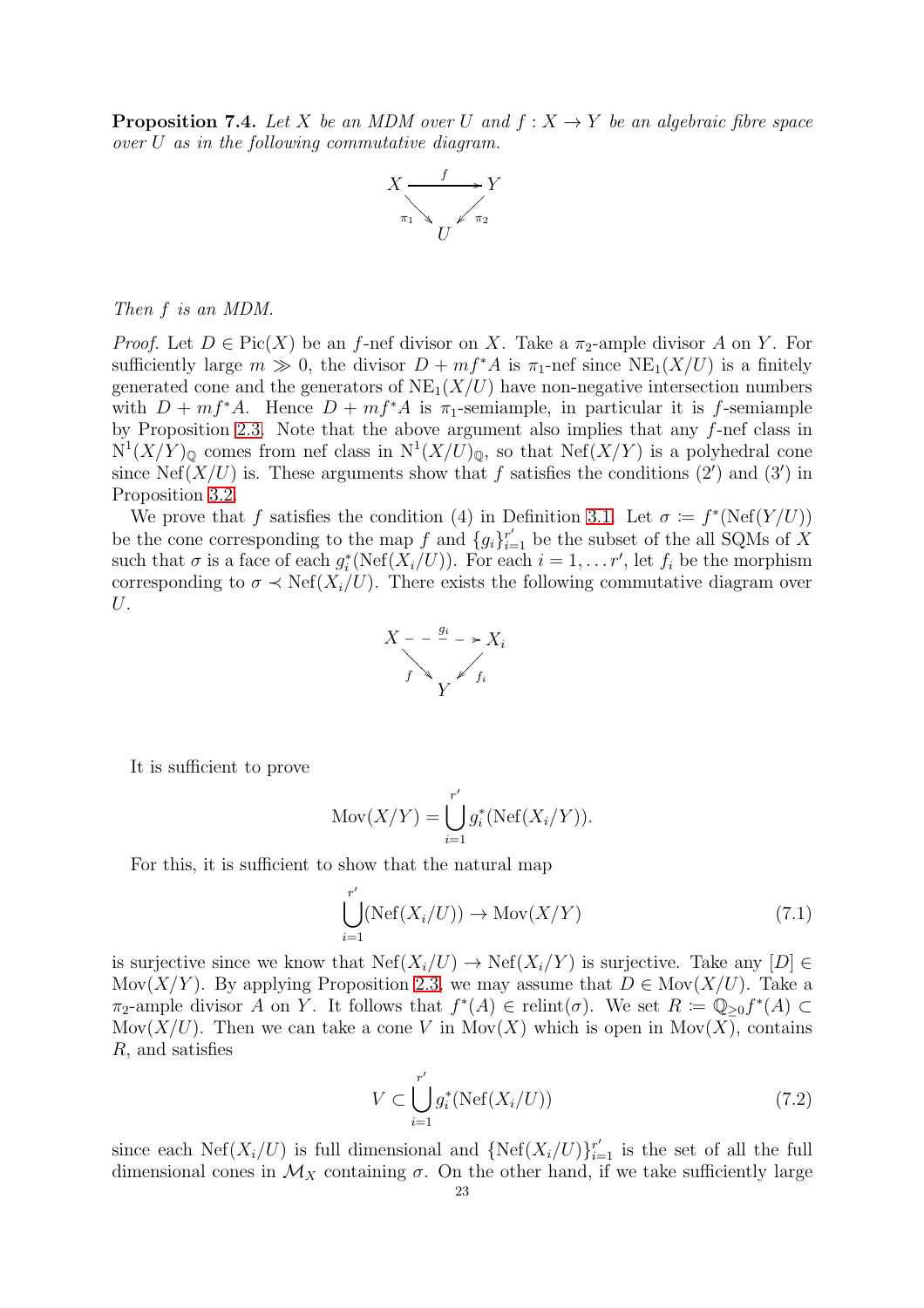$m \gg 0$ , the divisor  $D + mf^*(A)$  get closer to R, so that  $D + mf^*(A) \in V$  holds. Hence [\(7.2\)](#page-22-1) implies

$$
D + mf^*(A) \in \bigcup_{i=1}^{r'} g_i^*(\text{Nef}(X_i/U)).
$$

This shows that the map  $(7.1)$  is surjective.

**Remark 7.5.** From the above proof we deduce that the fan  $\mathcal{M}_{X/Y}$  coincides with the fan  $\text{Star}(\sigma)$  associated to  $\sigma = f^*(\text{Nef}(Y/U)) \in \mathcal{M}_{X/U}$ , where  $\text{Star}(\sigma)$  is the star of  $\sigma \in \mathcal{M}_{X/Y}$ defined as in [\[CLS11,](#page-27-14) Section 3.2].

Corollary 7.6. Let  $\pi: X \to U$  be an MDM.

- (1) The map  $\alpha$  in Theorem [4.4](#page-9-1) (see [\(4.1\)](#page-9-5)) induces the bijection between the set of all faces of  $\text{Nef}(X/U)$  and the set of MDMs  $f: X \to Y$  over U.
- (2) Let  $\sigma_i$  (i = 1,2) be two faces of Net(X/U) and  $f_i: X \to Y_i$  be the corresponding MDMs. Then  $\sigma_2 \prec \sigma_1$  holds if and only if there exists an algebraic fibre space h:  $Y_1 \rightarrow Y_2$  making the following diagram commutative.

$$
X \xrightarrow{f_1} Y_1
$$
  
\n
$$
f_2 \downarrow \qquad \qquad \downarrow \pi_1
$$
  
\n
$$
Y_2 \xrightarrow{\pi_2} U
$$
\n(7.3)

Proof. Theorem [4.4](#page-9-1) and Proposition [7.4](#page-22-0) immediately imply (1). Let us prove (2). If there is an algebraic fibre space h making the commutative diagram  $(7.3)$ , we obtain  $\sigma_2 = f_2^* \text{Nef}(Y_2/U) \subset f_1^* \text{Nef}(Y_1/U) = \sigma_1.$  Since  $\sigma_1$  and  $\sigma_2$  are faces of the cone  $\text{Nef}(X/U)$ , it follows that  $\sigma_2 \prec \sigma_1$ . To show the converse, assume  $\sigma_2 \prec \sigma_1$ . It is sufficient to show that any curve C contracted by  $f_1$  is also contracted by  $f_2$ . Take a  $\pi_2$ -ample divisor A on  $Y_2$ . Then there exists a  $\pi_1$ -nef divisor B on  $Y_1$  such that  $f_1^*(B) = f_2^*(A)$  holds in  $N^1(X/U)_{\mathbb{Q}}$ , since  $\sigma_2 \prec \sigma_1$ . Then we obtain

$$
f_{2*}(C).A = C.f_2^*A = C.f_1^*B = f_{1*}(C).B = 0.
$$
\n(7.4)

Since A is  $\pi_2$ -ample, we obtain from [\(7.4\)](#page-23-2) that  $f_2(C)$  is a point.

The following Proposition [7.7](#page-23-0) generalizes [\[Oka16,](#page-28-0) Theorem 1.1].

<span id="page-23-0"></span>**Proposition 7.7.** Let X be an MDM over U and Y be a  $\mathbb{Q}$ -factorial variety projective over U. Suppose that f is a surjective morphism from X to Y as in the following commutative diagram.

<span id="page-23-2"></span>

Then  $\pi_2$  is also an MDM.

*Proof.* We may assume that  $f$  is either an algebraic fibre space or a finite morphism by the Stein factorization. In each case, there is a natural injection  $f^*$ :  $Pic(Y)_{\mathbb{Q}} \hookrightarrow Pic(X)_{\mathbb{Q}}$ or  $f^*: Pic(Y/U)_{\mathbb{Q}} \hookrightarrow Pic(X/U)_{\mathbb{Q}}$ . First, we show that  $Pic(Y/U)_{\mathbb{Q}} \simeq N^{1}(Y/U)_{\mathbb{Q}}$ . For this, take a divisor D on Y such that  $D \equiv_U 0$ . Then there exists  $A \in Pic(U)_\mathbb{Q}$  such

<span id="page-23-1"></span>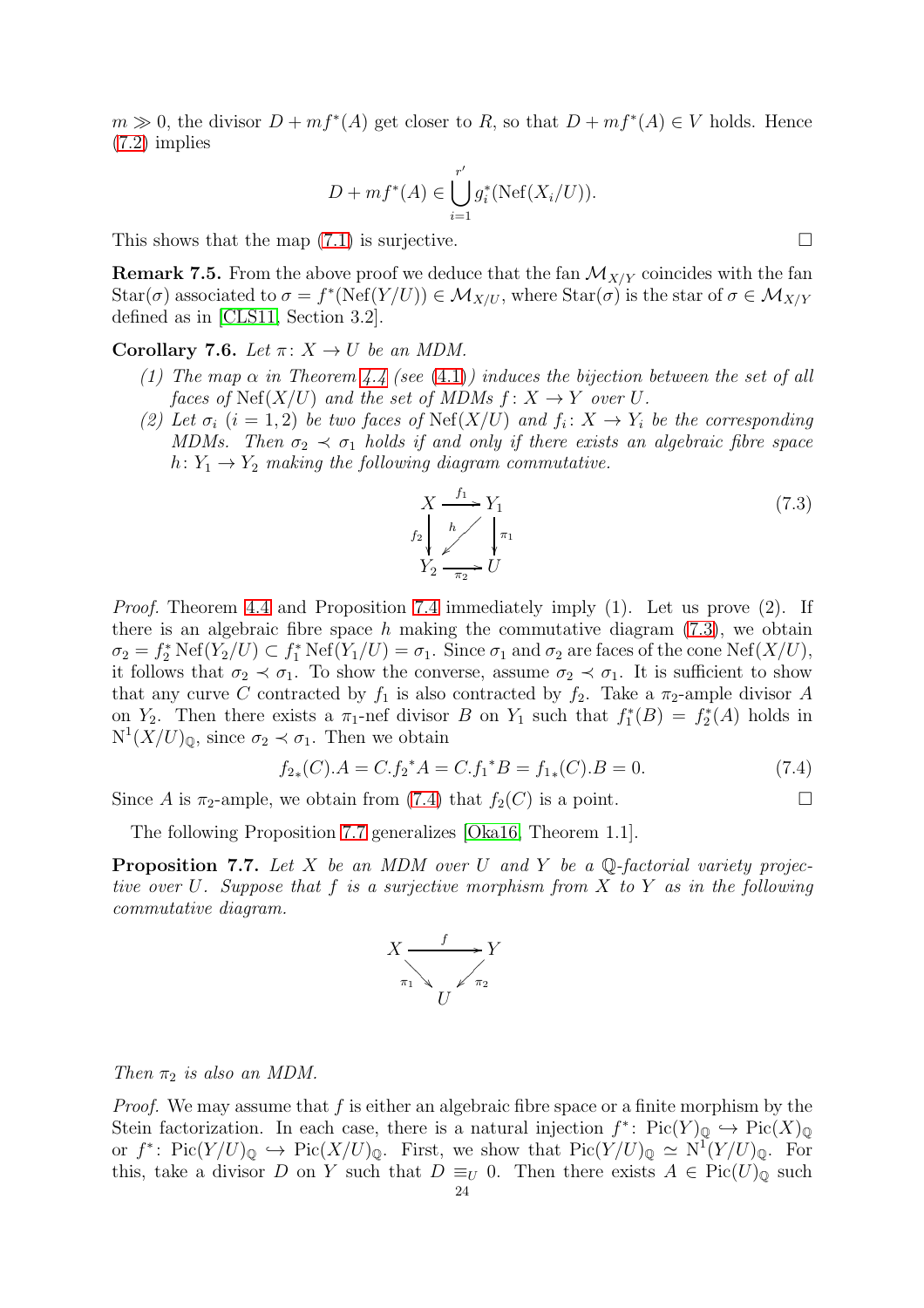that  $f^*D \sim_{\mathbb{Q}} \pi_1^*(A) = f^*(\pi_2^*(A))$  since we know that  $Pic(X/U)_{\mathbb{Q}} \simeq N^1(X/U)_{\mathbb{Q}}$  holds by the assumption that  $\pi_1$  is an MDM. This implies that  $\pi_2^*(A) \sim_{\mathbb{Q}} D$ , and hence we have  $Pic(Y/U)_{\mathbb{Q}} \simeq N^1(Y/U)_{\mathbb{Q}}.$ 

To conclude the proof, it is sufficient to show that a Cox sheaf of  $Y/U$  is finitely gener-ated by Corollary [6.14.](#page-21-2) Let  $L_1, L_2, \ldots, L_r \in Pic(Y)$  be the line bundles such that  $\{[L_i]\}_i$ is a Z-basis of the free part of  $Pic(Y/U)$ . We write the free abelian group generated by  $L_i$  $(i = 1, \ldots, r)$  as  $\Gamma_Y$ . Take line bundles  $M_1 \ldots M_{r'}$  such that  $\{[f^*L_1], \ldots, [f^*L_r], [M_1] \ldots [M_{r'}]\}$ is a basis of Pic $(Y/U)_{\mathbb{Q}}$ . Let M be the free abelian group generated by  $\{M_i\}$  and  $\Gamma_X \coloneqq$  $f^*\Gamma_Y \oplus M$  be the direct sum of the abelian groups. Let T be a torus whose character group is isomorphic to M, and consider the natural action of T on  $R := \bigoplus_{\mathcal{L} \in \Gamma_X} \pi_{1*} \mathcal{L}$  which corresponds to the grading with respect to M. Then it follows that  $R^T = \bigoplus_{\mathcal{L} \in f^* \Gamma_Y}^{\infty} \pi_{1*} \mathcal{L}$ , so that it is finitely generated over  $U$  since  $R$  is finitely generated by the assumption that  $\pi_1$  is an MDM (see Proposition [6.10\)](#page-19-1).

If  $f$  is an algebraic fibre space, it is obvious that

$$
R^T \simeq \bigoplus_{\mathcal{L} \in \Gamma_Y} \pi_{2*} \mathcal{L},\tag{7.5}
$$

and this concludes the proof. In the case where f is finite, the finite generation of  $R<sup>T</sup>$  is equivalent to that of  $\bigoplus_{\mathcal{L}\in\Gamma_Y} \pi_{2*}\mathcal{L}$  by the same argument in Section 3.3 in [\[Oka16\]](#page-28-0).  $\Box$ 

Next, we consider base changes of MDMs.

<span id="page-24-1"></span>**Theorem 7.8.** Let  $f: X \to U$  be an MDM and  $g: T \to U$  be a morphism between quasi-projective varieties. Let  $W = X \times_U T$  be the fibre product as in the following diagram.

<span id="page-24-2"></span>
$$
W \xrightarrow{p} X
$$
  
\n
$$
q \downarrow f
$$
  
\n
$$
T \xrightarrow{g} U
$$
\n(7.6)

In the diagram, p and q denote the natural projections. Assume the following three conditions:

- $(1)$  W is normal and Q-factorial.
- (2) The natural map  $p^*$ :  $Pic(X/U) \to Pic(W/T)$  is surjective.
- (3)  $N^1(W/T)_{\mathbb{Q}} \simeq \text{Pic}(W/T)_{\mathbb{Q}}$  and the natural map  $g^*f_*L \to q_*p^*L$  is surjective for any line bundle L on X.

Then *a* is an MDM.

*Proof.* Since f is an algebraic fibre space, we can easily check that each fibre of q is connected. Hence  $q$  is also an algebraic fibre space by considering the Stein factorization of q since  $T$  is normal and  $q$  is projective.

Let  $\mathcal{L} \coloneqq (L_1, \ldots, L_r)$  be a collection of line bundles such that  $([L_1], \ldots, [L_r])$  is a basis of Pic $(X/U)_{\mathbb{Q}}$ . Then a Cox sheaf of  $X/U$  is  $\bigoplus_{m\in\mathbb{Z}^r} f_*(\mathcal{L}^m)$ . By the assumption (3), we obtain the surjection

<span id="page-24-0"></span>
$$
g^*(\bigoplus_{m\in\mathbb{Z}^r}f_*(\mathcal{L}^m))\to\bigoplus_{m\in\mathbb{Z}^r}q_*(p^*\mathcal{L}^m).
$$
 (7.7)

Note that  $(p^*L_1, \ldots, p^*L_r)$  generates  $Pic(W/T)_{\mathbb{Q}}$  since  $p^*$  is surjective, so that we may assume that  $\mathcal{L}' \coloneqq (p^*L_1, \ldots, p^*L_{r'})$  is a basis of  $Pic(W/T)_{\mathbb{Q}}$  for some  $1 \leq r' \leq r$ . Let us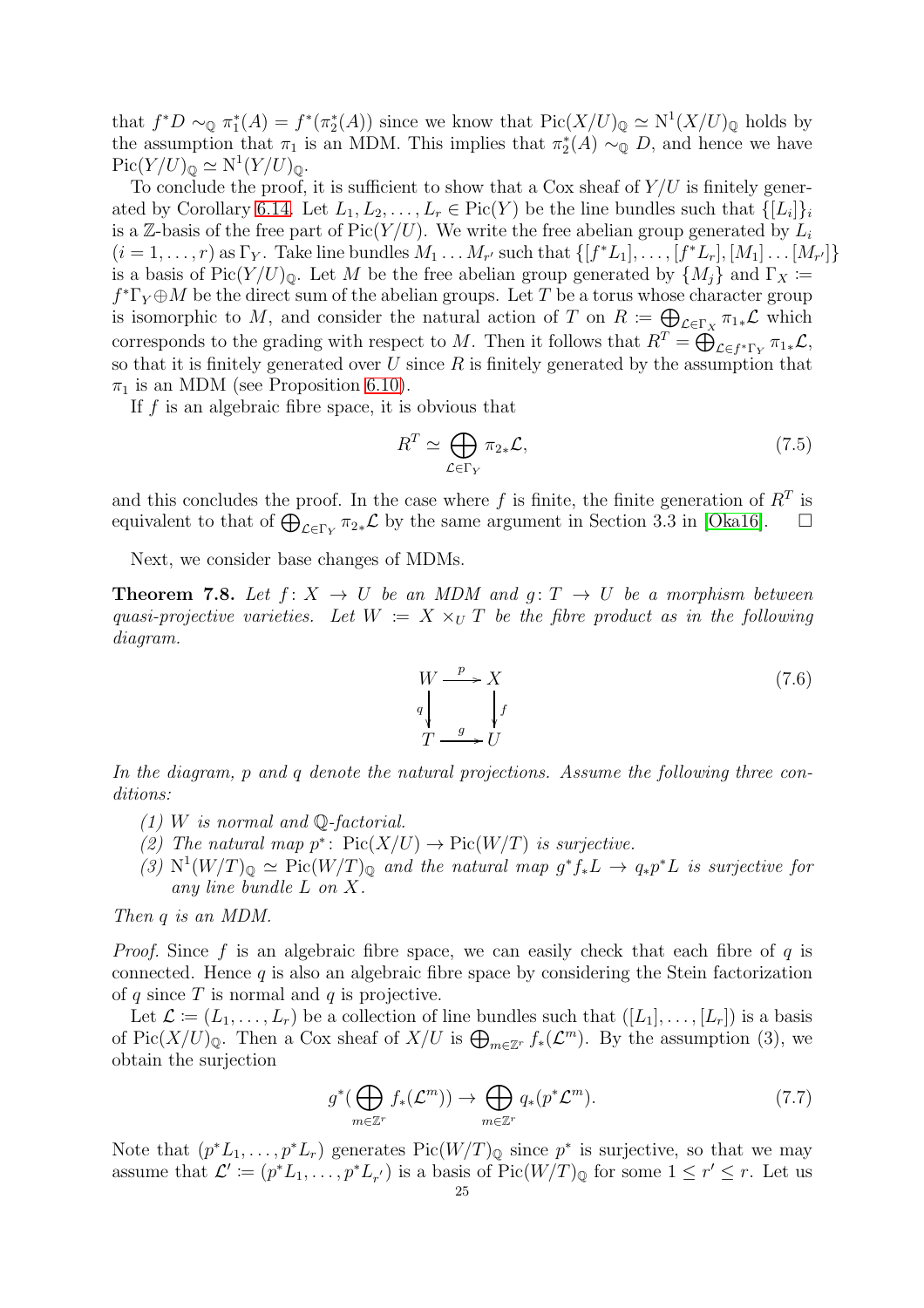consider the action of the torus  $\mathcal{T} := \text{Hom}(\mathbb{Z}^{r-r}, \mathbb{C}^*)$  on  $\bigoplus_{m \in \mathbb{Z}^r} q_*(p^*\mathcal{L}^m)$  which corresponds the grading with respect to  $(p^*L_{r'+1}, \ldots, p^*L_r)$ . Then we obtain

<span id="page-25-0"></span>
$$
\left(\bigoplus_{m\in\mathbb{Z}^r} (q_*p^*\mathcal{L}^m)\right)^{\mathcal{T}} = \bigoplus_{m\in\mathbb{Z}^{r'}} q_*\mathcal{L}'^m.
$$
\n(7.8)

By the assumption that f is an MDM and the surjection [\(7.7\)](#page-24-0), the  $\mathcal{O}_T$ -algebra  $\bigoplus_{m\in\mathbb{Z}^r} q_*(p^*\mathcal{L}^m)$ is finitely generated, so that its  $\mathcal{T}$ -invariant sheaf is also finitely generated. By  $(7.8)$ , we obtain that  $\bigoplus_{m\in\mathbb{Z}^{r'}}q_*\mathcal{L}^m$  is finitely generated over T. Therefore q is an MDM by Corol- $\lim_{n \to \infty} 6.14.$  $\lim_{n \to \infty} 6.14.$ 

As an application of Theorem [7.8,](#page-24-1) we obtain the following corollary.

<span id="page-25-1"></span>Corollary 7.9. Let  $f: X \to U$  be an MDM and  $g: T \to U$  be a morphism between quasi-projective varieties. Let  $W = X \times_U T$  be as in [\(7.6\)](#page-24-2). Assume the condition (1) and  $(2)$  in Theorem [7.8](#page-24-1) and the following  $(3')$ .

 $(3')$  g is flat and proper.

Then q is an MDM.

Proof. By the assumption, we have the following diagram.

<span id="page-25-2"></span>
$$
\operatorname{Pic}(W/T)_{\mathbb{Q}} \stackrel{p^*}{\underset{\smile}{\longleftarrow}} \operatorname{Pic}(X/U)_{\mathbb{Q}} \qquad (7.9)
$$
\n
$$
\downarrow^{\mathbb{P}} \qquad \qquad \parallel
$$
\n
$$
\operatorname{N}^1(W/T)_{\mathbb{Q}} \stackrel{p^*}{\underset{\smile}{\longleftarrow}} \operatorname{N}^1(X/U)_{\mathbb{Q}}
$$

The horizontal map  $\overline{p^*}$  is the natural surjection induced by  $p^*$ . We will check that  $\varphi$  is an isomorphism. For this, we claim that  $\overline{p^*}$  is an isomorphism. For this, take  $[L] \in N^1(X/U)_{\mathbb{Q}}$ such that  $\overline{p^*}([L]) = 0$ . Let C be a curve on X such that  $f(C) = u \in U$ , and  $t \in g^{-1}(u) \subset$ T. Then the curve  $C \times \{t\}$  is contained in W. We obtain  $L.C = p_1^*(L) \cdot (C \times \{t\}) = 0$ . This implies  $L \equiv_U 0$ , and hence  $\overline{p^*}$  is injective. Then by the diagram,  $\varphi$  is an isomorphism. The second condition of  $(3)$  easily follows from the flatness of q. In fact, the natural map is an isomorphism under the assumption.

We give another proof of Corollary [7.9.](#page-25-1) It is given by investigating the geometry of W, and we prove that q satisfies the conditions of Definition [3.1.](#page-8-1) In the second proof of Corollary [7.9](#page-25-1) below, we show that the relative movable cone of  $W/T$  and that of  $X/U$ coincide under the isomorphism  $p^*$  in [\(7.9\)](#page-25-2).

The second proof of Corollary [7.9.](#page-25-1) First we prove that all the maps in [\(7.9\)](#page-25-2) are isomorphisms as in the first proof. We consider the nef cones and movable cones. Note that we can see that a line bundle L on X is nef over U if and only if  $p^*L$  is q-nef by the same argument of the proof of the injectivity of  $\overline{p^*}$  in the first proof. Then we obtain  $Nef(W/T) = Nef(X/U)$  via the isomorphism  $\varphi$ . Moreover, we show that L is f-semiample (respectively, f-movable) if and only if  $p^*(L)$  is q-semiample (resp., q-movable). Consider the following map

$$
\alpha_{p^*(L)/T} \colon q^*q_*(p^*(L)) \to p^*L.
$$

By the flat base change theorem, we have the natural isomorphism  $q^*q_*(p^*(L)) \simeq p^*(f^*f_*(L)).$ This implies that  $\alpha_{p^*(L)/T}$  coincides with the map  $p^*(\alpha_{L/U})$ . Hence we obtain

 $\text{Supp}(\text{coker}(\alpha_{p^*(L)/T})) = \text{Supp}(\text{coker}(p^*(\alpha_{L/U})) = p^{-1}(\text{Supp}(\text{coker}(\alpha_{L/U}))),$ 

where we can check the second equality applying Nakayama's lemma to each stalk of the sheaves. Then it follows that  $\text{codim}_X(\text{Supp}(\text{coker}(\alpha_L))) = \text{codim}_W(\text{Supp}(\text{coker}(\alpha_{p^*(L)/T})))$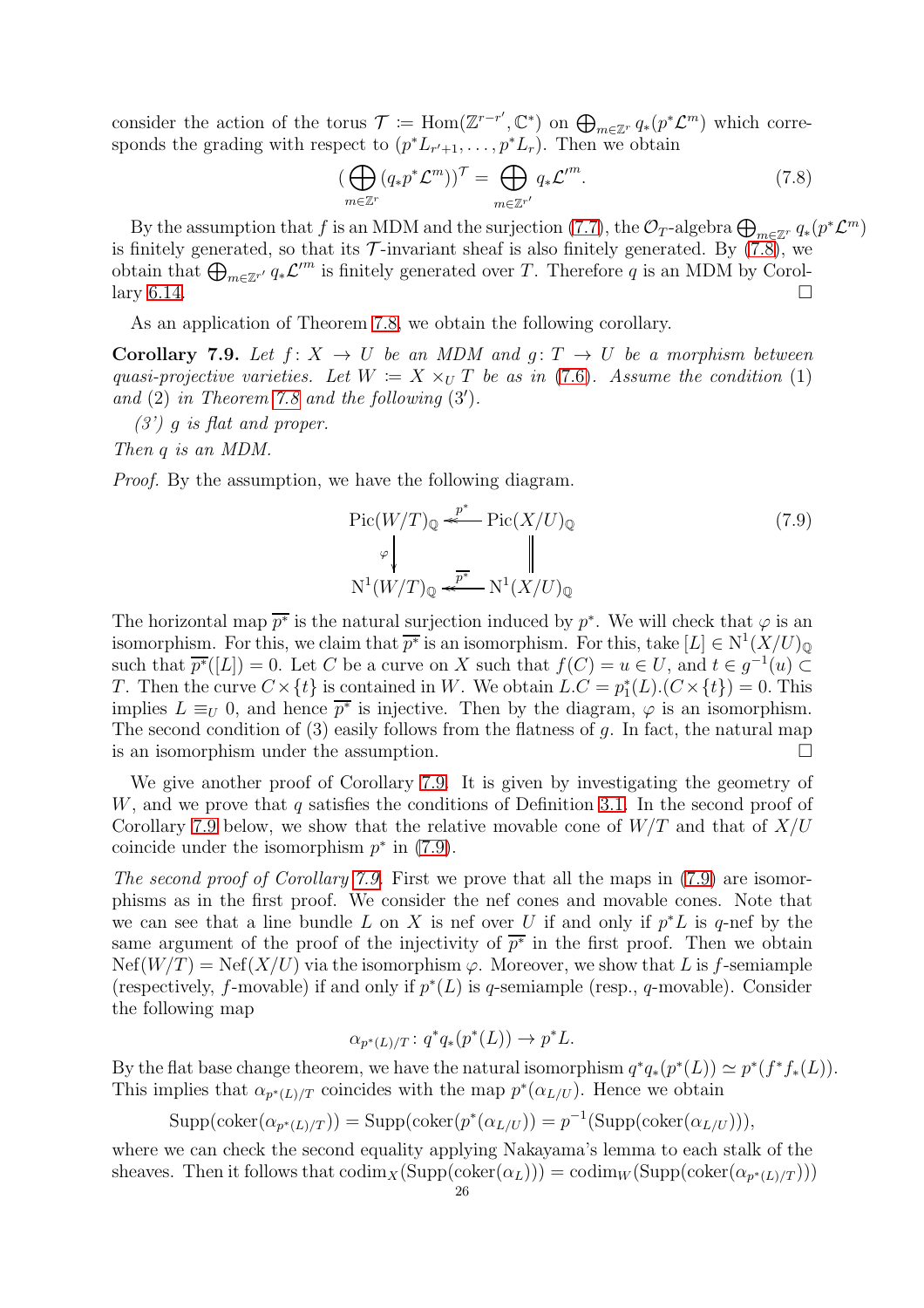by the flatness of p, and hence we conclude that L is f-semiample (resp., f-movable) if and only if  $p^*(L)$  is q-semiample (resp., q-movable). Note that since  $N\text{ef}(X/U)$  is a polyhedral cone generated by finitely many f-semiample divisors,  $N \text{ef}(W/T) = \overline{p^*}(\text{Nef}(X/U))$ is also generated by finitely many q-semiample divisors.

For an SQM  $r: X \dashrightarrow X'$  over U, we show that  $\tilde{r}: X \times_U T \dashrightarrow W' := X' \times_U T$  is an SQM over T. First, we prove that  $\tilde{r}$  is small. Let  $F \subset X$  be a closed subset such that r is isomorphism in  $X/F$ . Note that  $\text{codim}_X(F) \geq 2$  holds. Then  $\tilde{r}$  is an isomorphism outside the closed subset  $\tilde{F} := F \times_U T \subset W$ . Moreover, we obtain that  $\text{codim}_W(\tilde{F}) \geq 2$ by considering the dimension of the fibre of the natural map  $\tilde{F} \to F$  since p is surjective and flat. Next, we see that  $W'$  is Q-factorial. Let  $D'$  be a Weil divisor on W. Then  $D \coloneqq \tilde{r}^{-1}(D')$  is a Q-Cartier divisor since W is Q-factorial. Then by the assumption (2), there exist Q-divisors  $D_X \in Pic(X)_{\mathbb{Q}}, D_T \in Pic(T)_{\mathbb{Q}},$  and  $E_i \in Pic(U)_{\mathbb{Q}}$  satisfying

$$
D + h^*(E_1) \simeq p^*((D_X) + f^*(E_2)) + q^*(D_T + g^*(E_3)),
$$

where we define  $h \coloneqq p \circ f$ . This implies that

$$
D' + h'^*(E_1) \simeq p'^*((r_*(D_X)) + f'^*(E_2)) + q'^*(D_T + g^*(E_3)),
$$

where  $p' : W' \to X'$ ,  $q' : W' \to T$ , and  $f' : X' \to U$  are the natural morphisms. Hence D is  $\mathbb{Q}\text{-Cartier}$ . The above argument implies that  $f'$  also satisfies the condition  $(1)$ ,  $(2)$  and (3) of the proposition.

Let  $r_i: X \dashrightarrow X_i$   $(i = 1...k)$  be the all SQMs of X over U. Then  $\tilde{r_i}: W \dashrightarrow W_i :=$  $X_i \times_U T$  is SQMs of W over T. Combining the above arguments, we obtain

$$
\text{Mov}(W/T) \simeq p^*(\text{Mov}(X/U))
$$
\n
$$
= \bigcup_i p^*(r_i^*(\text{Nef}(X_i/U)))
$$
\n
$$
= \bigcup_i \tilde{r_i}^*(p_i^*(\text{Nef}(X_i/U)))
$$
\n
$$
\simeq \bigcup_i \tilde{r_i}^*(\text{Nef}(W_i/U))
$$

Thus we conclude that  $q$  is an MDM.

**Remark 7.10.** In Theorem [7.8](#page-24-1) if  $U = \text{Spec}(\mathbb{C})$ , so that X is an MDS, then the condition (2) is automatically satisfied by [\[Har77,](#page-27-8) III EXERCISE 12.6].

On the other hand, there exists an MDM whose special fibre is not an MDS as in the following example. Hence not an arbitrary base change of MDM is an MDM. The example violates (2).

<span id="page-26-0"></span>**Example 7.11.** By [\[MM64,](#page-28-3) Theorem 4], there exists a smooth hypersurface  $S_F \subset \mathbb{P}^3$ defined by a homogeneous quartic polynomial  $F(x, y, z, w)$  such that  $\# \text{Aut}(S_F) = \infty$ . Note that  $S_F$  is not an MDS by [\[AHL10\]](#page-27-3).

Take a sufficiently general quartic polynomial  $G(x, y, z, w)$  such that  $S_F \cap S_G$  is a smooth curve. Let  $\mu: X \to \mathbb{P}^3$  be the blow up of  $\mathbb{P}^3$  along  $S_F \cap S_G$ . Then X is smooth and there is a morphism  $f: X \to \mathbb{P}^1$  such that the fibre of a point  $[a : b] \in \mathbb{P}^1$  is the hypersurface  $S_{aF-bG} \subset \mathbb{P}^3$ .

We show that  $f$  is an MDM. To see this, it is sufficient to show that  $X$  is an MDS because of Proposition [7.4.](#page-22-0) Let E be the  $\mu$ -exceptional divisor. It follows that  $Pic(X) =$  $\mu^*(\text{Pic}(\mathbb{P}^3))\oplus \mathbb{Z}E$ , and we can check that  $\text{Nef}(X)$  is generated by  $\mu^*(\mathcal{O}_{\mathbb{P}^3}(1))$  and  $\mu^*(\mathcal{O}_{\mathbb{P}^3}(1))$  - $(1/4)E$ . Note that some positive multiple of the second generator is the class of the fibre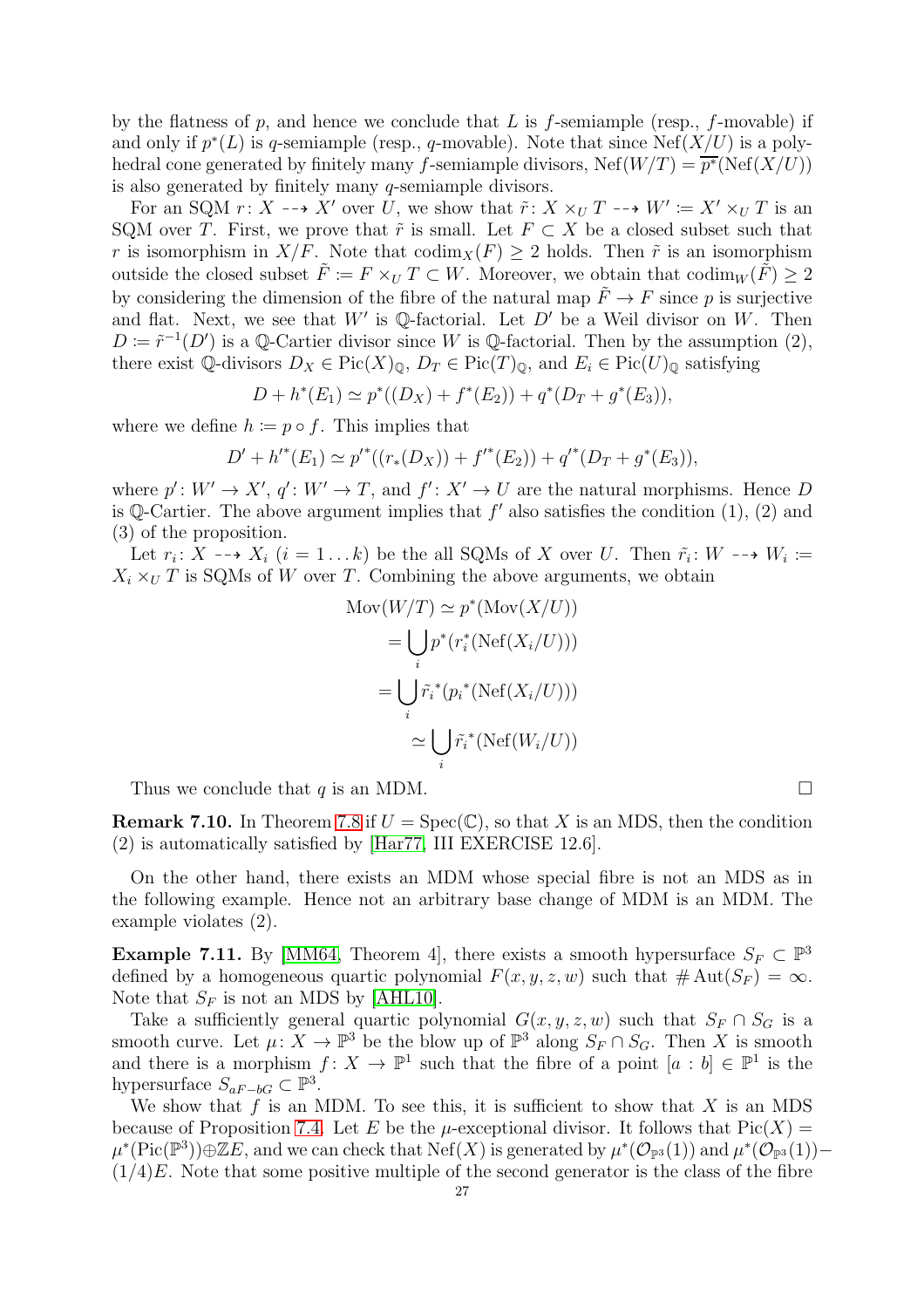of f. In particular, Nef(X) is generated by semiample divisors. For  $\varepsilon \in \mathbb{Q}_{>0}$ , it is obvious that  $\mu^*(\mathcal{O}_{\mathbb{P}^3}(1)) + \varepsilon E$  is not movable. On the other hand,  $\mu^*(\mathcal{O}_{\mathbb{P}^3}(1)) - (1/4)E$  is not big since its multiple is pull back of divisor on  $\mathbb{P}^1$ , so that a divisor D in the outside of  $\text{Nef}(X)$ with respect to the ray generated by  $\mu^*(\mathcal{O}_{\mathbb{P}^3}(1)) - (1/4)E$  is not peseudo-effective. Then we obtain  $Nef(X) = Mov(X)$ , so that X is an MDS.

Below is an example of a birational contraction which is not an MDM.

**Example 7.12.** Let X be the projective cone over a smooth plane cubic curve  $C$  defined by an equation  $F(x, y, z) \in \mathbb{C}[x, y, z]$ . By considering the blowing up at the vertex of the cone, we obtain the following birational contraction.

$$
f \colon X \coloneqq \mathbb{P}_C \left( \mathcal{O}_C \oplus \mathcal{O}_C(1) \right) \to X
$$

Note that  $Pic(\tilde{X})_{\mathbb{Q}}$  is not countable since  $Pic(\tilde{X}) \simeq \mathcal{O}_{\tilde{X}}(1) \oplus \pi^* Pic(C)$  and C is an elliptic curve, where  $\pi: \tilde{X} \to C$  is the canonical projection and  $\mathcal{O}_{\tilde{X}}(1)$  is the tautological line bundle. On the other hand,  $Pic(X) \simeq \mathbb{Z}$  holds. Indeed, we can see that  $f^*(Pic(X)) \simeq$  $\text{Ker}(s^*) \simeq \mathbb{Z}$ , where  $s: C \to \tilde{X}$  is the section of  $\pi$  such that  $s(C)$  is contracted by f and  $s^* : Pic(\tilde{X}) \to Pic(C)$  is the induced map. Hence  $Pic(\tilde{X}/X)_{\mathbb{Q}}$  is not countable, and so it is not isomorphic to  $N^1(\tilde{X}/X)_{\mathbb{Q}} \simeq \mathbb{Q}$ . Therefore f is not an MDM.

#### <span id="page-27-0"></span>**REFERENCES**

- <span id="page-27-4"></span>[AW14] Marco Andreatta and Jarosław A. Wiśniewski, 4-dimensional symplectic contractions, Geom. Dedicata 168 (2014), 311–337. MR 3158045
- <span id="page-27-3"></span>[AHL10] Michela Artebani, Jürgen Hausen, and Antonio Laface, On Cox rings of K3 surfaces, Compos. Math. 146 (2010), no. 4, 964–998. MR 2660680
- <span id="page-27-10"></span>[AH09] Ivan V. Arzhantsev and Jürgen Hausen, Geometric invariant theory via Cox rings, J. Pure Appl. Algebra 213 (2009), no. 1, 154–172. MR 2462993
- <span id="page-27-2"></span>[BCHM10] Caucher Birkar, Paolo Cascini, Christopher D. Hacon, and James McKernan, Existence of minimal models for varieties of log general type, J. Amer. Math. Soc. 23 (2010), no. 2, 405–468. MR 2601039
- <span id="page-27-9"></span>[BBP13] Sébastien Boucksom, Amaël Broustet, and Gianluca Pacienza, Uniruledness of stable base loci of adjoint linear systems via Mori theory, Math. Z. 275 (2013), no. 1-2, 499–507. MR 3101817
- <span id="page-27-5"></span>[Cas12] C. Casagrande, Mori dream spaces and fano varieties., http://math.univ-lille1.fr/ serman/GAG2012/MDSGAG2012.pdf (2012).
- <span id="page-27-14"></span>[CLS11] David A. Cox, John B. Little, and Henry K. Schenck, Toric varieties, Graduate Studies in Mathematics, vol. 124, American Mathematical Society, Providence, RI, 2011. MR 2810322 [Dol03] Igor Dolgachev, Lectures on invariant theory, London Mathematical Society Lecture Note
- <span id="page-27-11"></span>Series, vol. 296, Cambridge University Press, Cambridge, 2003. MR 2004511
- <span id="page-27-12"></span>[DN89] J.-M. Drezet and M. S. Narasimhan, Groupe de Picard des variétés de modules de fibrés semi-stables sur les courbes algébriques, Invent. Math. **97** (1989), no. 1, 53–94. MR 999313
- <span id="page-27-13"></span>[GHPS12] José González, Milena Hering, Sam Payne, and Hendrik Süß, Cox rings and pseudoeffective cones of projectivized toric vector bundles, Algebra Number Theory 6 (2012), no. 5, 995–1017. MR 2968631
- <span id="page-27-8"></span>[Har77] Robin Hartshorne, Algebraic geometry, Springer-Verlag, New York-Heidelberg, 1977, Graduate Texts in Mathematics, No. 52. MR 0463157
- <span id="page-27-1"></span>[HK00] Yi Hu and Sean Keel, Mori dream spaces and GIT, Michigan Math. J. 48 (2000), 331–348, Dedicated to William Fulton on the occasion of his 60th birthday. MR 1786494
- <span id="page-27-6"></span>[Kaw88] Yujiro Kawamata, Crepant blowing-up of 3-dimensional canonical singularities and its application to degenerations of surfaces. Ann. of Math.  $(2)$  127 (1988), no. 1, 93–163. MR 924674
- <span id="page-27-7"></span>[KM98] János Kollár and Shigefumi Mori, *Birational geometry of algebraic varieties*, Cambridge Tracts in Mathematics, vol. 134, Cambridge University Press, Cambridge, 1998, With the collaboration of C. H. Clemens and A. Corti, Translated from the 1998 Japanese original. MR 1658959